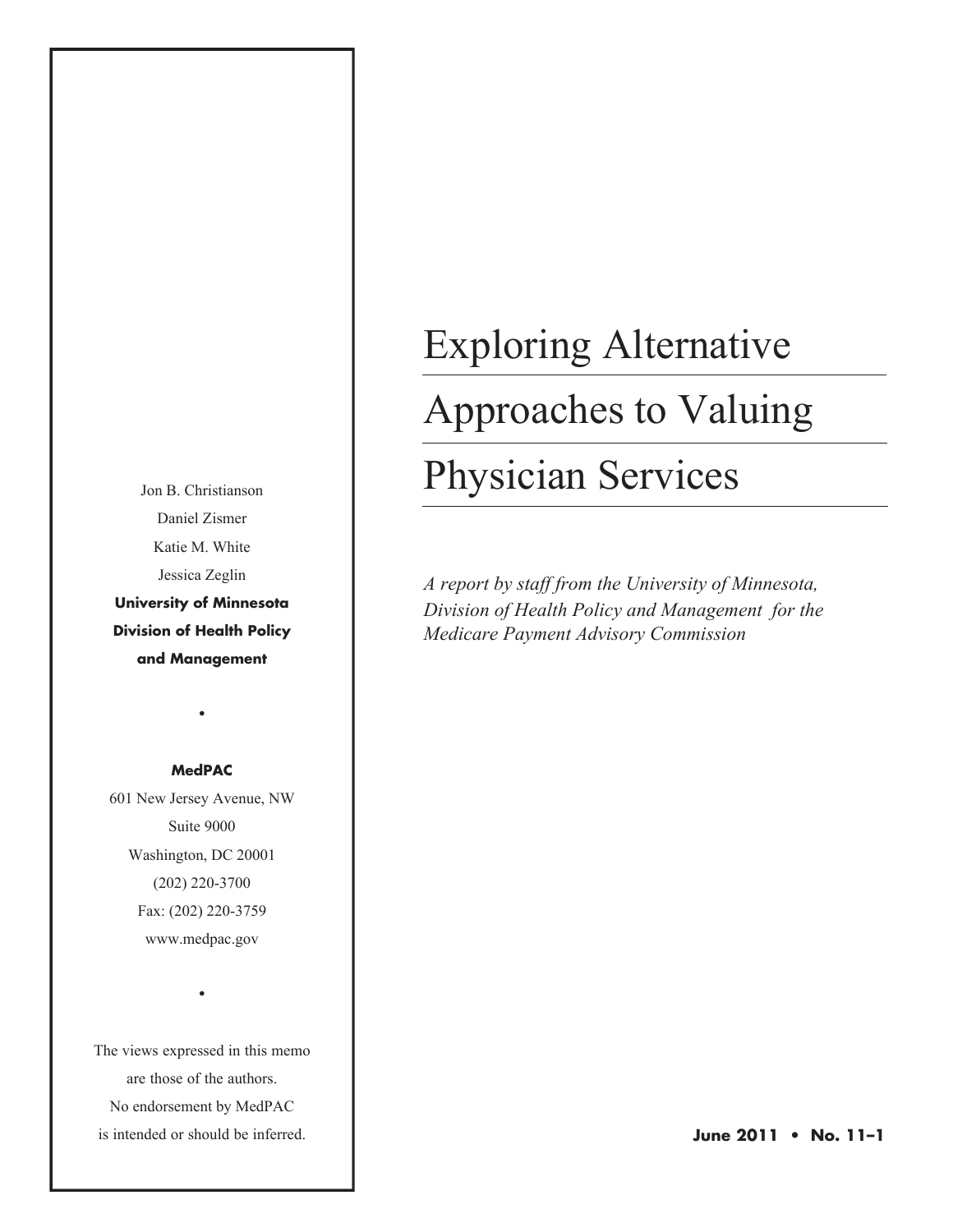### **Exploring Alternative Approaches to Valuing Physician Services**

Report – May 3, 2011

Jon B. Christianson, Daniel Zismer, Katie M. White, Jessica Zeglin

Jon B. Christianson, Ph.D. James A. Hamilton Chair in Health Policy and Management Division of Health Policy and Management 420 Delaware Street SE, MMC 729 Minneapolis, MN 55455 (612) 625-3849 (phone) (612) 624-2196 (fax) [chris001@umn.edu](mailto:chris001@umn.edu)

Daniel Zismer, Ph.D. Associate Professor, Administrative Director of the MHA Program and Executive Studies Programs Division of Health Policy and Management 420 Delaware Street SE, MMC 729 Minneapolis, MN 55455 (612) 625-5148 (phone) (612) 624-2196 (fax) [zisme006@umn.edu](mailto:zisme006@umn.edu)

> Katie M. White, EdD, MBA Research Associate Division of Health Policy and Management 420 Delaware Street SE, MMC 729 Minneapolis, MN 55455 (612) 625-9169 (phone) (612) 624-2196 (fax) [kmwhite@umn.edu](mailto:kmwhite@umn.edu)

Jessica Zeglin, MPH Research Coordinator Center for Care Organization Research and Development Division of Health Policy and Management 420 Delaware Street SE, MMC 729 Minneapolis, MN 55455 (612) 626-5381 (phone) (612) 624-2196 (fax) [jzeglin@umn.edu](mailto:jzeglin@umn.edu)

Submitted: May 3, 2011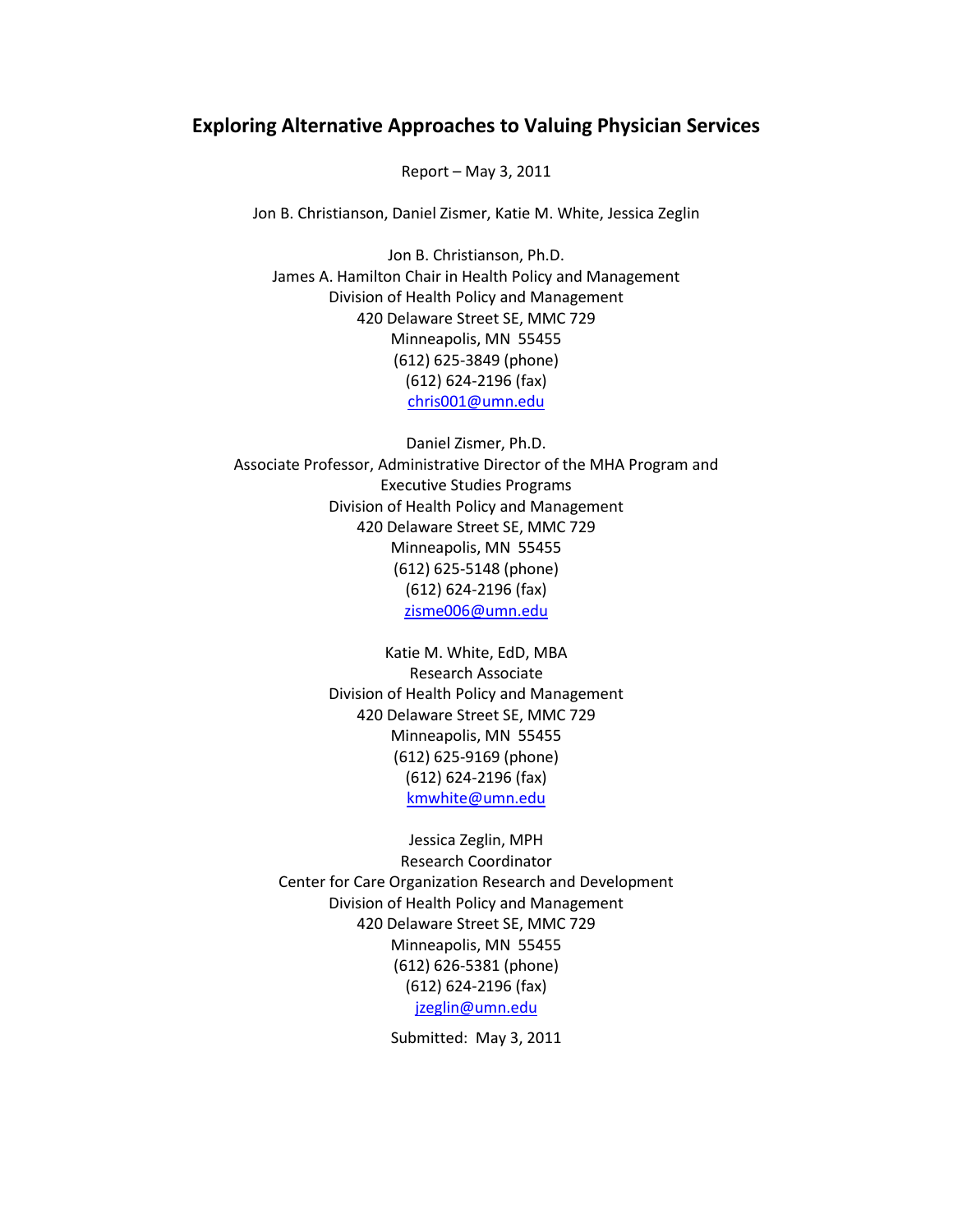# **Executive Summary**

Under Medicare's physician fee schedule payment system, payment rates are based on relative weights, called relative value units (RVUs). A variety of concerns have been expressed about this approach to setting physician fees. Given these concerns, and a health care reform environment that is encouraging new approaches to reimbursement, it is appropriate to reexamine private sector approaches to physician payment, and especially changes in those approaches, to help inform the Medicare Payment Advisory Commission's work in evaluating and improving Medicare's physician payment approach. The Commission contracted with the University of Minnesota to collect information regarding how physician compensation is set within provider organizations, and how health plans pay provider organizations for physician services, with special emphasis on innovative payment arrangements. A second objective was to assess the impact of market factors on physician payment arrangements.

Researchers conducted interviews with representatives of provider organizations nationwide to address the first objective. Regarding the second objective, they conducted interviews with representatives of health plan and provider organizations in the Twin Cities, where significant experimentation with new payment arrangements between health plans and provider organizations is taking place. Because the organizations in this study were not randomly selected, the payment methodologies and approaches described in this report do not necessarily reflect the relative prevalence of similar approaches across the United States. Researchers also interviewed officials from the Veterans Health Administration regarding how VHA compensates physicians (described in Appendix B).

In general, relatively little variation was found across provider organizations in the way they compensated physicians. The interviews also suggested that innovative payment arrangements between health plans and provider organizations were being discussed in many markets, and that experiments were underway in a subset of markets. However, market-wide transformation in payment arrangements between health plans and provider organizations is not yet occurring, with very few exceptions. One exception is the Twin Cities market, where all health plans have changed the way they purchase physician services in their contracts with large integrated delivery systems (IDSs), moving from traditional fee-for-service to "gain sharing" models. While the Twin Cities market appears to be unusual, the experimentation with new payment arrangements between plans and provider organizations across the country suggests that innovation can occur in a variety of settings, although it may develop at different speeds depending on market history and structure.

# **Findings from National Interviews**

 The internal physician compensation approach used by provider organizations is based on productivity, as measured by work RVUs, combined with a target salary level established to reflect community norms, as determined through surveys.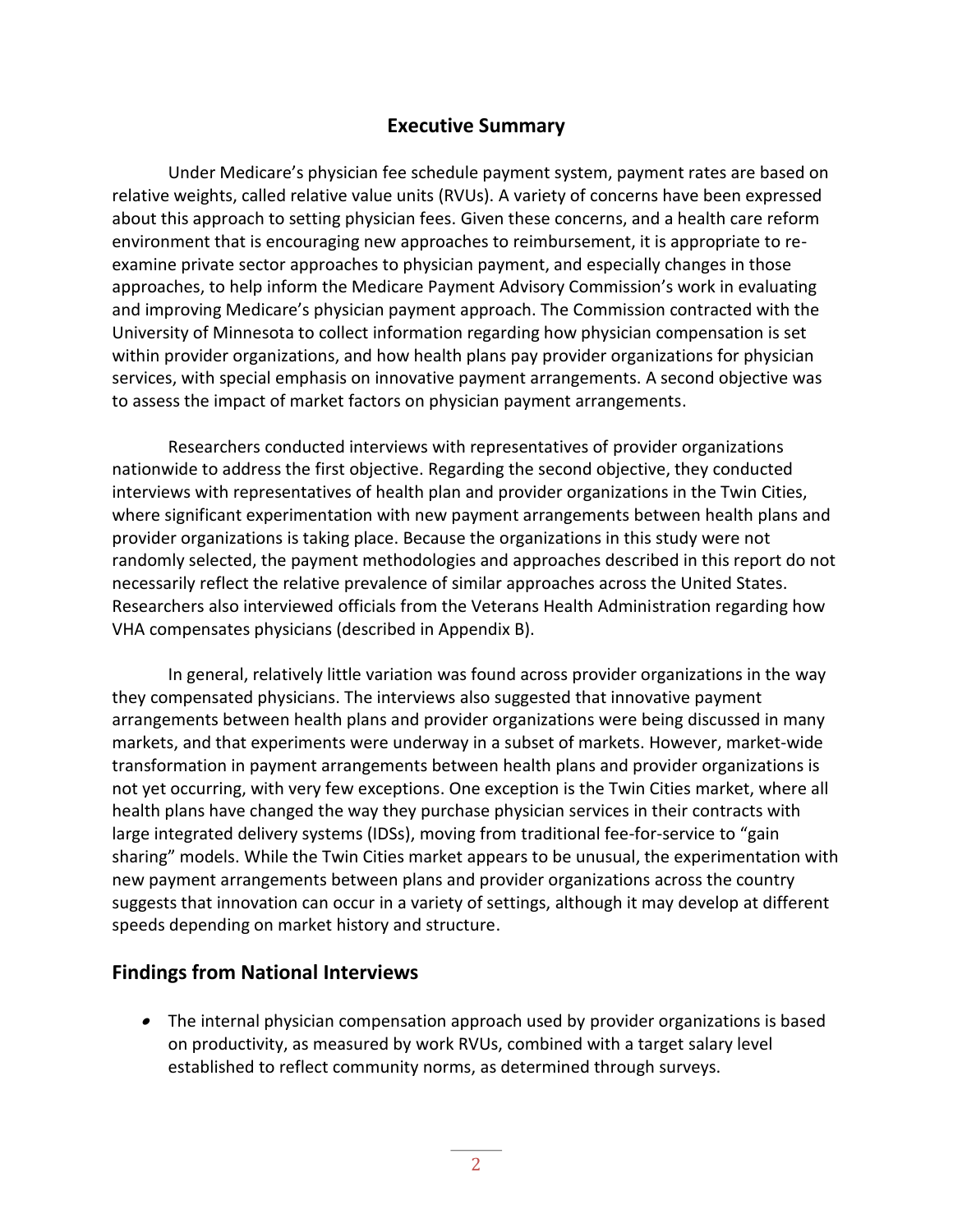- Most provider organizations do not connect use of ancillary services to physician compensation because this could create compensation inequities among physicians in different specialties.
- The dominant method used by health plans to pay provider organizations for physician services is fee-for-service.
- Provider organizations generally favor productivity-based physician compensation at present because it aligns well with the fee-for-service payment arrangements used by most health plans, as both reward volume of services provided.
- Within the same Integrated Delivery System (IDS) there can be a variety of different physician compensation approaches, including schemes that involve explicit crosssubsidies of physician incomes in different specialties. Some of this variation reflects historical arrangements, for example compensation arrangements that existed when medical groups were acquired by IDSs.
- Basing some part of compensation on quality-based metrics was common among medical groups and IDSs interviewed. However, the share of compensation based on physician performance on quality metrics was a relatively small proportion of total physician compensation within most provider organizations (less than 10%). Even so, some organizational leaders were opposed philosophically to tying compensation to individual physician performance on these metrics, while others did not believe rewards of this nature are an effective way to improve physician performance.
- At present, physician compensation in IDSs generally is not linked in a direct way to health plan payments, however, there are exceptions. For example, pure productivity approaches used in some medical groups do pass through changes in fees in health plan contracts directly to physician incomes.
- There is a wide range of small scale payment experiments between health plans and provider organizations underway or being planned. The motivation for these experiments is either stakeholder dissatisfaction with the behavioral incentives in fee for service payments or a desire on the part of provider organizations to gain experience in preparation for ACO arrangements that are expected to develop under health reform.

# **Findings from Twin Cities Interviews**

• In the Twin Cities, the focus of the market analysis in this report, productivity-based payment is the dominant method of physician compensation within provider organizations, consistent with findings from the national interviews.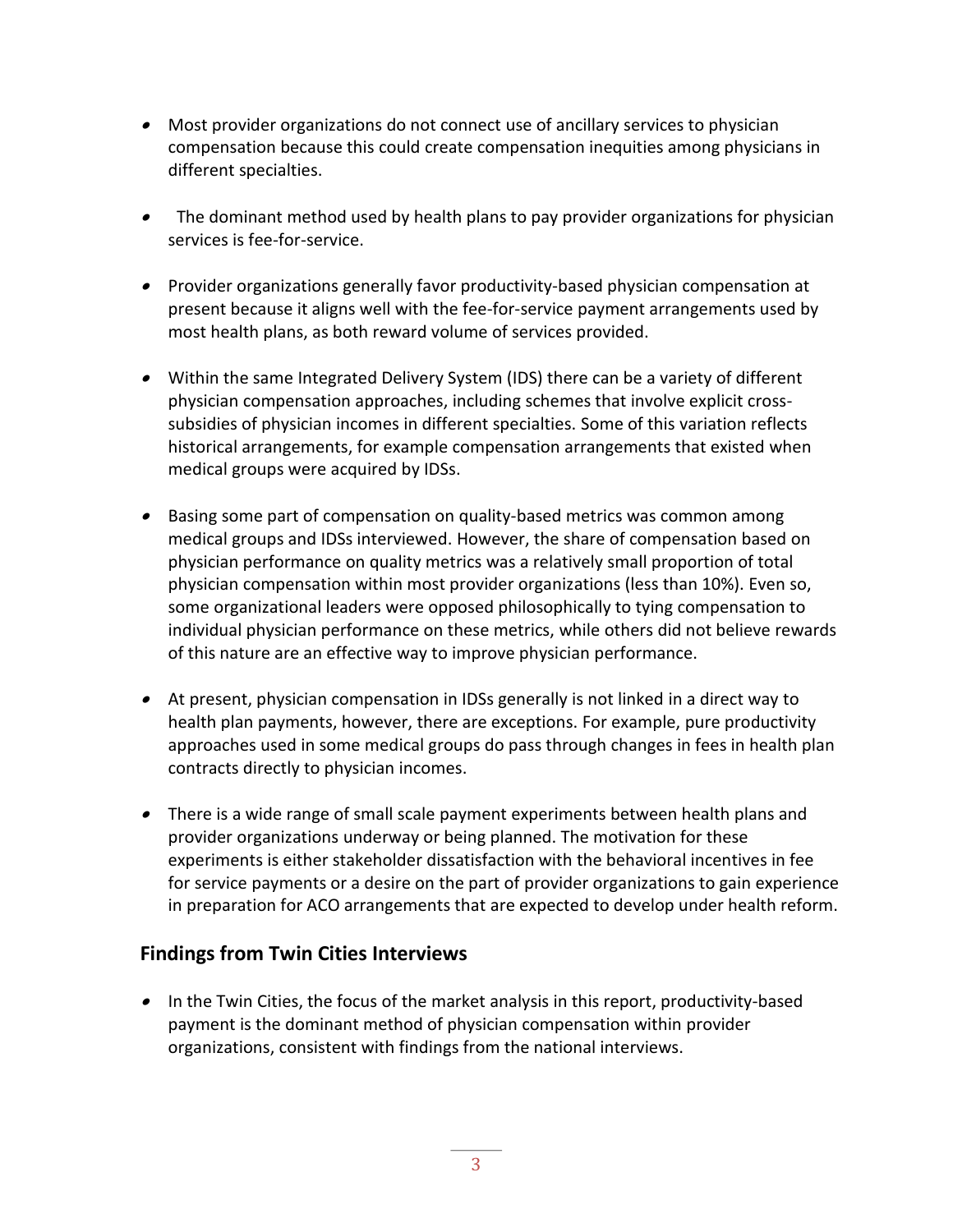- All health plans and most IDSs in the Twin Cities are involved in shared savings arrangements; IDSs share in savings if expenditures are below negotiated targets and quality targets are met. One IDS reported that it receives the majority of its private sector revenues through shared savings arrangements.
- Negotiation of shared savings arrangements requires that plans and provider organizations share data openly and, given the present state of knowledge, be willing to adjust contractual provisions based on new information and to experiment with different models for attributing patients to providers.
- Market factors contributing to the widespread adoption of shared savings arrangements in the Twin Cities include a history of collaboration in quality improvement and measurement, the longstanding use of pay-for-performance incentives in contracts between plans and provider organizations, the presence of large IDSs that have the financial resources to engage in risk contracts, encouragement and support from the public sector, and an organized employer group.
- At this stage in their development, shared savings arrangements are supported by IDSs and health plans in the Twin Cities because of their potential community benefits, rather than as a possible source of competitive advantage for health plans or provider systems.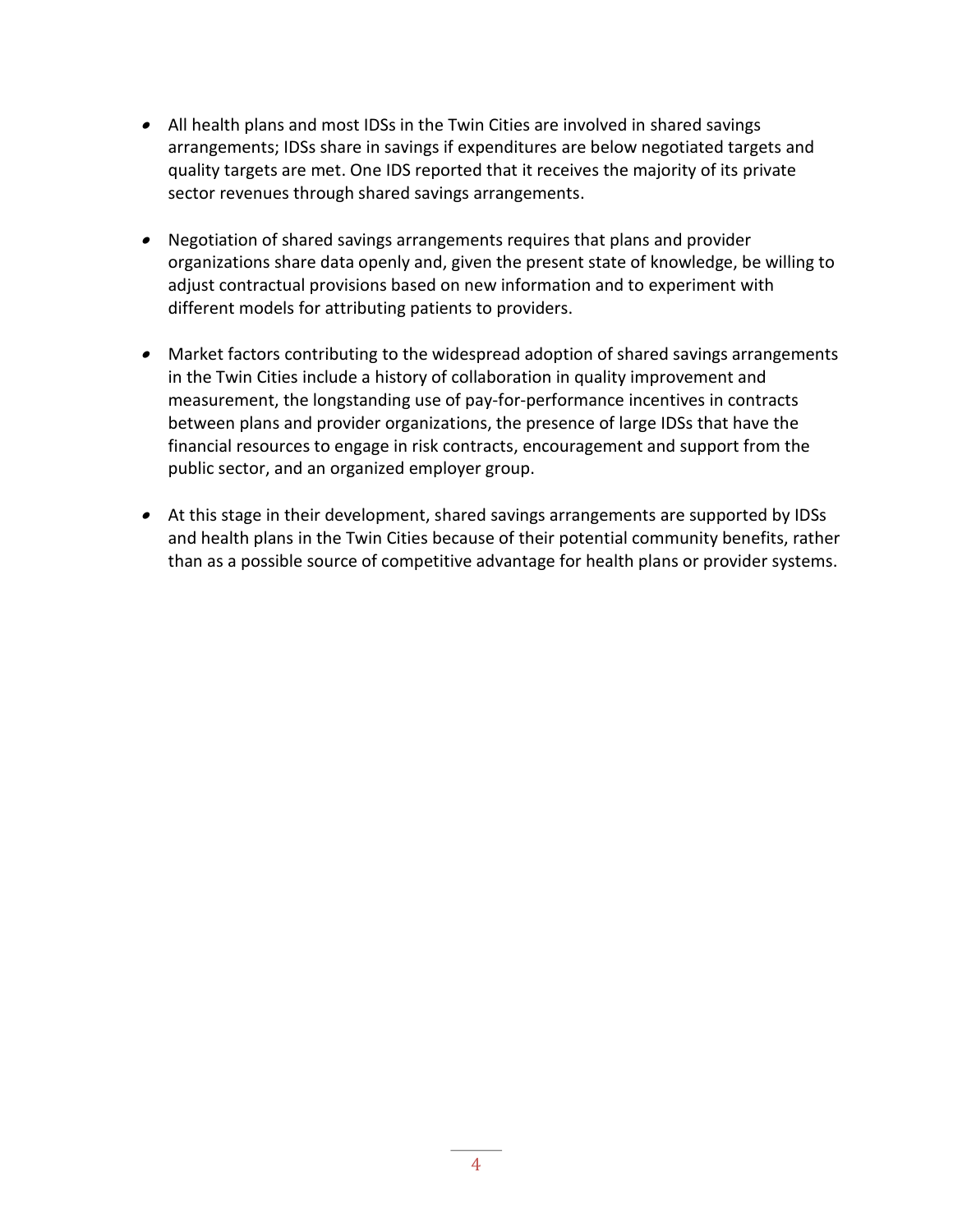#### **Exploring Alternative Approaches to Valuing Physician Services**

Under Medicare's physician fee schedule payment system, payment rates are based on relative value units (RVUs), which account for the relative costliness of inputs used to provide physician services: physician work, practice expenses, and professional liability insurance (PLI) expenses. The RVUs for physician work are designed to reflect the relative levels of time, effort, and skill associated with providing each service. The RVUs for practice expense are based on the expenses physicians incur when they rent office space, buy supplies and equipment, and hire non-physician clinical and administrative staff.

Recently, concerns have been raised about how the Medicare physician fee schedule values physician work and practice expenses. Specifically, does it appropriately account for the value of different services relative to clinical outcomes? And, has it become too costly and complex for CMS to administer appropriately? Given these concerns, the Medicare Payment Advisory Commission (MedPAC) contracted with us to re-examine private sector approaches to physician compensation within provider organizations and the purchase of physician services by health plans. Based on stakeholder interviews, the report presents a snapshot of physician compensation methodologies and health plan payment approaches at a point in time, with a special focus on new, more innovative approaches to physician compensation and/or payment for physician services.

#### **Project and Methods**

As part of our interviews with these stakeholders, we asked about market factors and market opportunities that had affected their decisions regarding physician compensation and about contractual relationships between provider organizations and health plans. The knowledge and understanding of most respondents concerning market influences on physician compensation methods or contractual relationships being pursued by other community organizations was quite limited. Therefore, rather than assess the influence of market factors on the strategies pursued by each of these individual organizations, we selected one market to study in depth, where the influence of market factors did seem to be important -- the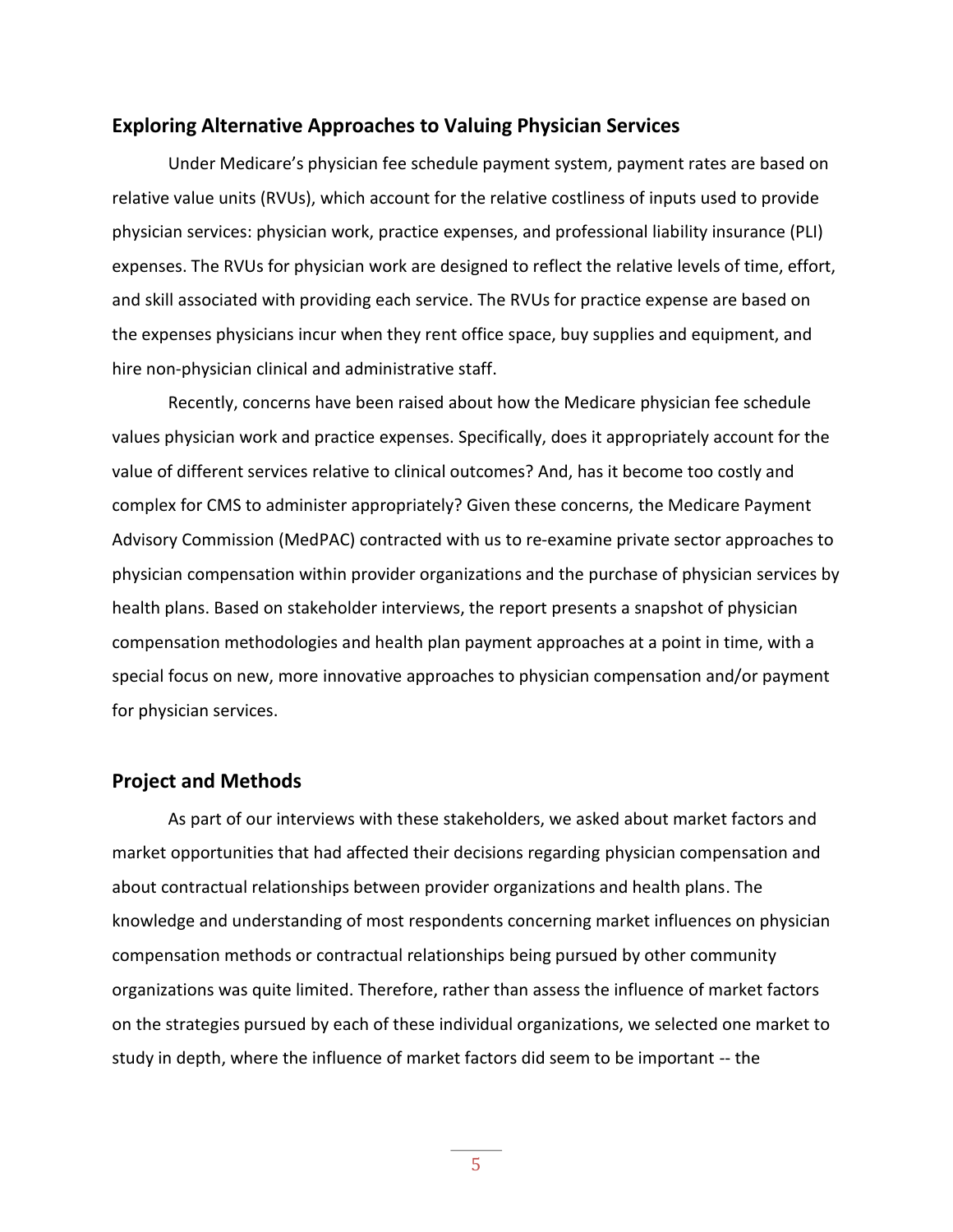Minneapolis-St. Paul area. Thus, the report is organized according to a "national sample" and a "market sample" of respondents.

Throughout the text, we use the generic term "provider organization" to refer to physician groups and health care delivery systems, and "health plans" to refer to private sector purchasing organizations that contract with provider organizations to purchase physician services. We conducted a total of 24 semi-structured individual or small group telephone interviews with 34 leaders of provider organizations and health plans between October 2010 and February 2011. Fifteen provider organizations, within which three health plans were included, were selected from across the United States; the remaining nine (provider organizations, health plans, and state agency) were chosen from the Twin Cities market. Additionally, we conducted three interviews with leaders from the Veterans Health Administration (VHA).

Across the combined national and market samples, respondents were drawn from multispecialty physician groups (n= 3), single specialty physician groups (n= 2), integrated health systems that include a health plan (n= 4), integrated health systems with no health plan  $(n= 11)$ , health plans  $(n= 3)$ , and a state agency  $(n= 1)$ . Geographically, the 15 provider organizations included in the national sample were drawn from the following regions: East (n= 1), Midwest (n= 7), South (n= 3), and West (n= 4). Respondents (national and market) included organization executives holding positions of chief executive officer or equivalent title (n= 13), vice president (n= 8), chief medical officer (n= 4), chief financial officer (n= 2), chief human resource officer (n=1), director (n= 4), and other positions (n= 2).

Selection of provider organizations and interview respondents was informed by industry intelligence on physician compensation methodologies and contractual relationships between provider organizations and health plans, as well as key informant recommendations. Provider organizations in the national sample also were selected to maximize geographic representation (see Table 1 for a description of organizational participants in the study). MedPAC participated in the selection of provider organizations and in the selection of the Minneapolis-St. Paul area for intensive examination. Because the provider organizations in this study were not randomly selected, the physician compensation and health plan payment methodologies and approaches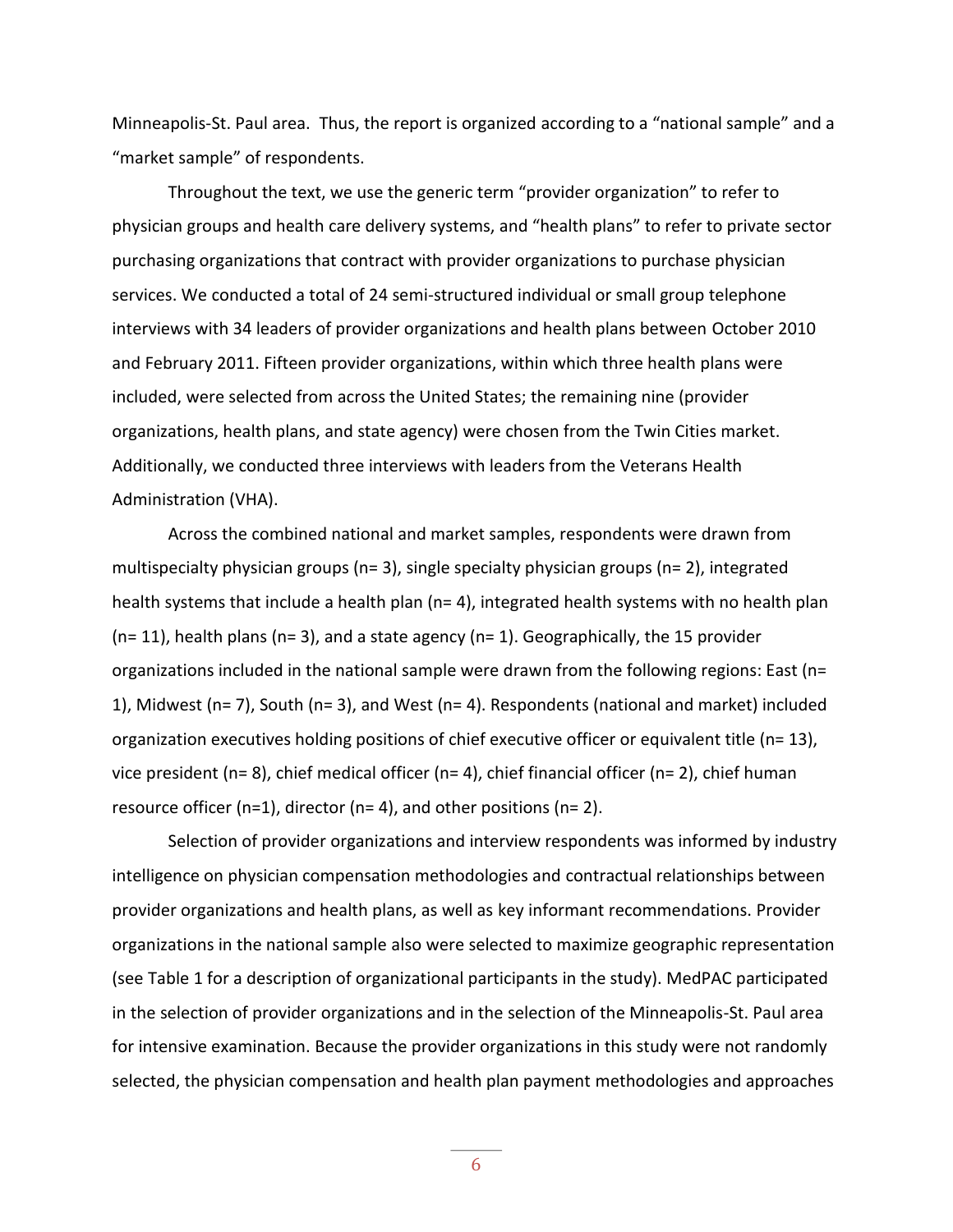described in this report do not necessarily reflect the relative prevalence of similar approaches across the United States.

The interview protocol (Appendix A) was developed in collaboration with MedPAC. A written consent form was distributed prior to each scheduled interview and reviewed verbally at the start of each interview; interviewees were assured that information provided would not identify them individually or organizationally. The interviews were generally 60 minutes in duration and were digitally audio-recorded and transcribed for analysis purposes. Respondents were given an opportunity to review and comment on the transcript produced from their respective interview to assure accuracy of the information provided. The study design, protocols, and consent form were approved by the University of Minnesota Institutional Review Board.

The report begins with a brief discussion of the current environment in the private sector regarding physician compensation approaches and contractual arrangements between health plans and provider organizations. The next section presents information collected from the "national sample," of provider organizations, followed by a section that summarizes responses from the "market sample" of respondents drawn from the Twin Cities area. Tables summarizing interview responses for each section are found at the end of the report, and quotes from interview respondents are embedded in the text of the report as appropriate to illustrate critical points made by more than one interviewee. A description of the Veterans Health Administration method for physician compensation is included in Appendix B, and appears with permission from the VHA.

#### **Background**

At the same time that physician fee setting by CMS is coming under increased scrutiny, provider organizations are exploring new methods for compensating physicians, and health plans and provider organizations are experimenting with new contractual approaches for purchasing physician services. With respect to compensating physicians, it is becoming increasingly common for provider organizations to use "blended" approaches in which base or target salaries (however determined) are augmented or modified by "incentive payments" for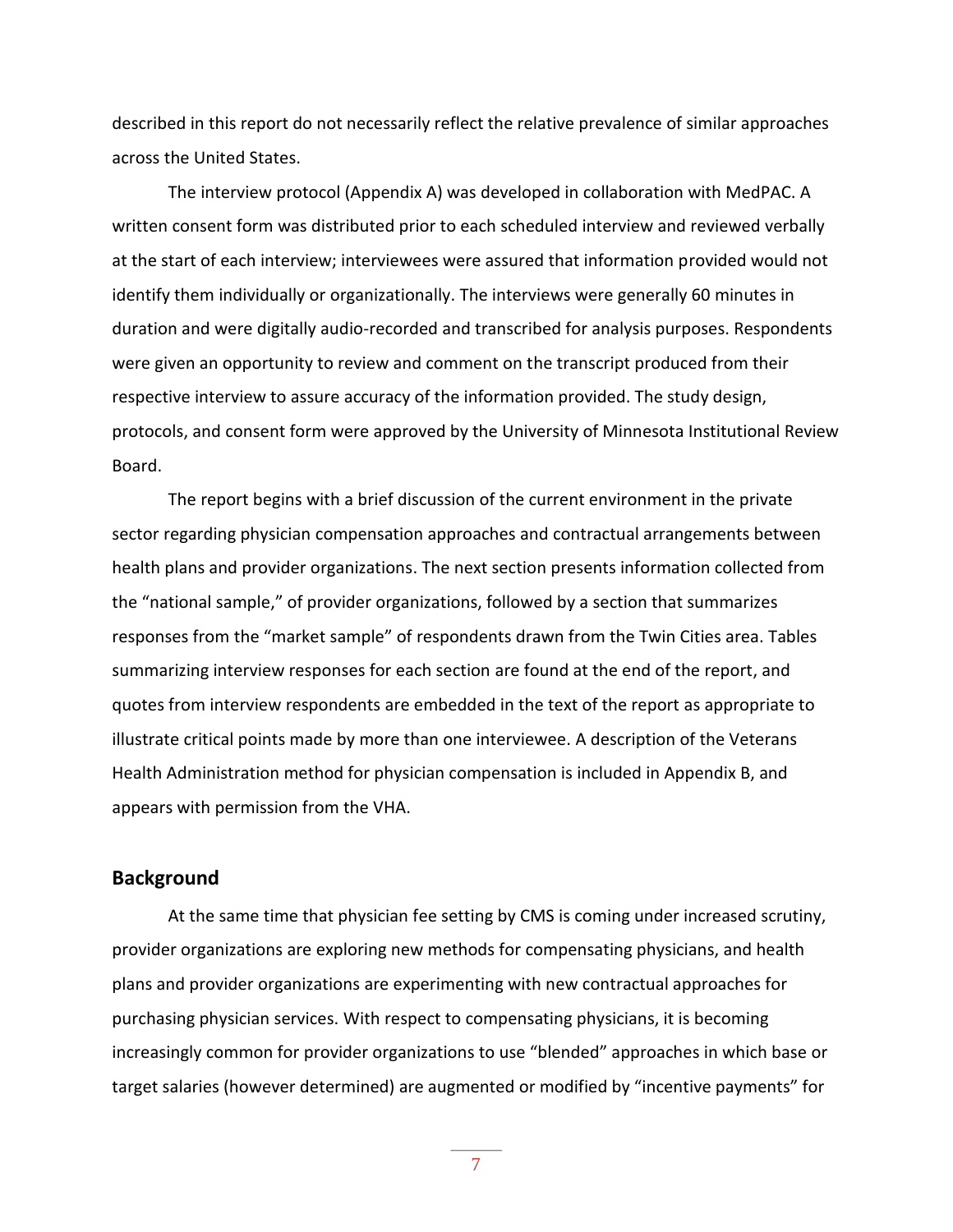physician performance on a variety of metrics related to quality and efficiency (Conrad and Christianson, 2004; Christianson, Leatherman, and Sutherland, 2008). The funds for these incentive payments may be so-called "new money" made available by payers to encourage performance improvement, or it may consist of some designated percentage of "organizational revenues" dispersed to high performing physicians or clinics according to predetermined rules.

With regard to provider organization/health plan contracts, while fee-for-service remains the dominant mode of payment, experimental arrangements involving "bundled" payments, sometimes called "episode based" payments, are being negotiated or piloted (Averill et al., 2010; Rosenthal, 208; Berenson and Rich, 2010; Mechanic and Altman, 2009; Goldsmith, 2010; Bach et al., 2011). Under these approaches, the "fee" for physician services encompasses a range of services deemed necessary, by evidence-based standards, to care for a patient's specific condition over a designated time period. The physician or physician practice assumes some risk that the care delivered to any particular patient could exceed the predetermined payment for the expected bundle of needed services.

More recently, spurred in part by dissatisfaction with existing arrangements and by the prospect of Accountable Care Organizations (ACOs) under health reform (Kertesz, 2010; Shortell, Casalino, and Fisher, 2010), "global" payment approaches are emerging in negotiations between health plans and provider organizations (Goldsmith, 2011; Chernew et al., 2011). The care provided under a global payment arrangement includes physician services, but the payer ordinarily would not reimburse physicians directly for this care. Instead, physicians would be reimbursed under contract with provider organizations, either as direct employees or as members of a closely-affiliated physician practice. Typically, global payment approaches contain an element of "gain-sharing" in which the payer and the health care organization share in any cost savings according to a predetermined formula. Overall, the traditional model of "physician as independent entrepreneur" is becoming less common, while the model of "physician as employee" of a provider organization is growing in importance, so that incentives in health plan contracts intended to influence the behavior of physicians are increasingly being "filtered" through an organizational compensation scheme.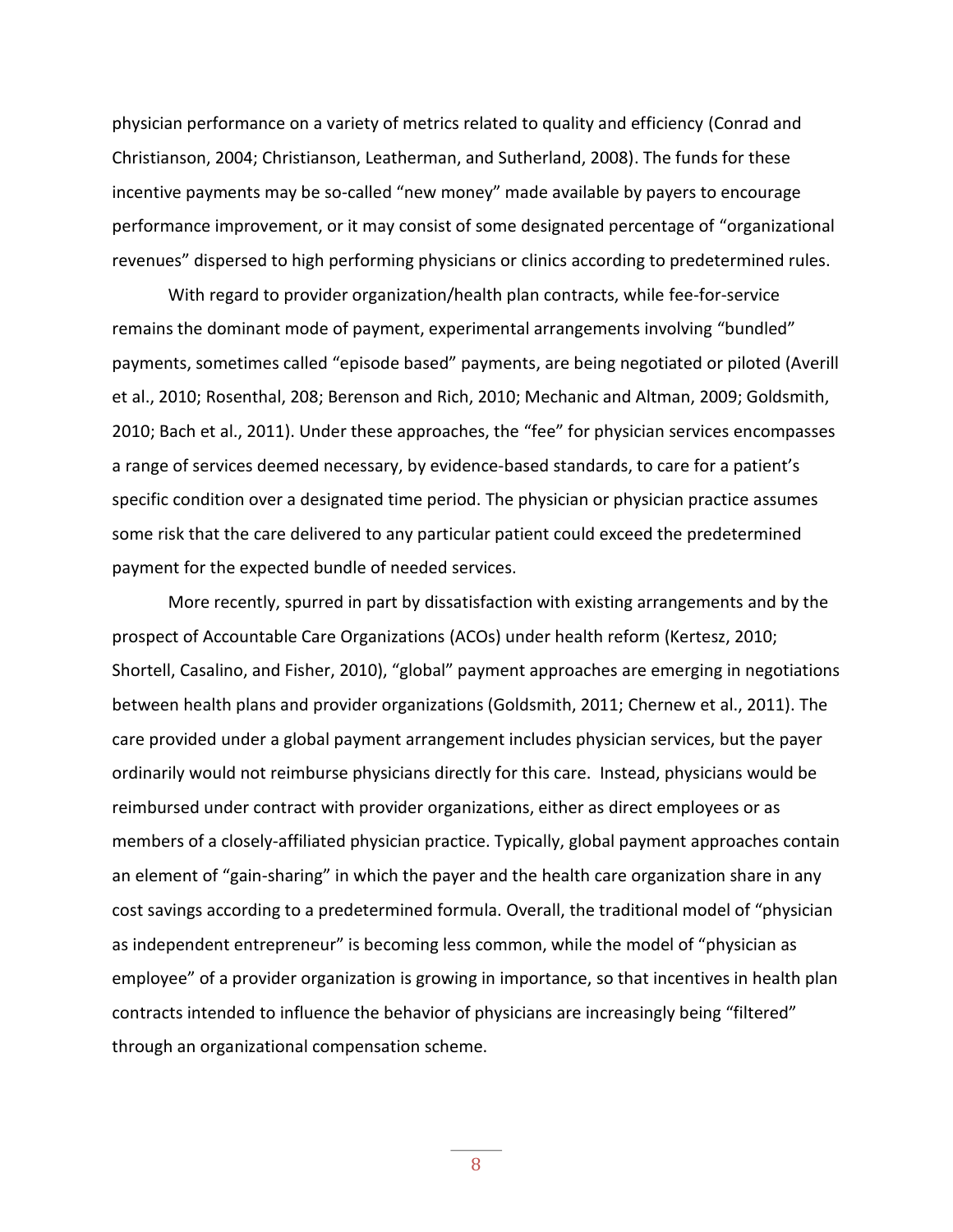In the national sample of provider organizations, we asked about internal approaches to physician compensation to provide perspective on this filtering process. We also asked respondents to describe innovative or "pilot" payment approaches in order to provide guidance to Medicare regarding possible changes in payment arrangements between health plans and provider organizations, and how the effect of these changes could vary by the structure and consolidation of provider organizations. We followed the same general approach in our market interviews, but placed greater emphasis on understanding shared savings arrangements and the motivation of provider organizations and health plans in pursuing such arrangements.

#### **National Sample of Provider Organizations**

In this section, we organize general findings from the interviews with the national sample of provider organizations around three topics: approaches to physician compensation within provider organizations; contractual arrangements between health plans and provider organizations for the purchase of physician services; and the presence of experimental, or innovative, payment arrangements between health plans and provider organizations. **Physician Compensation Arrangements within Provider Organizations**

In Tables 2 and 3, we summarize the different approaches used by provider organizations in our national sample to determine physician compensation. As these data indicate the physician compensation strategies of single specialty groups and free-standing, multi-specialty groups differ somewhat, but not dramatically, from the strategies of IDSs.

#### **Single- and Multi-Specialty Physician Groups**

Physician compensation in single- and multi-specialty groups reflects some measure of productivity (usually work RVUs), with compensation targets typically determined as a percent of median compensation reported by the Medical Group Management Association or other external source. New physician members of a group are the exception; for a limited time (e.g. two years) they are paid solely based on a salary negotiated at the time they are hired. This allows new physicians to "get up to speed" with respect to RVU production.

Different groups specify different "levels" of physicians for the purpose of determining physician compensation. At one extreme, one multi-specialty group has only two levels: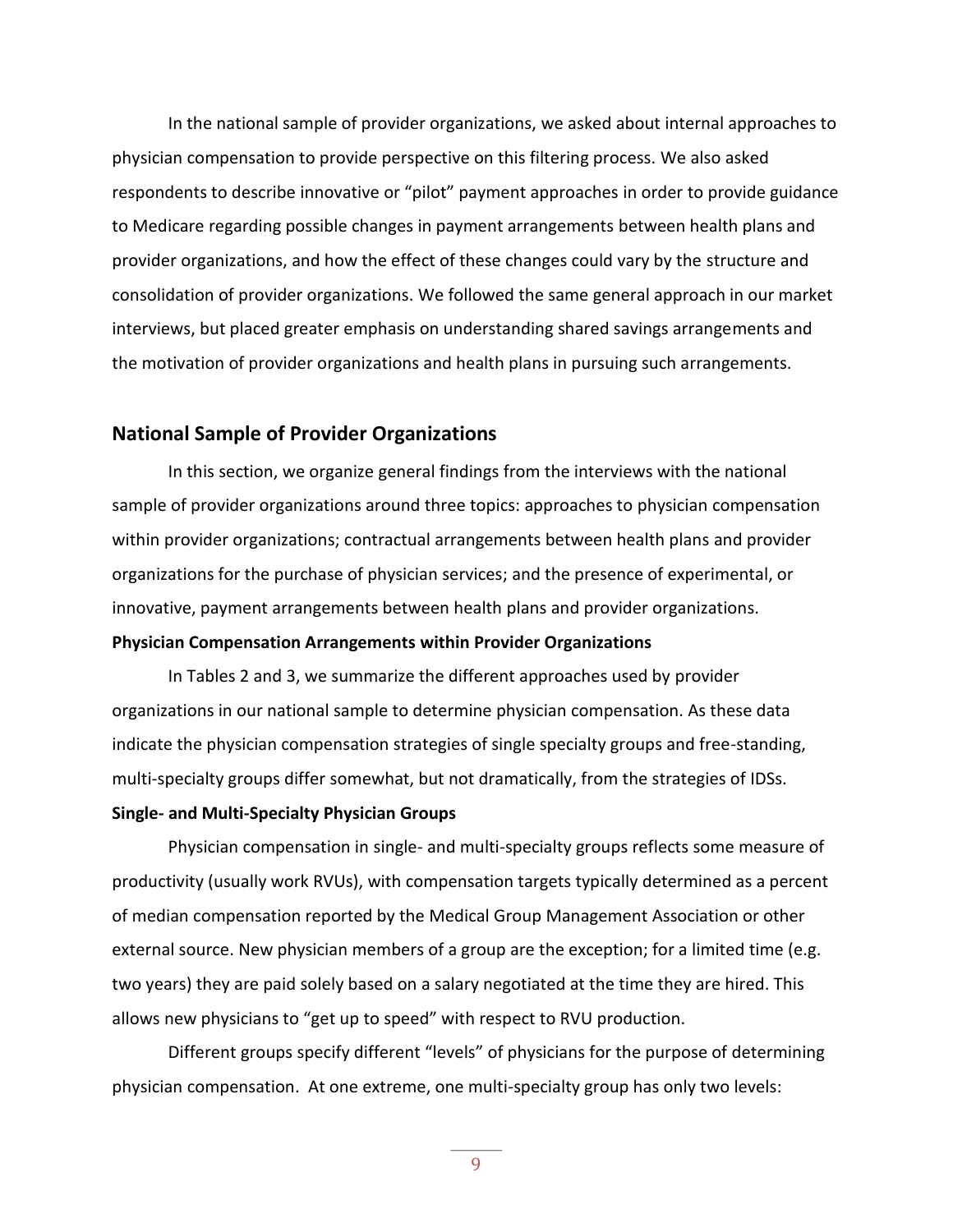associate and partner. In this group, partners are paid on a full productivity basis, with compensation based on the past six months of performance, while associates receive a "market-based" salary with a productivity "bonus." (The "market-based" portion reflects specialty and years in practice). The interview respondent from this group characterized the situation as, "Every individual partner has their own profit and loss statement if you will" that includes patient services revenue and credits for other income, called "outside income" (e.g. medical director stipends). Compensation is not necessarily tied to measures of quality or patient satisfaction. If it is, the percentage of compensation determined in this way is small (e.g. two percent or less of total physician compensation).

*About five years ago we started to do internal pay-for-performance measures …We decided to take a portion of the dollars from the pooled area of our compensation and apply those to several measures (process and clinical outcomes) that could be individually applied, and then that compensation amount would be given to the individuals if they met those goals. [The proportion is] somewhere in the range of about two percent.*

In this group, patient services revenue for specialists also incorporated profits from ancillary services, which were allocated back to the specialists. However, the treatment of ancillary revenues in this way creates some complications in determining compensation, as not all specialists have the same opportunities for generating these revenues. Other sources of funds (e.g. profits from capitated contracts) can be used to address inequities that might occur in this regard. Also, physicians who have reached their target compensation levels for a given time period, with a substantial portion of that compensation resulting from ancillary services, have little incentive to see more patients; that is, in the words of one respondent, to create the "traffic" that generates more revenue for the practice as a whole. Because of these kinds of complications, most physician groups in our sample did not tie physician compensation to ancillary revenues.

*The challenge going forward is because many of our physicians have reached their lifestyle compensation numbers and 40 percent of their compensation is made up by ancillary services…some of them aren't producing the work RVUs that they should, and*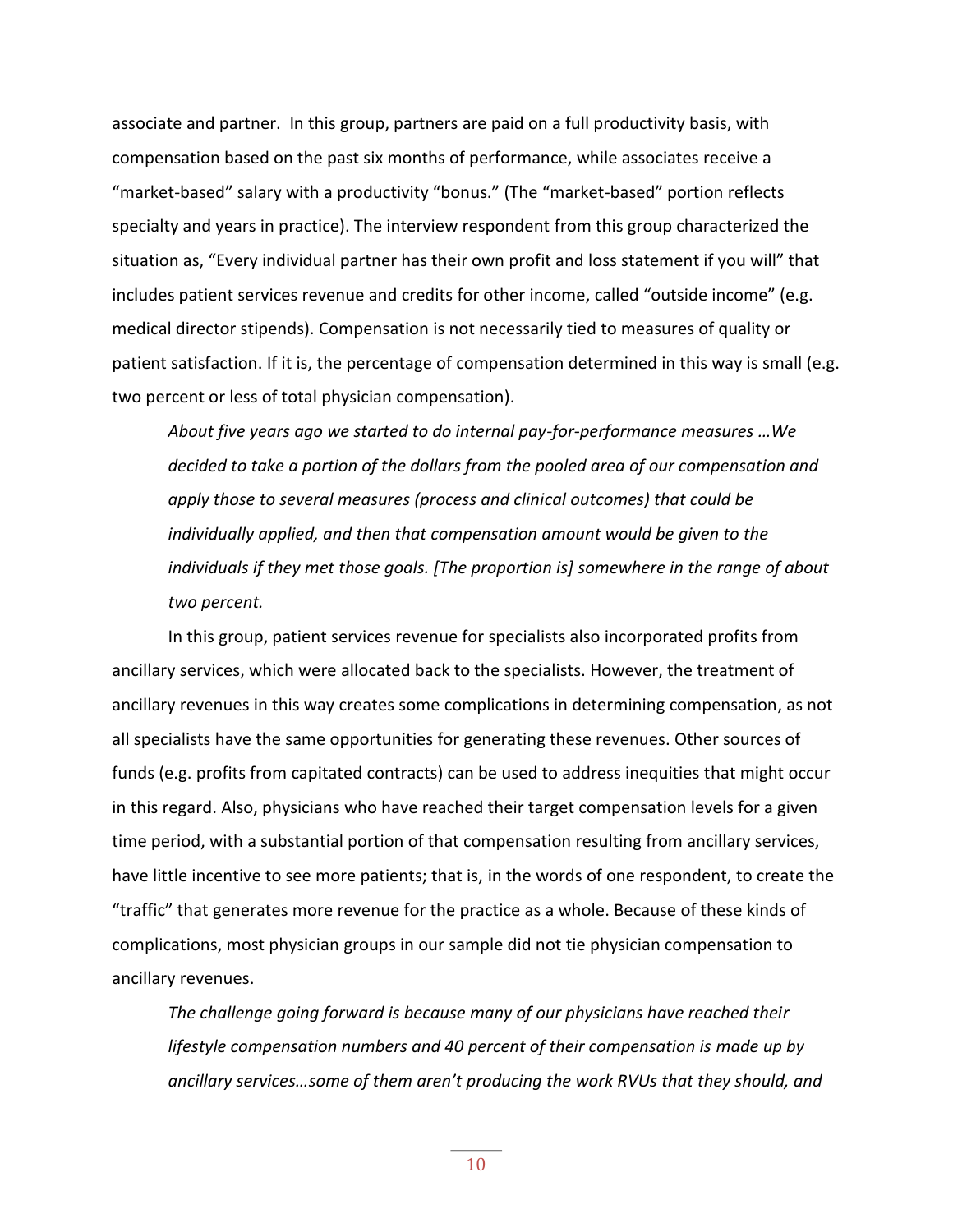*so in our opinion there is a lot of capacity on the work side which would further drive all of the other side that we're not getting from many of our physicians, because of the ancillary effect.* 

Overall, respondents noted that some form of productivity-based compensation using work RVUs serves single specialty and multi-specialty groups well in the current marketplace (even though it continually needs "tweaking," according to one respondent) where fee for service is the dominant approach used by health plans to purchase physician services. In "pure" productivity compensation approaches, such as the one described above, an individual physician's compensation is tied quite closely to fee schedules negotiated between provider organizations and health plans. If a group is able to negotiate higher fees in a particular specialty area, this leads directly to higher revenues generated by those specialists and consequently improved "profit-loss" statements for them as individuals. However, it should be noted that the percentage of compensation tied directly to productivity can vary. A different group reported that physician compensation consisted of 70 percent "shared compensation" and 25-30 percent based on the physician's own productivity. In this case, individual physician compensation would be tied less closely to negotiated fee schedules.

#### **Integrated Delivery Systems**

Integrated Delivery Systems (IDSs) often have multiple different types of relationships with affiliated physicians, ("We have five different methodologies that we currently use."), typically reflecting the compensation strategies used by physician practices before they were acquired by, or merged with, the IDS. As with physician groups, base salaries for IDS physicians are set to be competitive in the market and, for some specialties, the relevant market is believed to be the United States.

*Our comp system, which is primarily individual performance-based; its framework is the marketplace…We like to be somewhere in the 65th, 70th percentile in terms of comp for our physicians. And then we look at conversion factors per RVU, and pay a segment of compensation as productivity based on conversion factor times RVU…We actually set salaries and they are in place for a year.*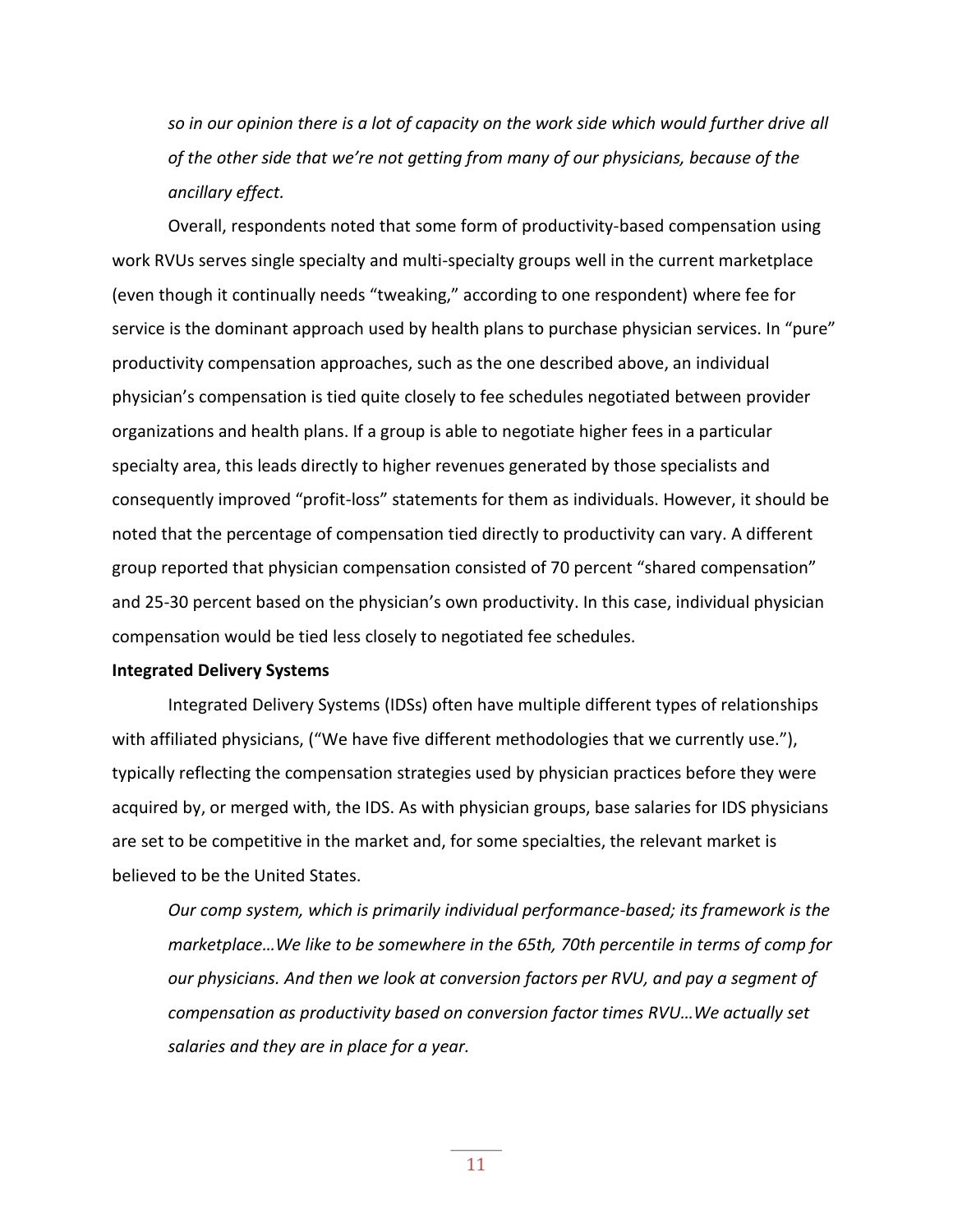Information used for this purpose is gleaned from various proprietary market surveys. An IDS might set base salaries, for instance, to reflect median work RVUs for a specialty, with a conversion factor used to generate a competitive market level compensation amount.

*We start with a principle which is market competitive compensation for market competitive work. So we use a number of surveys…a number of those types of surveys where we look at RVUs, so we use an RVU-based compensation system, and we look at kind of what the median compensation is for the median RVU…Obviously, if we're having difficult times recruiting, we may increase the RVU rate compared to what the median would say…but the idea is ultimately to get within that median range for median productivity.* 

In a different example, an IDS bases 94 percent of a physician's compensation on an RVUrelated productivity measure ("we use work RVUs as the indicator for productivity"), while in another IDS, 80 percent of an individual physician's compensation is tied to productivity, with the remainder linked to other incentives. In these two organizations, as in most other IDSs in our study, compensation is not affected by ancillary billings.

*They do not (receive compensation for ancillaries) and that was a big change for the group that we brought in…and interestingly and somewhat sadly to me the number of ancillaries ordered dropped off pretty dramatically. But, no, you don't get ghost RVUs or credits. Actually they had a system, they had a very elaborate thing that Byzantine Empire administrators would have admired, the system that they had for any credits to our physicians for things like lab and imaging, but we actually did away with all of that.* A third IDS reported setting specialty-specific salary scales based on market benchmarks, with each physician practice that is part of the IDS required to generate enough revenue to cover practice expenses. Any additional revenues are allocated to physicians using work RVU-related productivity measures. In specialties where physicians within the IDS have less control over the volume of the patients they see, the IDS may supplement their compensation beyond the revenues they generate.

IDSs in our study either did not include performance on quality-related metrics in their general physician compensation formulas (although some had done so in the past), or they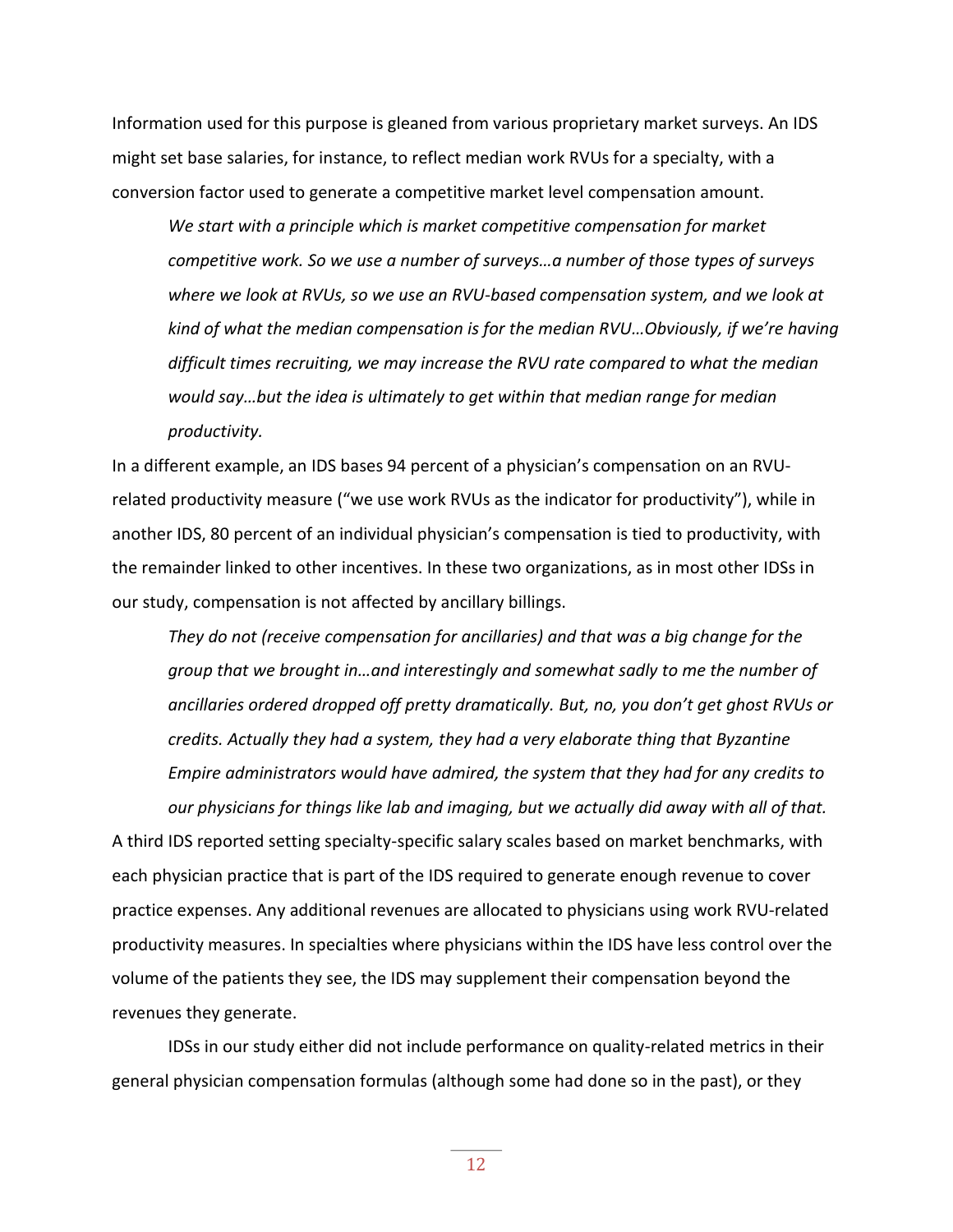attached a very small weight to them. Some IDS respondents believed that tying physician compensation to quality metrics was not wise;

*We have quality expectations which continue to grow in the importance they play, but they are not part of the compensation formula. They are part of the employment agreement…It is expected that you meet whatever quality criteria that we've laid out. We don't pay you for doing good quality, we expect you to do good quality care and if you don't, we have a number of conversations with you and then, if it doesn't work out, then you are invited to go look for work elsewhere.*

This group had experimented with using quality metrics in determining compensation but, based on this experience, decided that using the compensation system as a "management tool" was not a particularly effective way to modify behavior.

*We were using compensation to manage people and that I don't think is where we want to be. The compensation system shouldn't be a management tool. It should reinforce some of the behavior you want, but it's not a management tool, and I think a lot of smaller groups and some big groups may use it as a tool, but we've grown in terms of our sophistication in regards to physician leadership, so our docs who are section chairs or division chairs are very skilled now in having those kinds of difficult conversations with physicians and so instead of using comp to modify behavior, we have conversations and we explain where we need to be.*

#### **Health Plan Payments for Physician Services**

Individual physician compensation within physician groups and IDSs generally is insulated from health plan payments for physician services, except in the cases noted above; that is, when physicians within practices operate as "mini-firms." More commonly, for physicians working within provider organizations, the organizations negotiate with health plans to determine the structure (fee-for-service, performance payments, and risk distribution) and amount of reimbursement for the services delivered by their employed or closely affiliated physicians. Currently, fee-for-service typically is the basis for health plan payments to provider organizations for physician services. As noted above, physicians employed by organizations are paid a salary, with the salary level determined primarily by market incomes for similar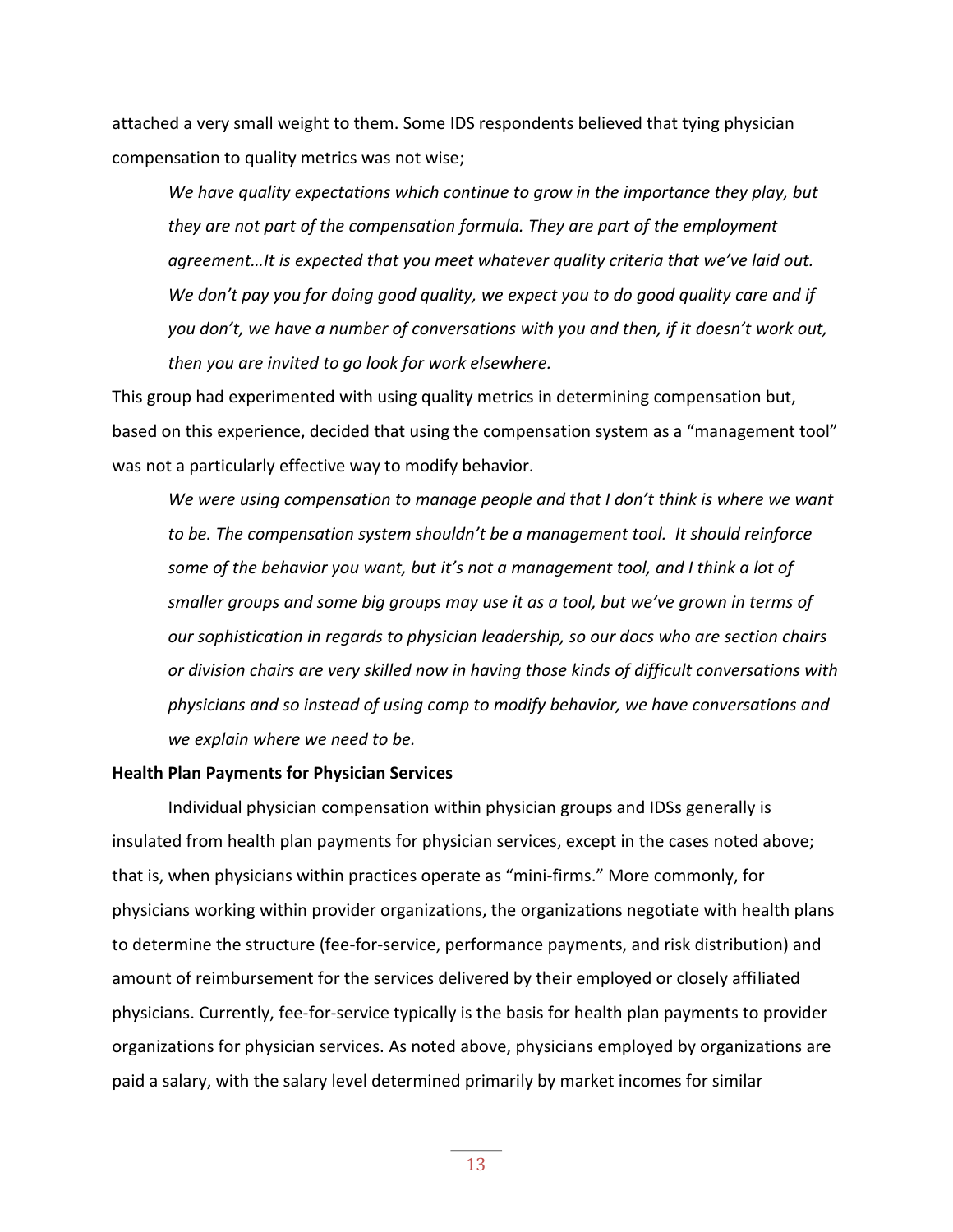physicians and also, in part, by their work RVU products, but typically not by the fee per unit of service negotiated with health plans or performance-based payments for meeting quality or service benchmarks received by the provider organization. Indirectly, of course, if the sum of revenues generated under these negotiated contracts is not sufficient to cover practice costs over time, physician salaries may be reduced; reductions also might be triggered if physician work effort, in aggregate, falls below expectations built into organizational budgets.

Within this context, provider organizations noted that the fee-for-service payment system that is favored (in their view) by health plans does have a significant impact on their organizational decisions about how to structure internal physician compensation arrangements. Specifically, one IDS respondent argued that the use of fee-for-service methodologies to purchase physician services essentially forces the organization to base physician compensation at least in part on measures of productivity in order to align incentives:

*What I would really like to do is move to payment for outcomes, but none of the payers are willing to do that right now. I think…we're going to have to work through it for them to get comfortable and willing to try new things that don't reward volume of services.*

A multispecialty group practice respondent expressed a similar view: "Insurance plans in the marketplace are paying benchmarked to the Medicare fee schedule…If the market shifts to more risk sharing or incentive payments, the organization's compensation model would need to be changed to fit it."

Although many organizations use Medicare's work RVUs as a major component in their compensation schemes, they recognize the limitations of RVUs. An IDS respondent expressed the opinion that Medicare's "RVU system has some problems with undervaluing targeted services (e.g. primary care) and overpaying for certain procedures…Specialists still make much more than primary care providers" and "there is a lot more work to be done there if we're really serious about paying people in some sort of equitable fashion." Given these reservations, several respondents expressed the hope that Medicare will break out of its traditional fee-forservice payment system. For example, one respondent observed that "Assuming that a significant part of the payer community, and it's got to be the government payers, plus commercial, get into it [shared risk payment], it's going to change this market."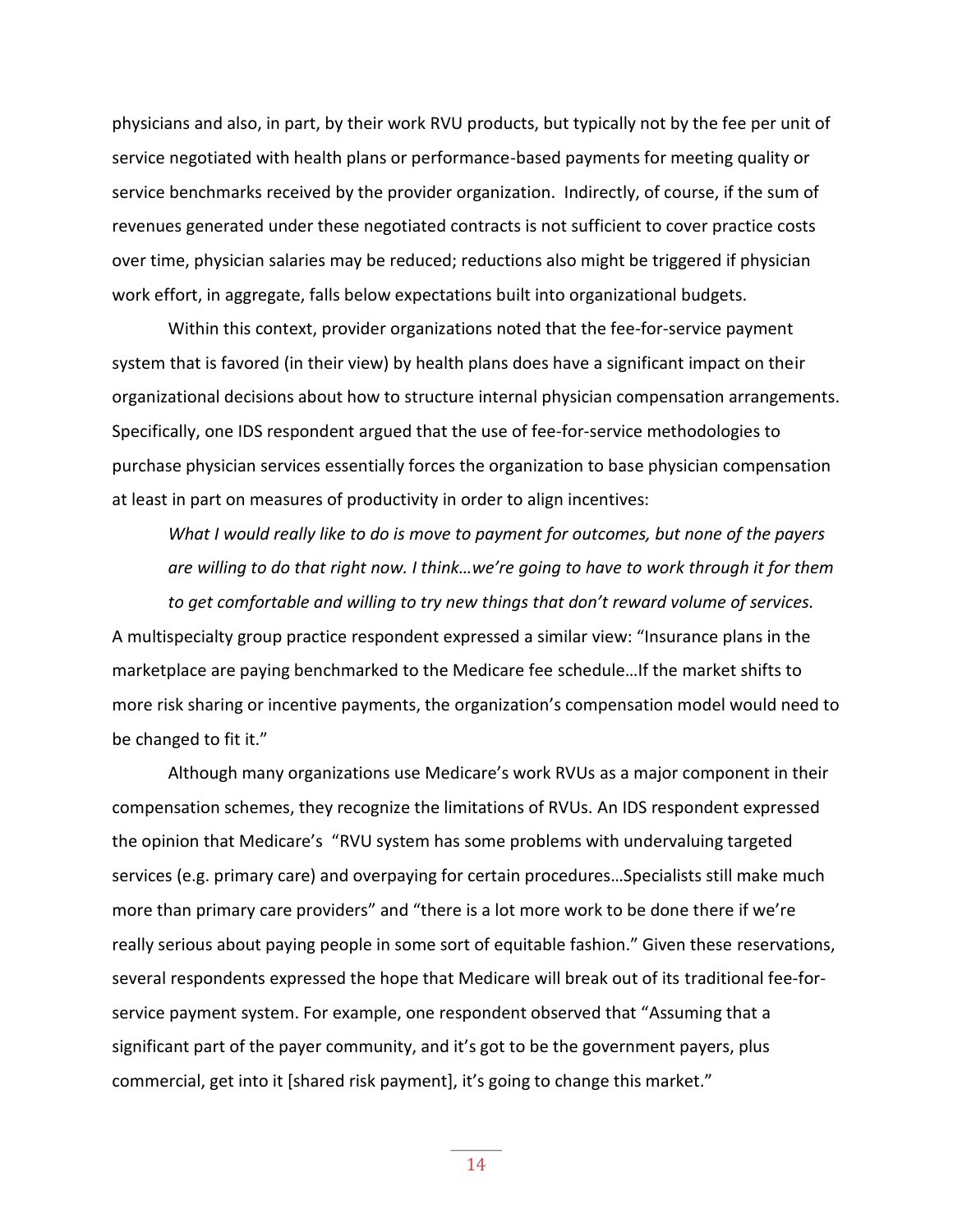#### **Experiments in Restructuring Purchase of Physician Services**

In our national sample interviews, we learned of a number of collaborative efforts between health plans and provider organizations designed to test models for reforming and restructuring the way in which payment for physician services occurs (Table 4). In fact, most provider organization respondents were able to identify one or more efforts of this type, some of which have been in existence for several years. However, other efforts to restructure payment arrangements were still in the discussion phase at the time of our interviews, or were just beginning to be implemented. There appeared to be two different motivations for these efforts. First, health plans, provider organizations, or both, saw a need to escape the treadmill created by fee-for-service reimbursement. All parties recognized that this payment method encouraged more and more service utilization, without rewarding value, and that it discouraged provider organizations from implementing new treatment approaches that could benefit patients and reduce costs, but would at the same time penalize providers by reducing revenues.

*I mean, today it's all about productivity. There's no incentive for physicians to necessarily do what's right for the patient. By not doing things they don't get paid. So when you're in a pure productivity model, your income is dependent on you doing things, not necessarily doing them well. If we move, in fact, toward a more value-based purchasing system of reimbursement, we need to get our physicians to start thinking that way. So by introducing elements of performance as part of their total compensation opportunity we are trying to refocus their attention on it's not all about quantity, quality does matter…The impetus is to try to position ourselves for the future.*

The second motivation clearly was health reform. There was a perception among respondents that a major goal articulated in health reform discussions--bending the cost curve, while at the same time enhancing quality --- would require new physician payment arrangements. The Accountable Care Organizations (ACOs) proposed under health reform, although their structure and operations were not yet clear in the minds of respondents, were seen as likely vehicles for testing new physician payment relationships involving Medicare and provider organizations (Table 5). Respondents believed that health plans would follow (if not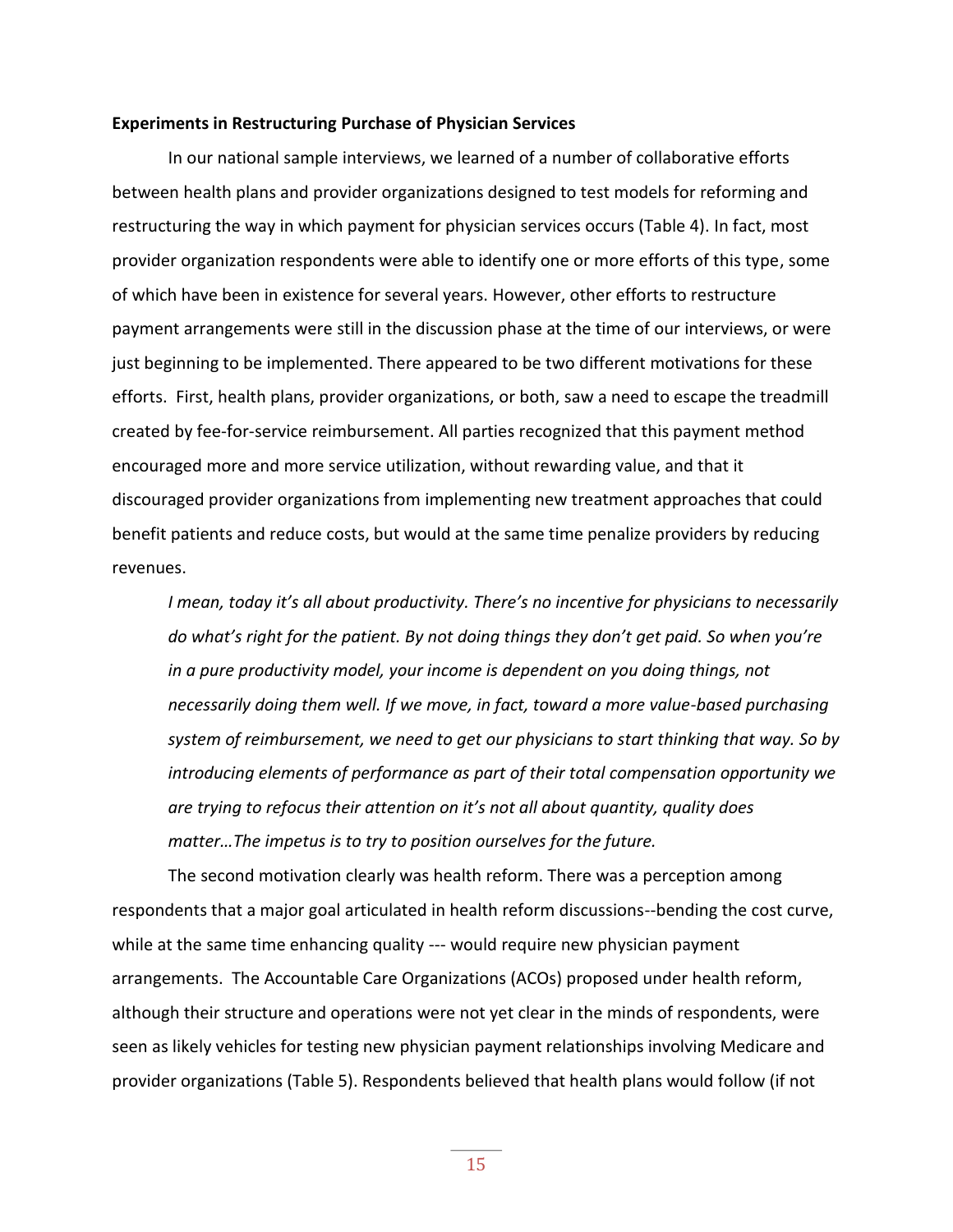lead) this effort, and that it is to the provider organization's advantage to get "out front" by collaborating with plans in pilot projects. As one respondent said, "We're looking at it that way (ACO)… It's the first mover advantage. You can't just do this in six months and go from 'more is better' to thinking about how do we manage a population and how do we focus on value."

Some provider organizations view the experience they gained with past payment arrangements in contracts with managed care organizations as preparing them for adapting to new payment arrangements under health reform. In fact, one multi-specialty group has an existing global risk contract with a health plan that it believes has positioned it to be an effective ACO, in whatever form ACOs take. More often, provider organizations reported small scale, more recent efforts to gain experience with new payment arrangements. For instance, one single-specialty group reported working with a primary care physician group that had negotiated an "ACO arrangement" with a health plan, while a multi-specialty group said that it had negotiated a capitated contract with a health plan to provide professional services to its members. An IDS respondent described an ACO pilot program which was viewed by the organization as helping it in "…developing actual capabilities to provide seamless, coordinated care" and managing complex patients needing both primary and specialty care. This respondent viewed the organization's experience as positive to date, but doubted that the pilot will be expanded, or even be sustained, unless payment methodologies can be developed to support it more effectively. Another IDS respondent reported being in discussions with a health plan to "…develop an ACO-type contract based on shared savings for total cost of care."

In summary, our national sample interviews suggested that, for the most part, provider organizations (and the health plans that reimburse them for physician services) are involved at some level (planning, pilot, or full contract) in innovative payment arrangements that involve global or bundled payments for services (for example, a payment for all services for a total hip replacement including the physician component) and/or sharing of cost savings. However, these arrangements typically were not fully developed, nor did they appear to be ubiquitous in the communities where the organizations were located. For a small number of provider organizations in the national sample, there reportedly was a lack of internal consensus regarding the need to change. These organizations had a "wait and see" attitude regarding the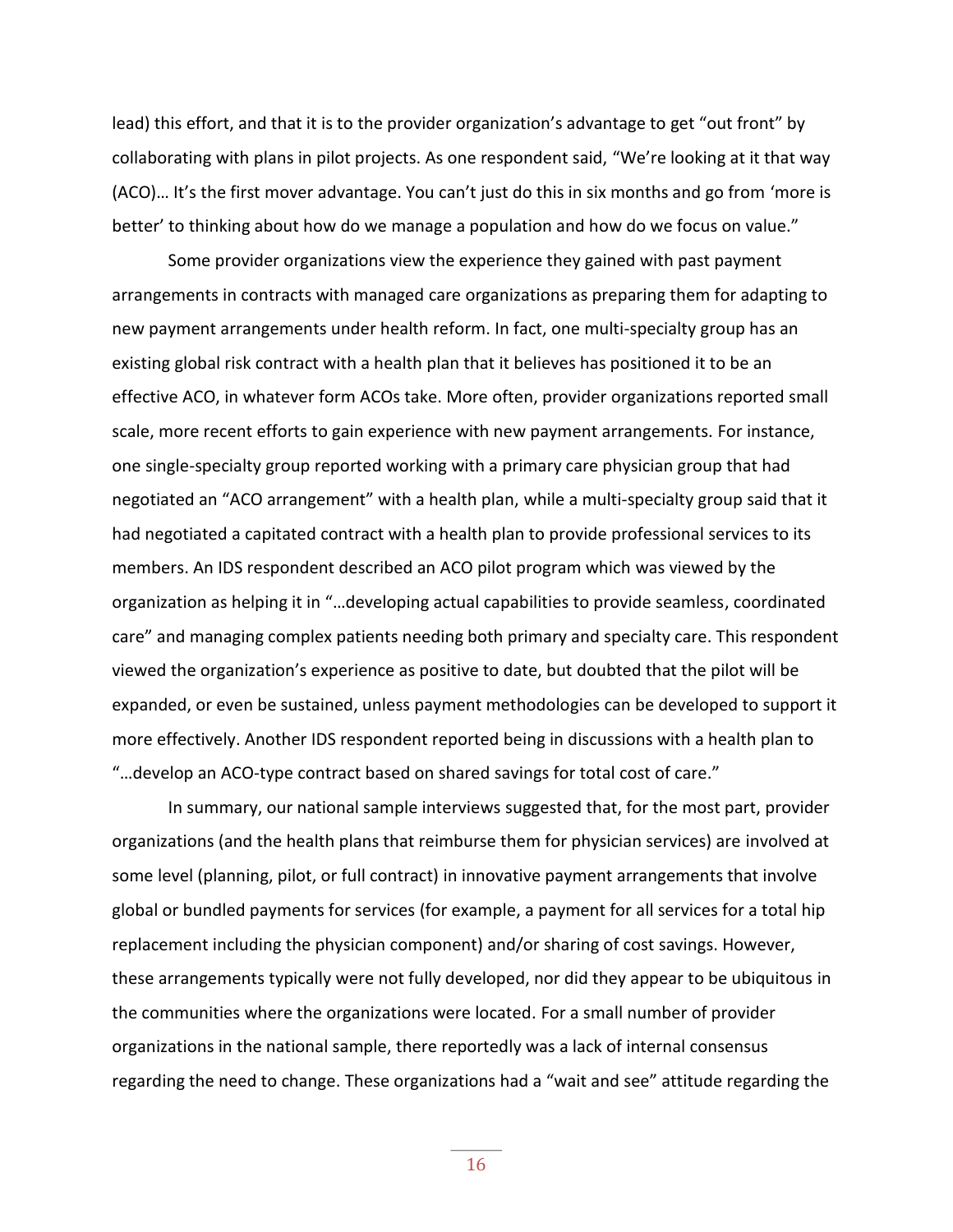direction that health reform will take with respect to implementation of ACOs and support for pay-for-performance reimbursement schemes.

#### **The Twin Cities Market**

In conducting our interviews with provider organizations throughout the United States, we concluded that experimentation in new payment arrangements between provider organizations and health plans was common, but that these arrangements were small in scale and reflected primarily a desire on the part of provider organizations to gain experience in anticipation of possible future changes in Medicare policy. We identified one market where multiple stakeholders seemed to be engaged in physician payment innovation that was progressing beyond the experimental stage and where market factors were cited as playing an important role—Minneapolis-St. Paul, Minnesota (the "Twin Cities"). Because we conducted a relatively limited number of interviews with respondents in different communities, we cannot say that the Twin Cities is the only community where widespread innovation is underway. In fact, a systematic search across all metropolitan areas could uncover communitywide innovation in other markets as well.

To gather information about new payment arrangements between health plans and provider organizations in the Twin Cities, and the impact of market factors, we interviewed respondents from five IDSs, three health plans, and a Minnesota state government agency. We organize our discussion around five topics: market background; physician compensation approaches; changes in contractual arrangements between health plans and provider organizations; critical factors in implementing changes; and early results.

#### **Market Background**

The Twin Cities has a history of innovation, collaboration, and public sector and employer activism in health care. In the 1950's one of the nation's first consumer-owned health plans was established in the Twin Cities, followed by the first multi-hospital system in America. In 1991, a coalition of large employers (the Buyers Health Care Action Group, BHCAG) contracted with a large health plan and two multi-specialty clinics to provide a health care option tailored to their employees. This contract gave birth to the Institute for Clinical Systems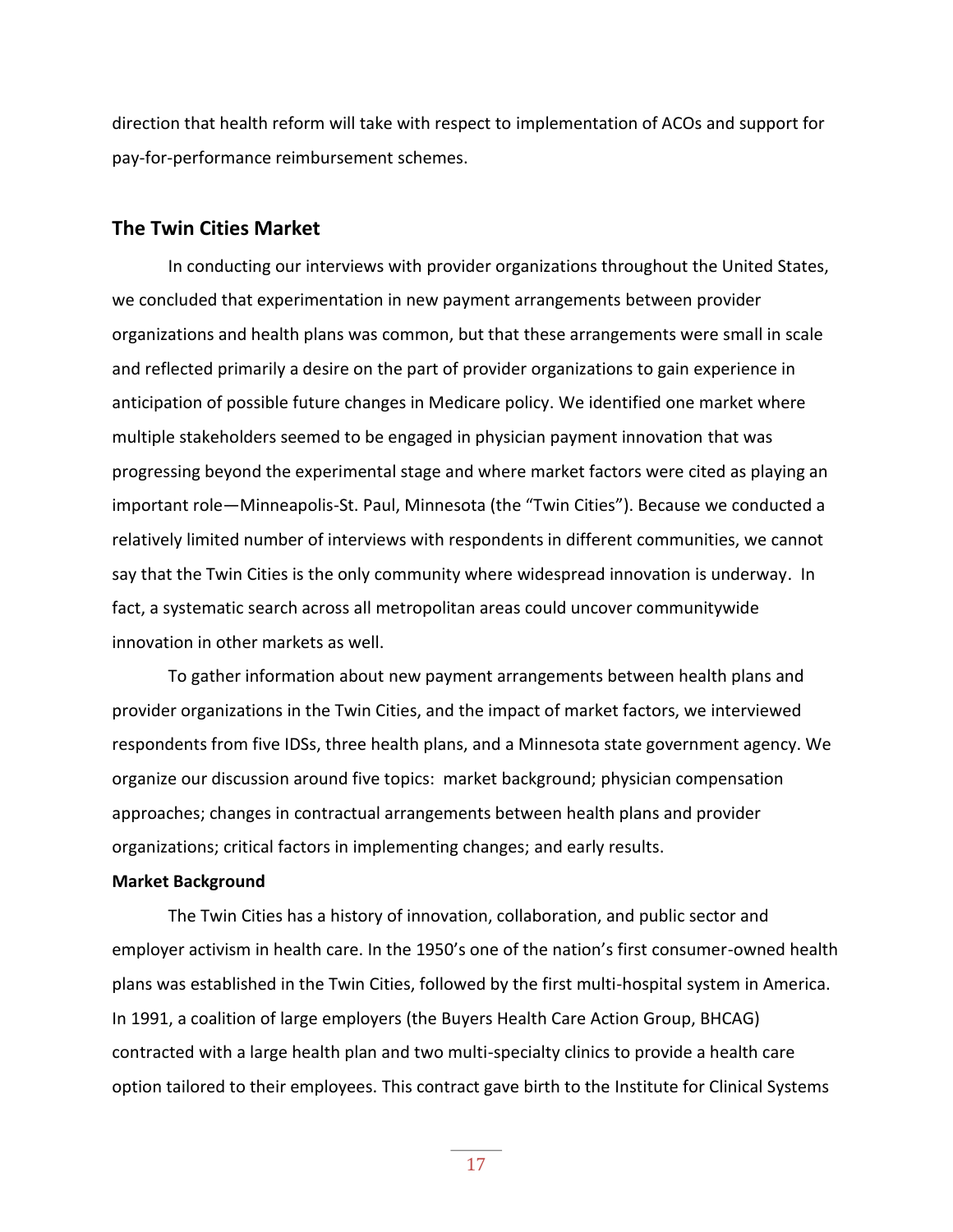Integration (ICSI), which exists today under funding from local health plans. ICSI products include clinical guidelines and care improvement collaboratives that involve virtually all physician groups in the community. One respondent noted that, at least in part as a result of their experience with ICSI, health care organizations (providers and health plans) have a history of collaboration, rather than competition, in the area of quality improvement. At about the same time as ICSI's creation, the state legislature passed a health reform bill that supported and encouraged the development of Integrated Service Networks, envisioning that a limited number of these networks (consisting of physicians, hospitals, and a health plan function) would compete to provide services across the state. Most components of this legislation were subsequently repealed but, in combination with BHCAG's initiative, the legislation is believed to have been a major factor that contributed to a subsequent spate of mergers among providers, and between provider organizations and health plans. The Twin Cities market became even more consolidated than previously, and remains so today.

Later in the 1990's BHCAG established a different initiative built around direct contracting with provider organizations. Under this initiative, measures of costs and quality were published at provider organization level, and consumers were given incentives to choose organizations providing lower cost, higher quality care. (The control of this initiative was passed to a local health plan in 2000.) Shortly thereafter, the Minnesota Medical Foundation and local health plans formed Minnesota Community Measurement (MNCM) to track and publicly report quality measures for outpatient care (e.g. care for diabetes patients), first at the medical group level and currently at the physician clinic level. MNCM's leadership draws from provider organizations, health plans and a variety of other stakeholders, and the development of its measures is a collaborative activity. The number and types of MNCM's publicly reported performance measures have grown over time.

BHCAG now bases its participation in the national, employer-based "Bridges to Excellence" quality rewards program on MNCM performance measures, and all community health plans include the same MNCM measures in their physician pay-for-performance programs. Recent Minnesota state health reform legislation (2008) effectively institutionalized MNCM's role in collecting and reporting a single set of performance measures used by all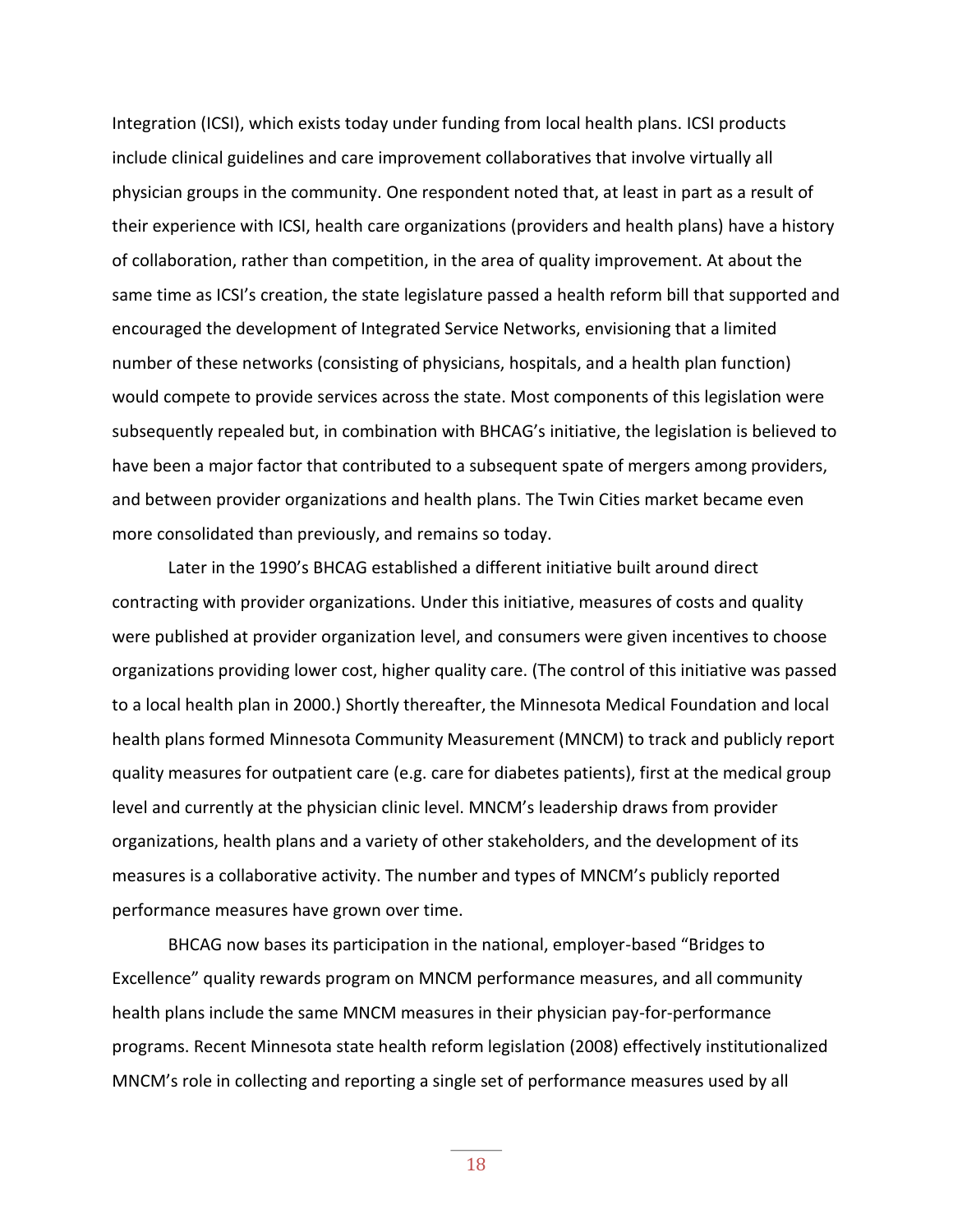payers. The legislation also raised the issue of payment reform by convening provider organization and health plan representatives to explore the potential for pricing episode-based "bundles" of health care for some types of patients.

At present, there are three major commercial health plans in the Twin Cities, all with comparable enrollment. One of these plans also owns hospitals and a large medical group. The delivery side of the health care system is dominated by five IDSs that combine inpatient and outpatient facilities. These IDSs have different relationships with affiliated physicians, but the proportion of community physicians employed by Twin Cities' IDSs has grown substantially over the past five years. In addition, there are several large, single specialty groups that remain independent from the IDSs and enjoy dominant positions in their service markets.

In summary, the Twin Cities health care market has a history of horizontal and vertical consolidation that has resulted in large IDSs playing a major role in health care organization and delivery. The actions of the private sector payers and the state government have contributed to shaping this market at various points over the last two decades. There is a twenty year tradition of collaboration among stakeholders in quality improvement and quality measurement and reporting, and (more recently) among payers in harmonizing their pay for performance programs.

#### **Physician Compensation Approaches**

Physician compensation arrangements in Twin Cities' IDSs are quite similar to the arrangements in other parts of the country (see discussion above) in that they are based primarily on productivity (Tables 6 and 7). Two IDS respondents reported that about 94 percent of physician compensation reflected RVU based productivity: "…over the last three years we've had a three percent incentive for meeting access goals; and then about three percent for various educational activities. So for the most part, it's about 94 percent RVU-based work and six percent other." The IDSs use market surveys and internally-designed conversion rates to transform work RVUs into dollar amounts.

*We looked at a bunch of the different survey tools and survey companies and we used primarily MGMA numbers in setting a work RVU-based compensation model. We do*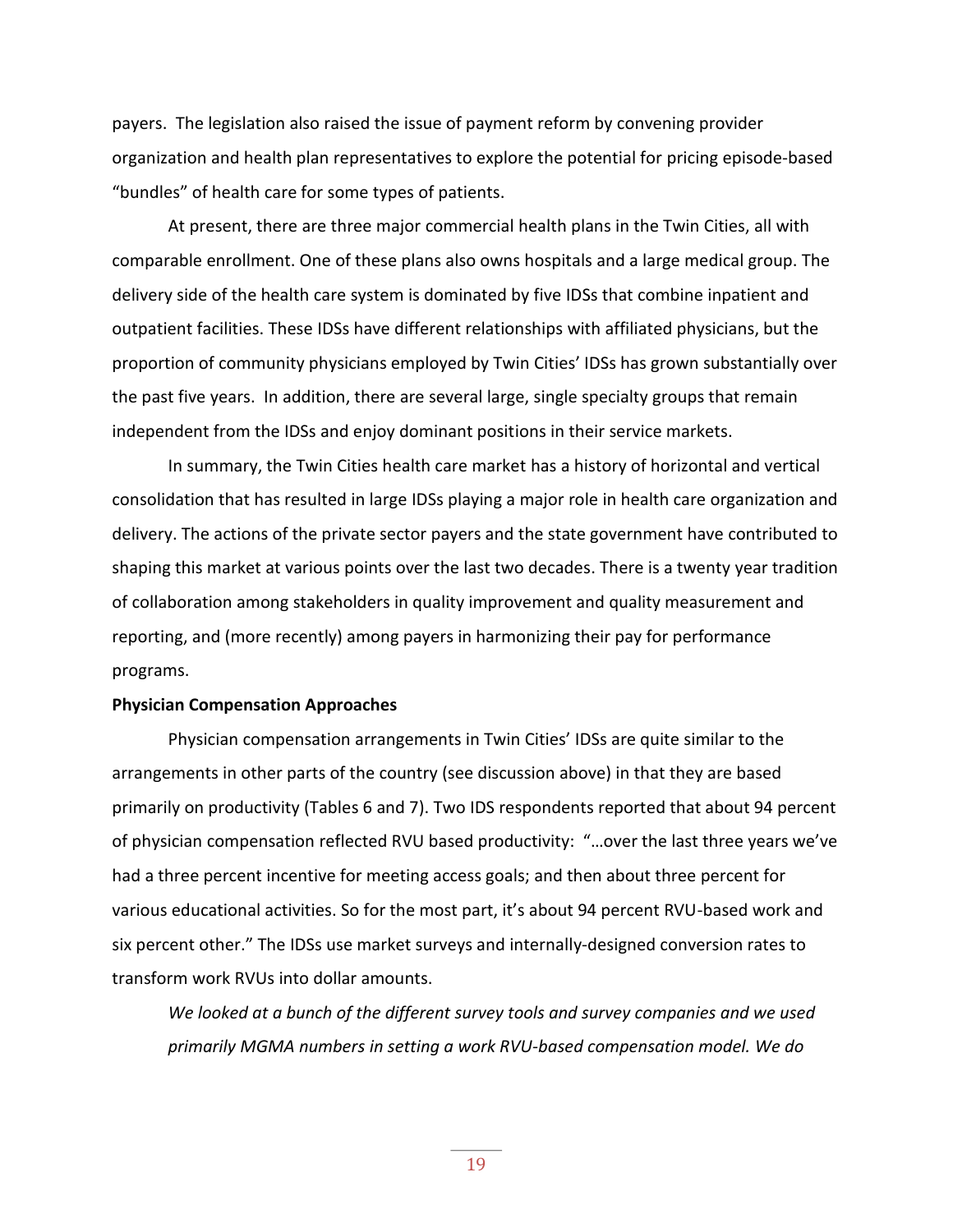*have approximately 6% of that is then added on top, related at 5% quality, currently 1% to patient experience.* 

The rest of the payment is based on performance with respect to meeting various organizational goals. Each organization has overall physician compensation targets that are related to local and national compensation levels (e.g. market median, top of the market average, etc.), and these vary by specialty. A third IDS respondent stated that 5-10 percent of its physician compensation was based on meeting quality and other targets, while a respondent from a fourth IDS said the organization intended to increase the proportion of compensation related to quality and other measures to 30 percent.

*We have set the goal that 30% of physician compensation will be based on patient satisfaction, quality outcomes and total cost of care. So that's a goal that we have set internally and one that we – and we're moving quickly towards that…*

Similar to findings in the national sample of provider organizations, two primary sources of dissatisfaction with current productivity-based compensation schemes were mentioned. One concern was that a compensation strategy consisting of pay-for-performance payments layered on top of productivity-based compensation would not bring about needed system change. As one respondent noted, "The RVU system does not allow care organizations to focus on reducing total cost of care and keeping people out of the hospital." Also, finding the right balance between productivity incentives and patient outcome incentives in compensation schemes has been difficult, according to some respondents. Second, respondents did not believe that productivity-based physician compensation aligned physician incentives sufficiently with the type of payer/provider payment arrangements expected under health reform. "I think that providers will respond better and be able to improve more quickly when there is alignment across payers – whether that's health plans or government payers." However, one provider organization respondent reported that providers already were becoming more receptive to changes in compensation approaches.

*I would say that the provider community in Minnesota, I think, is stepping up to the plate and embracing a future that is focused on outcomes and less focused on production – a production-based model. You know, sometimes we think about it as the providers'*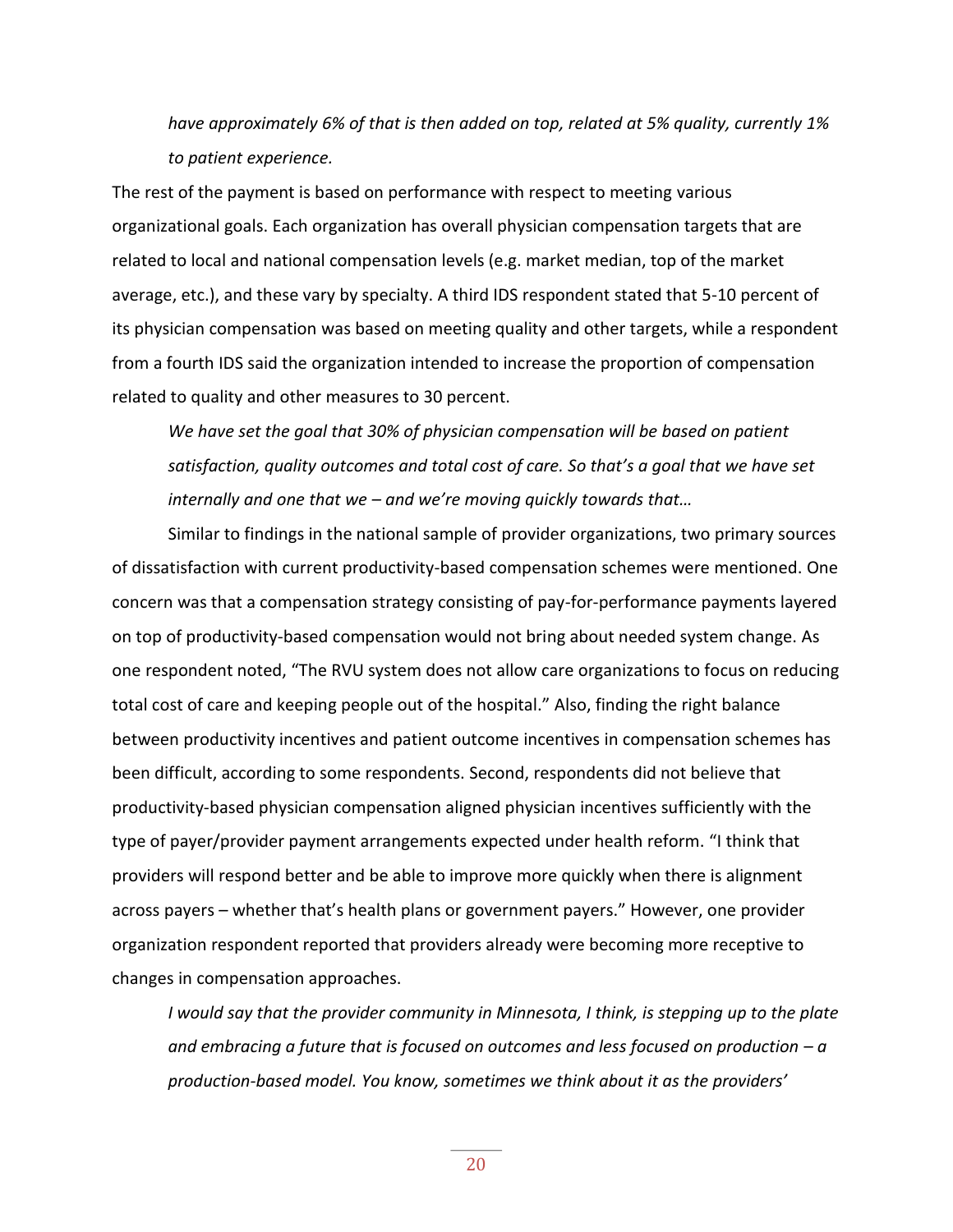*economic model has been more revenue-based, so driving more services; and I think that there is a realization that that is not sustainable.*

To this point, however, there has been relatively little change in physician compensation arrangements within provider organizations in response to these concerns. As one respondent observed, "Work RVUs are the least bad option we have available right now" to pay physicians. Rather than attempting wholesale changes to physician compensation within their organizations at this time, Twin Cities' IDSs are looking outward, devoting their efforts to restructuring payments in their contractual relations with health plans.

#### **Changes in Health Plan and Provider Contractual Arrangements**

As a percentage of dollars spent, the predominant method of reimbursements from health plans to provider organizations in the Twin Cities is fee-for-service. However, widespread experimentation with risk sharing contracts is occurring. At present, all health plans in the Twin Cities have negotiated various forms of "shared savings" contracts with almost all IDSs as well as some independent physician groups (Table 8). One IDS respondent said that the organization was currently participating in "total cost of care" contracts with all three major health plans in the Twin Cities. These contracts vary in detail, but usually focus on a calculated annual expected "total cost" of providing care for a set of patients attributed to the provider organization, based on historical patterns of patient use of services and cost in that population. Provider organizations receive a negotiated fee-for-service reimbursement for care provision throughout the year (often at a discount from the organization's previous fee-for-service rate). If at the end of the year the provider undercuts the expected total cost of care for its attributed patient population, any cost savings are shared between the health plan and provider organization at a pre-determined contractual rate. Another respondent noted that a different IDS has "…worked with all the commercial payers to be paid on a shared-savings method, which also includes a payment for clinical outcomes." The various shared savings contracts are quite similar in structure, but their details vary to accommodate provider concerns and capabilities.

*We were working with the health plans and the payers to say, "Rather than paying us based on a discounted fee for service, could we begin to think about a new methodology where you would compensate us for the value we create? So, if you could continue to*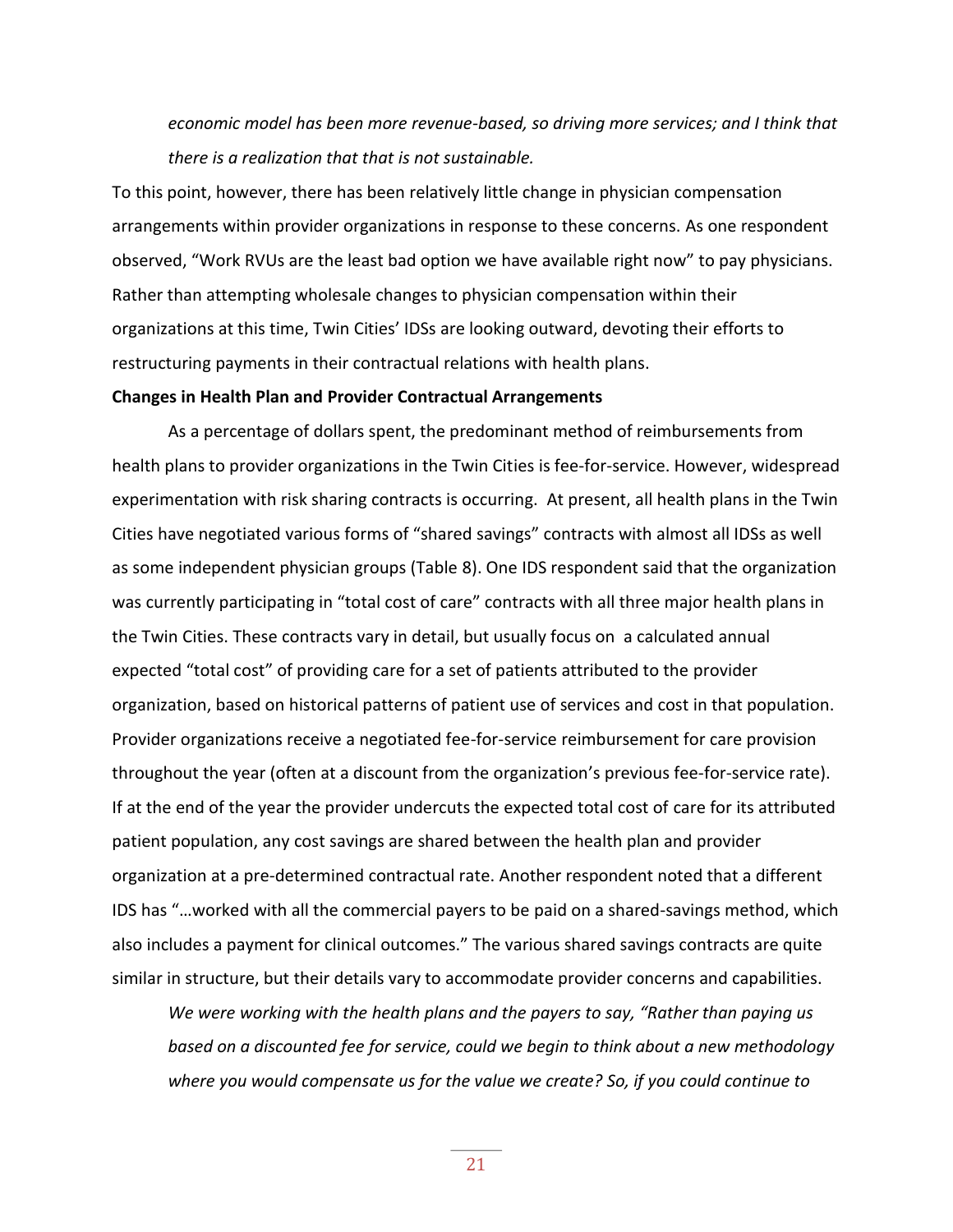*pay us a discounted fee for service rate, because that is the system, but we'll take less of an increase in that discounted fee for service rate and let's put the difference into a pool which would be available if we could demonstrate that we can improve clinical outcomes and reduce the total cost of care." So all of our commercial payers have moved into the shared savings methodology where they are paying us based on the value, the outcomes and the value, that we create.*

One plan described a specialist contract that had been in place for several years. Under this contract, a total cost of care target is negotiated that includes all services for a population and is risk-adjusted; if the contracted providers deliver care for a cost below the target, the savings are shared with the specialty group according to a predetermined formula. In some contracts, providers share in downside risk as well, but this is not typical. Another health plan described its contracts with providers as follows: the plan and IDS agree on a total cost of care for a year, with the IDS receiving half of the savings for "undercutting" this expected total cost. But, the IDS must meet quality and satisfaction measures to receive the "shared savings."

*So somewhere between say 3 and 10% of the total value of a contract…we are talking about hundreds of millions of dollars with some of these contracts [that] would be at risk and you could earn it back by changing your total cost of care. None of the contracts is solely based on cost. They all have quality metrics too. So there are clinical performance measures and/or satisfaction measures that have to be lock step with the efficiency measures to get the payback.*

An IDS described one contract with a health plan as a fee-for-service payment arrangement in which the IDS payment increases at a lesser rate than has historically been the case (e.g. 2-4 percent, as compared to 6-7 percent) in exchange for opportunities for additional compensation though shared savings. The IDS said that it initiated discussions with health plans to develop these contracts because a change in payment approach was needed to support the IDSs efforts to develop a stronger "population-based" focus for care delivery. Currently, 40 percent of the revenue for the IDS flows through some type of shared savings contract.

*Most of what we are settling for now is around a 2, 3, 4 percent. But, we are creating the opportunities for additional compensation, additional revenue to the system, based upon*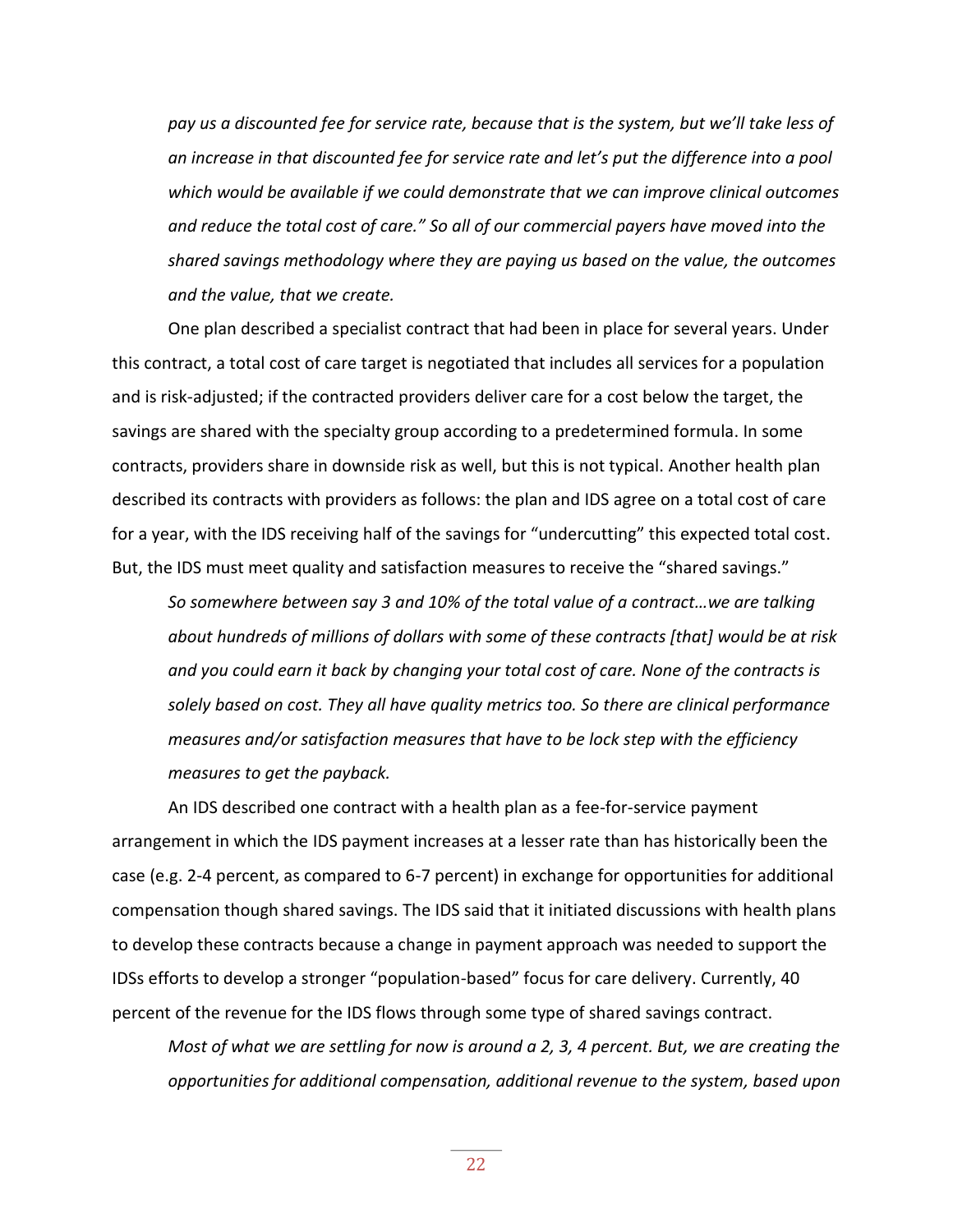*hitting those clinical outcomes and demonstrating that we can be competitive in the market…if we can empower the clinicians to create the model, use the model to drive the outcome, we will generate more revenue and then we are aligning [incentives], if you will, the compensation of those individual clinicians that are providing the value with the value, in a sense, that they create by working in a new care model.*

A health plan respondent pointed out that some might view the types of shared savings arrangements described by respondents as similar to "the failed HMO approach." Consequently, the plan is "…trying to ensure that this is a different approach by separating 'insurance risk' from 'provider risk,'" with insurance risk (defined as anything outside of the provider's control) still being held by the plan. Provider risk was defined by the respondent as risk the provider organization assumes "…for providing appropriate care and for utilization."

#### **Critical Factors in Implementing Changes**

As respondents reflected on the process through which shared savings contracts were negotiated with health plans, they identified several critical factors. The first was a shared belief that the volume-driven approach to care delivery, as encouraged by existing payment arrangements, was not sustainable, nor should it be sustained. There was agreement that this payment arrangement, and the power-based negotiation process that it encouraged, did not serve patient interests or the public's interest well. That is, a market-wide consensus had developed over time that something needed to be done to change the payment system.

Second, respondents felt that the history of cooperation in the Twin Cities around quality improvement and performance measurement and reporting had laid the groundwork for a more cooperative, problem-solving approach to payment reform than might be possible in many other communities. One respondent observed that,

*We're at a time when plans need to experiment with innovative methods and learn from each other. Providers are able to respond better when payment methods are aligned across payers. We don't necessarily see payment methods as an area where we compete. We're actually, you know, fairly open to the 'open source' concept when it comes to payment approaches, because to the extent that we [multiple payers in the*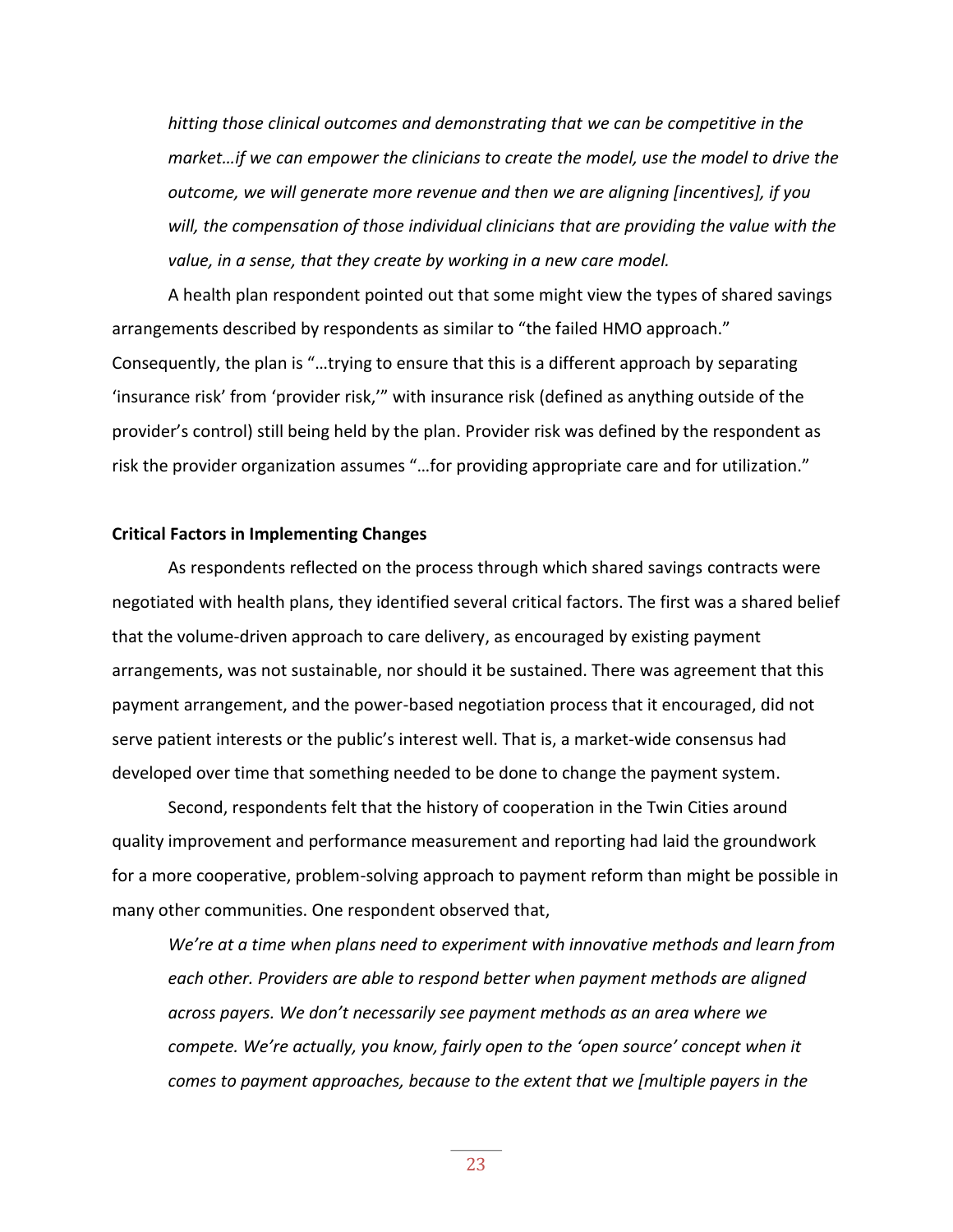*market] are aligned in the incentives that we are providing to providers, the faster they are going to improve.*

An IDS respondent observed that, "Certainly payers and providers are all talking openly and collaborating on developing approaches to ACO," but also suggested that this could change if one organization found a superior solution (Table 9).

While these two factors clearly were important in preparing the way for new payment arrangements, there were several challenges that needed to be addressed. First, agreement on a method for attributing patients to IDSs needed to be reached, in the absence of a requirement that patients "enroll" with a provider organization. Health plan claims data were used for this purpose; a certain percentage of visits by a patient to a specific provider was required before responsibility for the patient was "assigned" to that provider. While the parties recognized that there is no perfect way to do this, they agreed to move ahead and to revisit the question as more experience was gained with the contract. Second, the parties to the negotiation had to agree to share their data, something that had not always been the case in the past. In general, they agreed that "data transparency" was necessary if a new payment arrangement was to be negotiated that was acceptable both to the provider organization and the health plan. Data sharing was needed to establish appropriate target amounts and to assess the potential for providers to create efficiencies in care delivery sufficient to generate shared savings.

*And then we have a total cost of care measure, which is looking at all of the claims data because the payers are the ones that have the data related to the total cost of care. We did not have access to that information until probably about a year ago or 18 months ago, and they [all payers] agreed that they would make available the data so we can understand total cost of care and then use it to derive our attribution model…So the primary care physician now knows what the total cost of care is for their patients and the patient population.* 

Data transparency required trust on the part of the parties involved and, as one IDS respondent remarked, "It's interesting to watch because insurance companies and payers are learning along with us."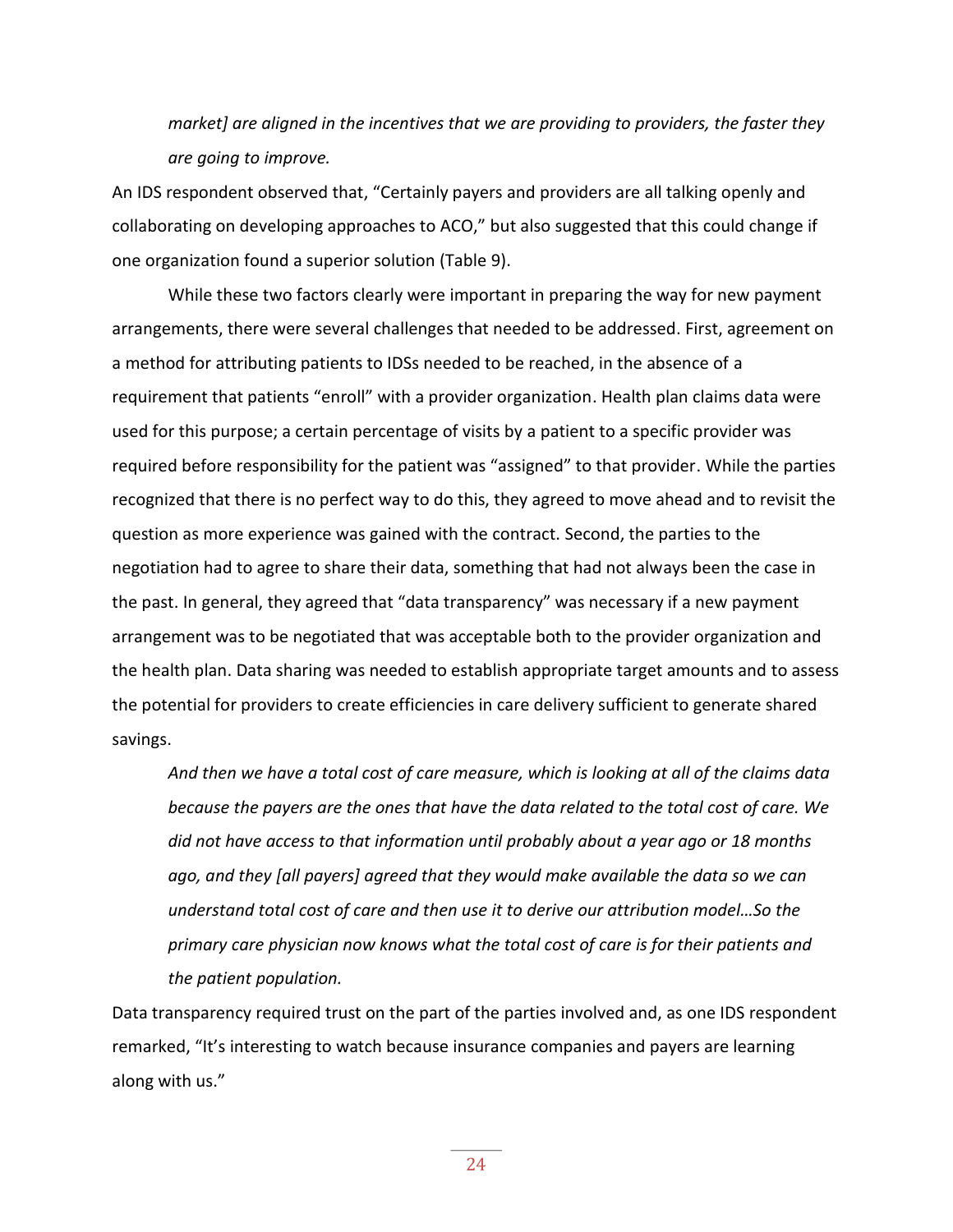#### **Early Results**

Because the shared savings contracts are in their infancy, respondents were not able to provide quantitative evidence of their effectiveness. However, one health plan respondent said the plan had been unsure about whether IDSs actually would be able to lower costs and thereby qualify for shared savings. He reported that he was "…pleasantly surprised that providers have earned 50-100 percent of the available shared savings in the first two years of the contract."

A few respondents reported early evidence of behavioral changes that they attributed to shared savings contracts. For instance, the same respondent observed that

*"When the plan shows providers the list of their attributed members and where the money for them is being spent, providers have an 'aha' moment…primary care providers are beginning to call the plan to try to get information about who the most efficient specialty care providers are. All of this is information we've had for years that we tried to administer and make relevant at the level of the health plan…all of a sudden it has some use…to physicians."*

A health plan respondent said that the plan is "…seeing and negotiating single digit fee and cost increases in the market, while similar plans in other markets are seeing much higher rates of increase."However, while observations like these are interesting, independent assessments of the impact of the shared savings models in the Twin Cities market are not yet available.

#### **Conclusions**

As Medicare considers possible changes to the way it pays for physicians' services, several findings from our interviews with a national sample of respondents from provider organizations and a market sample of respondents from provider organizations and health plans seem pertinent.

First, any change in Medicare's basic RVU methodology, and especially in its determination of work RVUs, will have implications for the way in which provider organizations compensate employed (or partner) physicians, as all provider organizations used RVUs in their compensation schemes. However, changes in Medicare's RVU methodology will affect the level of physician salaries only indirectly. This is because provider organizations establish "market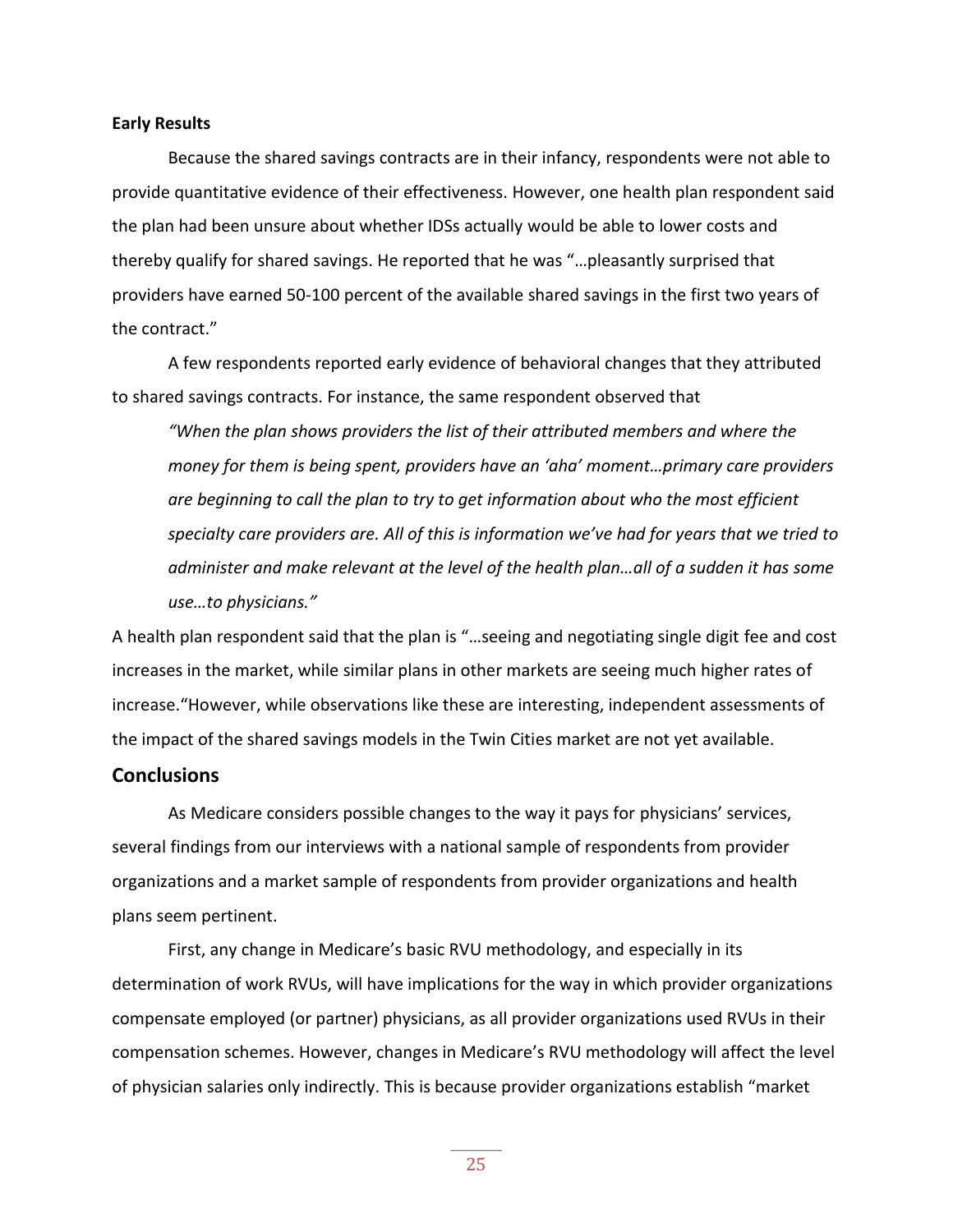based" salary targets for their physicians. Changes in Medicare's RVU methodology could affect, over time, median physician incomes by specialty in a geographic area, and therefore organizational salary "targets," but many other factors (e.g. physician supply) likely have more significant implications for physician median incomes. Interestingly, while provider organizations make use of the RVU methodology in their compensation schemes, they do so with little enthusiasm. Most would prefer to compensate physicians based on measures of quality of care, and "organizational value," but feel constrained by the fee-for-service payment approach used by health plans and Medicare; RVU-based compensation is seen as necessary to "align" physician incentives when fee-for-service is the dominant mode of purchasing physician services.

There is considerable interest among provider organizations in how Medicare will structure payments for physician services under ACOs. If Medicare initiates shared-savings arrangements with ACOs, provider organizations would view this as a potential opportunity to restructure physician compensation, reducing reliance on RVUs and tying physician compensation more closely to organizational performance on quality improvement and cost control. Provider organizations are conducting, or planning, relatively small scale experiments in "shared-savings" contracts with health plans as a way of preparing for this possibility. The Twin Cities market serves as an example of how payment for physician services can be transformed relatively quickly across a whole community when both provider organizations and health plans are committed to implementing shared-savings models. However, to date this has had little impact on physician compensation models within provider organizations in the Twin Cities. Provider organizations may be hesitant to change internal physician compensation methodologies until they have accumulated several years of experience under shared-savings contracts with health plans, or until Medicare has changed from an RVU-based, fee-for-service purchasing approach to shared-savings models with quality incentives.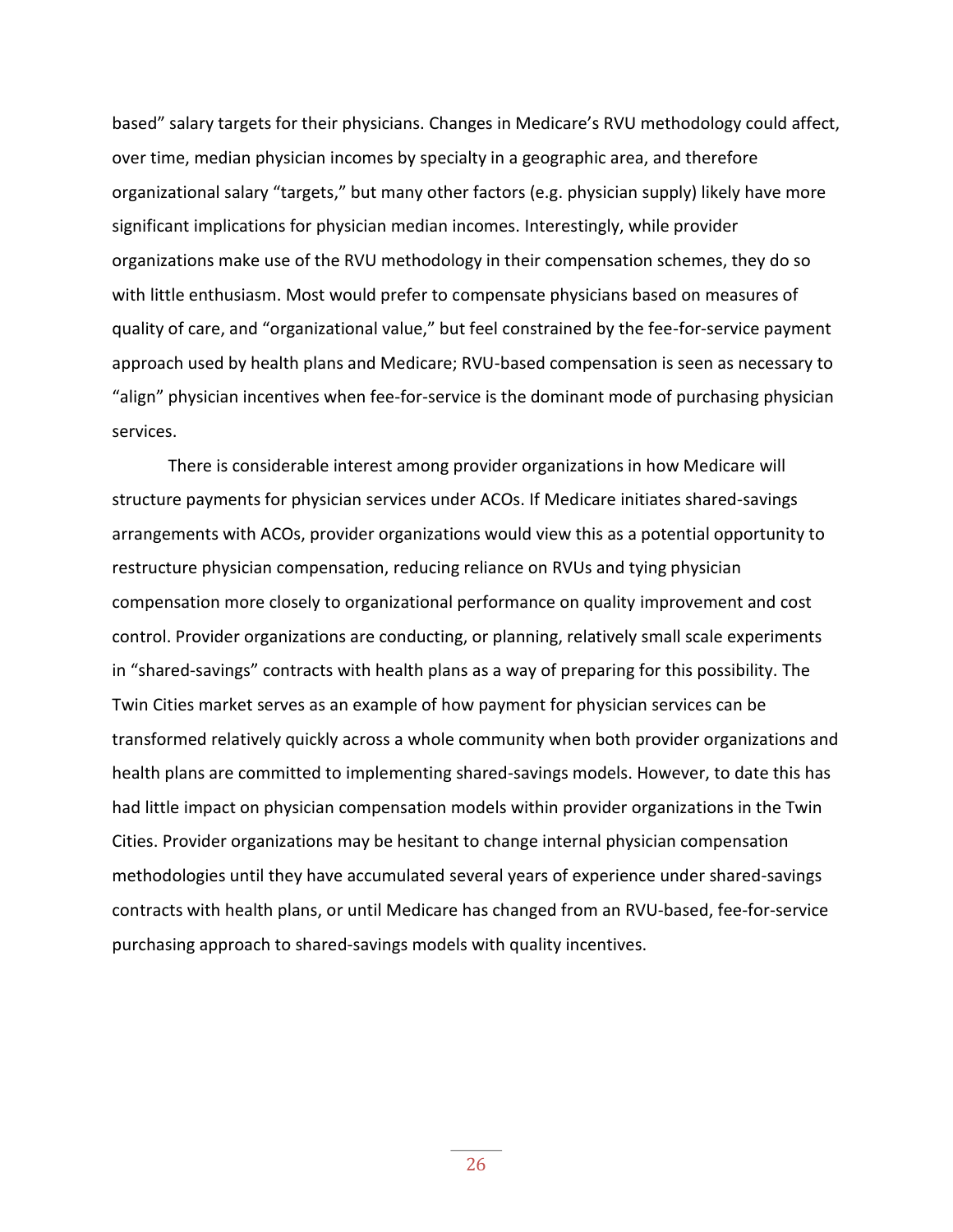#### **References**

- Averill, R.F., N.I. Goldfield, J.C. Vertrees, et al. 2010. "Achieving Cost Control, Care Coordination, and Quality Improvement through Incremental Payment System Reform." *Journal of Ambulatory Care Management* 33(1):2-23.
- Bach, P.B., J.N. Mirkin, and J.J. Luke. 2011. "Episode-Based Payment for Cancer Care: A Proposed Pilot for Medicare." *Health Affairs* 30(3):500-509.
- Berenson, R.A. and E.C. Rich. 2010. "US Approaches to Physician Payment: The Deconstruction of Primary Care." *Journal of General Internal Medicine* 25(6):613-618.
- Chernew, M.E., R.E. Mechanic, B.E. Landon, and D.G Safran. 2011. "Private-Payer Innovation in Massachusetts: The 'Alternative Quality Contract'." *Health Affairs* 30(1):51-61.
- Conrad, D.A. and J.B. Christianson. 2004. "Penetrating the 'Black Box:' Financial Incentives for Enhancing the Quality of Physician Services." *Medical Care Research and Review* 61(Suppl 3):37S-68S.
- Christianson, J.B., S. Leatherman, and K. Sutherland. 2008. "Lessons from Evaluation of Purchaser Pay-for-Performance Programs: A Review of the Evidence." *Medical Care Research and Review* 65(Suppl 6):5S-35S.
- Goldsmith, J. 2010. "Analyzing Shifts in Economic Risks to Providers in Proposed Payment and Delivery System Reforms." *Health Affairs* 29(7):1988-1304.
- Goldsmith, J. 2011. "Accountable Care Organizations: The Case for Flexible Partnerships between Health Plans and Providers." *Health Affairs* 30(1):32-40.
- Kertesz, L. 2010. "Accountable Care Organizations: A Key to Health Care System Redesign." Available at: [http://www.ahiphiwire.org.](http://www.ahiphiwire.org/)
- Mechanic, R.E. and S. H. Altman. 2009. "Payment Reform Options: Episode Payment is a Good Place to Start." *Health Affairs – Web Excl*usive 28(2):w262-w271.
- Rosenthal, M.B. 2008. "Beyond Pay-for-Performance Emerging Models of Provider-Payment Reform. *New England Journal of Medicine* 259(12):1197-1200.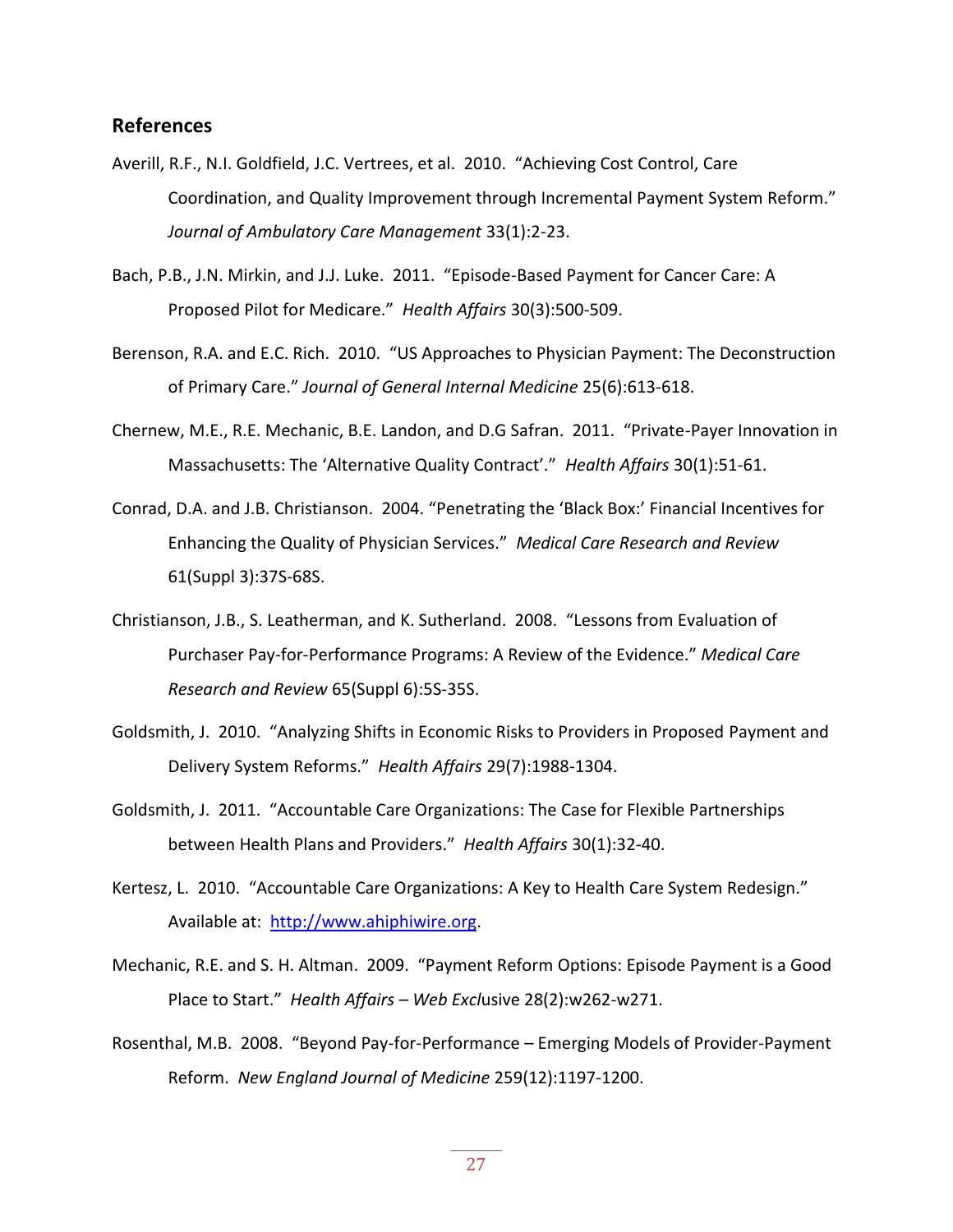- Shortell, S.M., L.P. Casalino, and E.S. Fisher. 2010. "How the Center for Medicare and Medicaid Innovation Should Test Accountable Care Organizations." *Health Affairs* 29(7):1293- 1298.
- Trisolini, M., J. Aggarwal, and M. Leung. 2008. "The Medicare Physician Group Practice Demonstration: Lessons Learned on Improving Quality and Efficiency in Health Care." The Commonwealth Fund, February.
- Werner, R.M. and R.A. Dudley. 2009. "Making the 'Pay" Matter in Pay-for-Performance: Implications for Payment Strategies." *Health Affairs* 28(5):1498-1508.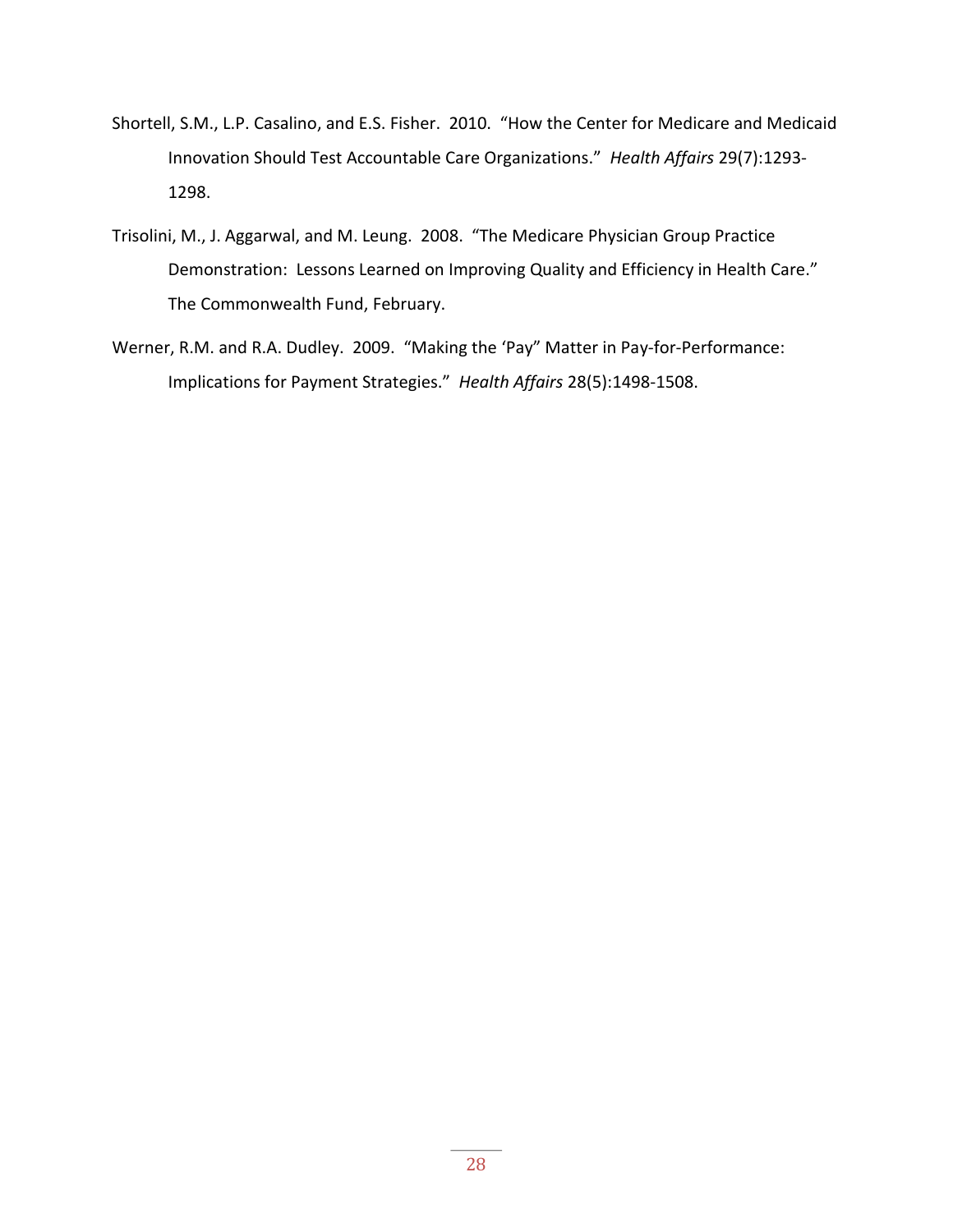|                         | <b>Table 1: Participating Organizations (National)</b>                         |                                                                                   |                                                                  |                                                                                                                                                                                                                                       |                                                                                                                                                              |  |
|-------------------------|--------------------------------------------------------------------------------|-----------------------------------------------------------------------------------|------------------------------------------------------------------|---------------------------------------------------------------------------------------------------------------------------------------------------------------------------------------------------------------------------------------|--------------------------------------------------------------------------------------------------------------------------------------------------------------|--|
| #                       | <b>Organization Type</b>                                                       | <b>Service Area and Market Share</b>                                              | <b>Physicians</b>                                                | <b>Facilities and Relationships</b>                                                                                                                                                                                                   | <b>Services</b>                                                                                                                                              |  |
|                         | <b>Physician Groups</b>                                                        |                                                                                   |                                                                  |                                                                                                                                                                                                                                       |                                                                                                                                                              |  |
| 1                       | Multi-specialty<br>Medical Group<br>(Independent. For<br>profit)               | Midwest, 12 counties<br>40% market share.                                         | 215 employed<br>physicians.                                      | 25 clinics.                                                                                                                                                                                                                           | Primary care, multi-specialty<br>care (outpatient).                                                                                                          |  |
| $\mathbf{2}$            | Single-specialty<br>Medical Group<br>(Subsidiary.<br>Nonprofit)                | Midwest. Large metropolitan<br>area. 45-50% market share.                         | 60 employed<br>physicians.                                       | 6 clinics. Consulting relationships with 11 hospitals.                                                                                                                                                                                | Single-specialty care<br>(outpatient).                                                                                                                       |  |
| 3                       | Multi-specialty<br>Medical Group<br>(Independent. For<br>profit)               | South. Small metropolitan area.                                                   | 121 employed<br>physicians.                                      | 10 clinics.                                                                                                                                                                                                                           | Multi-specialty care<br>(outpatient).                                                                                                                        |  |
| $\overline{\mathbf{4}}$ | Single-specialty<br>Medical Group<br>(Subsidiary.<br>Nonprofit)                | South. Large metropolitan area.                                                   | 90 employed<br>physicians, 17<br>affiliated<br>physicians.       | 2 outpatient specialty care centers, specialty care research center.<br>Inpatient care provided at integrated health system hospital.<br>Subsidiary of integrated health system.                                                      | Single-specialty (inpatient and<br>outpatient).                                                                                                              |  |
|                         | <b>Integrated Delivery Systems</b>                                             |                                                                                   |                                                                  |                                                                                                                                                                                                                                       |                                                                                                                                                              |  |
| 5                       | <b>Integrated Delivery</b><br>System (Insurance<br>and Delivery.<br>Nonprofit) | Midwest. 19 counties in 4 states.                                                 | 480 employed<br>physicians, 320<br>affiliated<br>physicians.     | 1 hospital, 52 clinics, multi-specialty medical group, medical and<br>nursing schools, home care, health insurance plan. 2 affiliated<br>hospitals, 4 affiliated nursing homes.                                                       | Hospital care, primary care,<br>multi-specialty care (inpatient<br>and outpatient), insurance.                                                               |  |
| 6                       | <b>Integrated Delivery</b><br>System (Nonprofit)                               | Midwest. 4 states. 50-100% of<br>market share, depending on<br>region of service. | 750 employed<br>physicians, a few<br>affiliated<br>physicians.   | 15 hospitals (3 critical access), 62 clinics, research center.                                                                                                                                                                        | Hospital care, primary care,<br>multi-specialty care (inpatient<br>and outpatient).                                                                          |  |
| 7                       | <b>Integrated Delivery</b><br>System (Nonprofit)                               | West. 1 state. 60% market share.                                                  | 212 employed<br>physicians, 800<br>affiliated<br>physicians.     | 5 hospitals, 72 clinics. Partner and/or network relationships with<br>25 hospitals and 13 medical centers.                                                                                                                            | Hospital care, primary care,<br>multi-specialty care (inpatient<br>and outpatient).                                                                          |  |
| 8                       | <b>Integrated Delivery</b><br>System (Nonprofit)                               | Midwest. Large metropolitan<br>area. 15% hospital/inpatient<br>market share       | 3,600 employed<br>physicians, 2,700<br>affiliated<br>physicians. | 10 hospitals, 90+ clinics and specialty centers, Home health,<br>Hospice.                                                                                                                                                             | Hospital care, primary care,<br>multi-specialty care (inpatient<br>and outpatient).                                                                          |  |
| 9                       | <b>Integrated Delivery</b><br>System (Insurance<br>and Delivery.<br>Nonprofit) | West. 1 state.                                                                    | 12,500 employed<br>or affiliated<br>physicians.                  | 21 hospitals, numerous clinics and specialty centers, 5 multi-<br>specialty medical groups, 5 multi-specialty independent practice<br>associations, 18 home health/hospice sites, 5 long-term care<br>centers, 5 research institutes. | Hospital care, primary care,<br>multi-specialty care (inpatient<br>and outpatient), nursing and<br>long term care; research,<br>medical training, insurance. |  |
| 10                      | <b>Integrated Delivery</b><br>System (Nonprofit)                               | West. Large metropolitan area.                                                    | 500 employed<br>physicians.                                      | 1 hospital, 8 clinics, nursing residence, research institute, training<br>institute. Affiliated with 2 hospitals, health insurance/care<br>coordination organization, and network of 10 clinics.                                      | Hospital care, primary care,<br>multi-specialty care (inpatient<br>and outpatient), nursing care,<br>research, medical training.                             |  |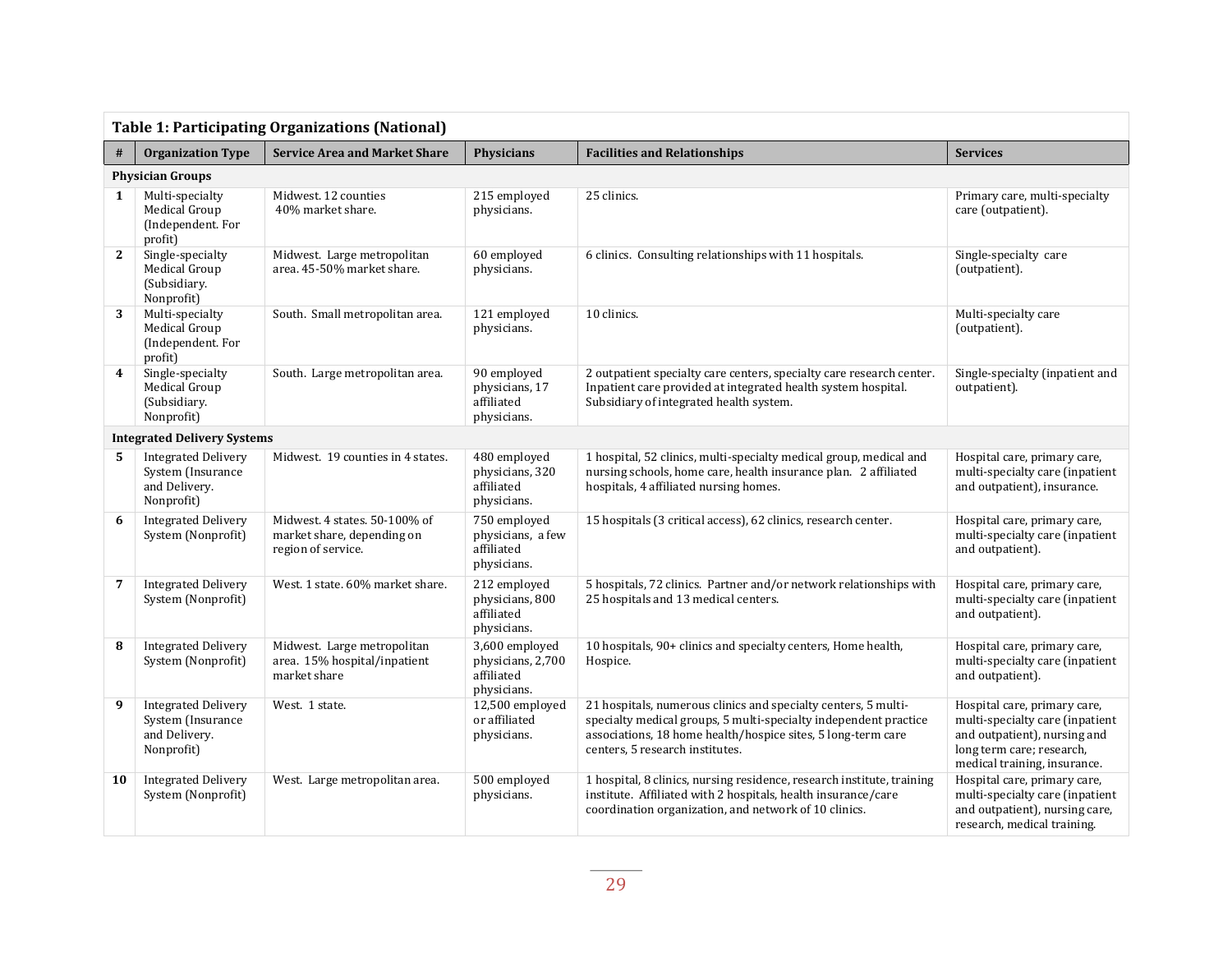|    | <b>Table 1: Participating Organizations (National)</b>                          |                                                                                                                                              |                                                                    |                                                                                                                                                                                                                                                                                                             |                                                                                                                          |  |
|----|---------------------------------------------------------------------------------|----------------------------------------------------------------------------------------------------------------------------------------------|--------------------------------------------------------------------|-------------------------------------------------------------------------------------------------------------------------------------------------------------------------------------------------------------------------------------------------------------------------------------------------------------|--------------------------------------------------------------------------------------------------------------------------|--|
| #  | <b>Organization Type</b>                                                        | <b>Service Area and Market Share</b>                                                                                                         | <b>Physicians</b>                                                  | <b>Facilities and Relationships</b>                                                                                                                                                                                                                                                                         | <b>Services</b>                                                                                                          |  |
| 11 | <b>Integrated Delivery</b><br>System (Insurance)<br>and Delivery.<br>Nonprofit) | South. Medium metropolitan and<br>rural areas. 65% inpatient market<br>share. 60% outpatient market<br>share.                                | 395 employed<br>physicians.                                        | 8 acute care hospitals, 6 outpatient care campuses, senior services<br>(nursing, assisted living, and home care), health insurance<br>company (offers commercial, third party administrator, Medicare<br>and Medicaid HMO products). Medical group is a subsidiary<br>corporation with 87 clinic locations. | Hospital care, primary care,<br>multi-specialty care (inpatient<br>and outpatient), nursing care,<br>insurance.          |  |
| 12 | <b>Integrated Delivery</b><br>System (Nonprofit)                                | West. Medium metropolitan area.                                                                                                              | $1,120 - 1,500$<br>employed<br>physicians.                         | Hospital, primary care, specialty care, health care administration.<br>Contract with insurer/integrated health care organization to<br>provide all professional services for the insured population.                                                                                                        | Hospital care, primary care,<br>multi-specialty care (inpatient<br>and outpatient).                                      |  |
| 13 | <b>Integrated Delivery</b><br>System (Insurance)<br>and Delivery.<br>Nonprofit) | East. Medium metropolitan and<br>rural areas. 50% hospital<br>services market share, 40%<br>physician services market share.                 | 550 employed<br>physicians.                                        | 7 hospitals (1 academic), 72 clinics, multispecialty medical group,<br>residency programs, small Medicare Advantage plan. Medical<br>school. Partnerships with other medical groups.                                                                                                                        | Hospital care, primary care,<br>multi-specialty (inpatient and<br>outpatient), research, medical<br>training, insurance. |  |
| 14 | <b>Integrated Delivery</b><br>System (Nonprofit)                                | Midwest. Small metropolitan and<br>rural areas, 33% general market<br>share 66% hospital market share.                                       | 240 employed<br>physicians, about<br>160 affiliated<br>physicians. | 4 hospitals, 26 clinics and specialty centers, 4 long-term care<br>facilities (assisted living, home care, short stay care, retirement<br>apartments, memory care, nursing home).                                                                                                                           | Hospital care, primary care,<br>multi-specialty care (inpatient<br>and outpatient), long term<br>care.                   |  |
| 15 | <b>Integrated Delivery</b><br>System (Nonprofit)                                | Midwest. Medium metropolitan<br>area. 580,000 members in health<br>plan. Hospitals and physicians<br>serve 750,000 to 1.2 million<br>people. | 530 employed<br>physicians, 1,200<br>affiliated<br>physicians      | 8 hospitals, 1 multispecialty medical group, health insurance plan.                                                                                                                                                                                                                                         | Hospital care, Primary care,<br>Multi-specialty care (inpatient<br>and outpatient), Insurance.                           |  |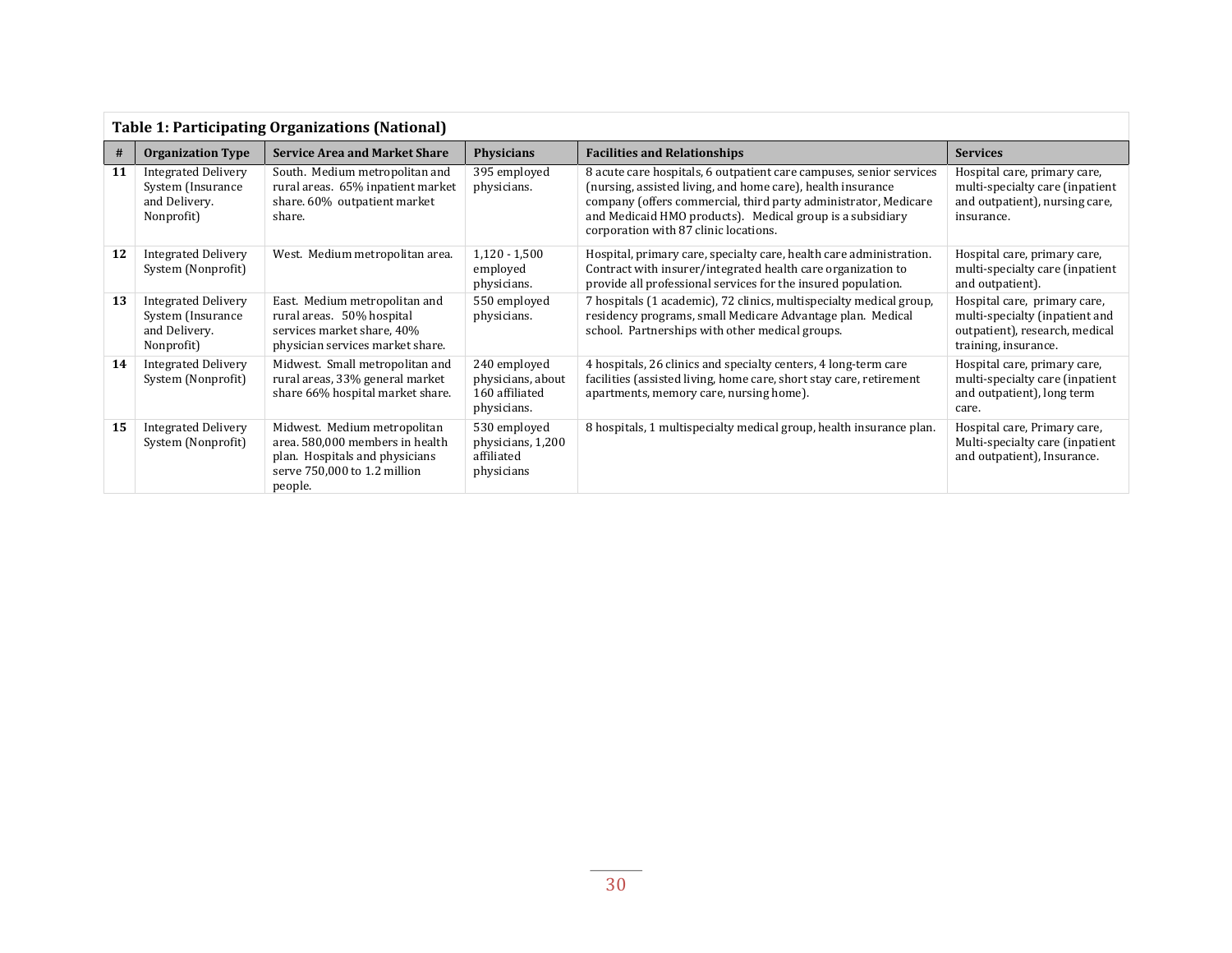| <b>Table 2: Current Physician Compensation Methods (National)</b> |                                          |                                                                                  |                                                                                                                                                                                                                                                                                                                                                                                                                                                                                                                                                                                                                                                                                                                                                                                                                                                                                                                                                                                                                                                                                                                                                                                                                                                                                                                                                                           |                                                                                                                                                                                                                                                                             |                                                                                                                                                                                                                                                                                                                                                              |
|-------------------------------------------------------------------|------------------------------------------|----------------------------------------------------------------------------------|---------------------------------------------------------------------------------------------------------------------------------------------------------------------------------------------------------------------------------------------------------------------------------------------------------------------------------------------------------------------------------------------------------------------------------------------------------------------------------------------------------------------------------------------------------------------------------------------------------------------------------------------------------------------------------------------------------------------------------------------------------------------------------------------------------------------------------------------------------------------------------------------------------------------------------------------------------------------------------------------------------------------------------------------------------------------------------------------------------------------------------------------------------------------------------------------------------------------------------------------------------------------------------------------------------------------------------------------------------------------------|-----------------------------------------------------------------------------------------------------------------------------------------------------------------------------------------------------------------------------------------------------------------------------|--------------------------------------------------------------------------------------------------------------------------------------------------------------------------------------------------------------------------------------------------------------------------------------------------------------------------------------------------------------|
|                                                                   |                                          |                                                                                  |                                                                                                                                                                                                                                                                                                                                                                                                                                                                                                                                                                                                                                                                                                                                                                                                                                                                                                                                                                                                                                                                                                                                                                                                                                                                                                                                                                           | <b>Organizational Perspective</b>                                                                                                                                                                                                                                           |                                                                                                                                                                                                                                                                                                                                                              |
| #                                                                 | Org Type                                 | <b>Overview</b>                                                                  | <b>Detail</b>                                                                                                                                                                                                                                                                                                                                                                                                                                                                                                                                                                                                                                                                                                                                                                                                                                                                                                                                                                                                                                                                                                                                                                                                                                                                                                                                                             | <b>Opportunities</b>                                                                                                                                                                                                                                                        | <b>Challenges</b>                                                                                                                                                                                                                                                                                                                                            |
|                                                                   | <b>Physician Groups</b>                  |                                                                                  |                                                                                                                                                                                                                                                                                                                                                                                                                                                                                                                                                                                                                                                                                                                                                                                                                                                                                                                                                                                                                                                                                                                                                                                                                                                                                                                                                                           |                                                                                                                                                                                                                                                                             |                                                                                                                                                                                                                                                                                                                                                              |
| 1                                                                 | Multi-<br>specialty<br>Medical<br>Group  | Productivity<br>(financial),<br>salary,<br>capitation                            | 'Partner' physicians: Productivity based on previous 6-month financial performance. A profit-and-loss balance is<br>created for each individual physician, including; (a) patient services revenue which is 100% of billed charges for<br>commercially-insured patients (or % as agreed upon with insurer), allowable charges for Medicare and Medicaid<br>insured patients, and; (b) outside revenue (e.g. stipends). 'Associate' physicians: Market-based salary with<br>productivity bonuses based on specialty, years of practice, and other physician characteristics. If a particular<br>insurer utilizes quality incentive or other incentive payments (e.g. a PMPM fee for case management) these<br>revenues are attributed to an individual physician as part of patient services revenue. Funds such as these that<br>are not attributable to an individual physician are placed in a reserve fund that is distributed to physicians in<br>differing specialties (e.g. primary care) as needed. About 15% of revenues also come from an HMO arrangement,<br>wherein specialists are paid through capitation and primary care physicians are paid on a fee-for-service basis.<br>Non-physician practitioners: Reimbursed on an hourly or salary basis. Any profit or loss accrued by a non-<br>physician practitioner is attributed to the attendant physician. | System incentivizes<br>physicians to be efficient<br>and take good care of<br>patients. Providers were<br>initially uncertain about<br>specialist capitation but<br>have accepted it as part of<br>the culture.                                                             | In some cases a large % of<br>physician compensation is<br>made up of ancillary<br>services, so physicians<br>aren't producing to<br>capacity. Expense<br>management is an ongoing<br>struggle - need to provide<br>better information to<br>physicians on how they<br>compare to their peers on<br>expenses to help them<br>decrease their own<br>expenses. |
| $\mathbf{2}$                                                      | Single-<br>specialty<br>Medical<br>Group | Productivity<br>(work RVU),<br>shared<br>compensation,<br>salary,<br>performance | 'Non-shareholder' physicians: employee physicians reimbursed on a specialty-specific, market-based salary<br>basis. Their salary is determined based on market surveys within their specialty area. 'Shareholder' physicians<br>(who have been with the practice for more than 2 years): 70% shared compensation and 30% compensation<br>based on work RVU productivity. About 2% of compensation is pay-for-performance. Non-physician<br>practitioners: salaried, with contracts that stipulate they will participate in quality development programs (can<br>receive raises based on participation). Ancillary services not tied to physician reimbursement.<br>Performance measures: Quality: Benchmarks are set within measures and have to be met to receive a certain<br>portion of compensation. Some measures were taken from national standards and some were developed<br>internally. The compensation associated with a particular measure is weighted and those measures that have<br>been successfully achieved by most providers are weighted less over time.                                                                                                                                                                                                                                                                                              | Inclusion of production-<br>based component has<br>increased overall practice<br>productivity. Current<br>variation between high<br>and low producers is<br>about 30%, where it was<br>formerly 200%. System is<br>viewed positively by<br>potential physician<br>recruits. | Difficult to incent<br>physicians towards<br>productivity given<br>differences in practice<br>sites. Increased<br>specialization/tertiary<br>care is reimbursed at a<br>lower rate for RVUs than<br>more commonly-used<br>care. This creates a<br>negative financial<br>incentive for developing<br>new service lines.                                       |
| 3                                                                 | Multi-<br>specialty<br>Medical<br>Group  | Productivity<br>(work RVU).<br>salary                                            | New employee physicians: reimbursed by salary. Associate physicians (2+ years): reimbursed on RVU<br>productivity with benchmarking to national median RVU payments. Physicians are expected to meet certain<br>levels of quality - there is no reward for doing so but punitive measures if they fail to do so. Physicians who do<br>additional work (e.g. surgery, medical directorships) are paid these fees directly, outside of their clinic<br>compensation. Ancillary profits go to offset overhead.                                                                                                                                                                                                                                                                                                                                                                                                                                                                                                                                                                                                                                                                                                                                                                                                                                                               | Because compensation is<br>based on straight RVU<br>production it is not<br>affected by payer mix or<br>changes in payer mix.<br>Simple system is easy for<br>providers to understand.                                                                                      | Work RVU reimbursement<br>doesn't take into account<br>practice differences and<br>varying overhead costs.                                                                                                                                                                                                                                                   |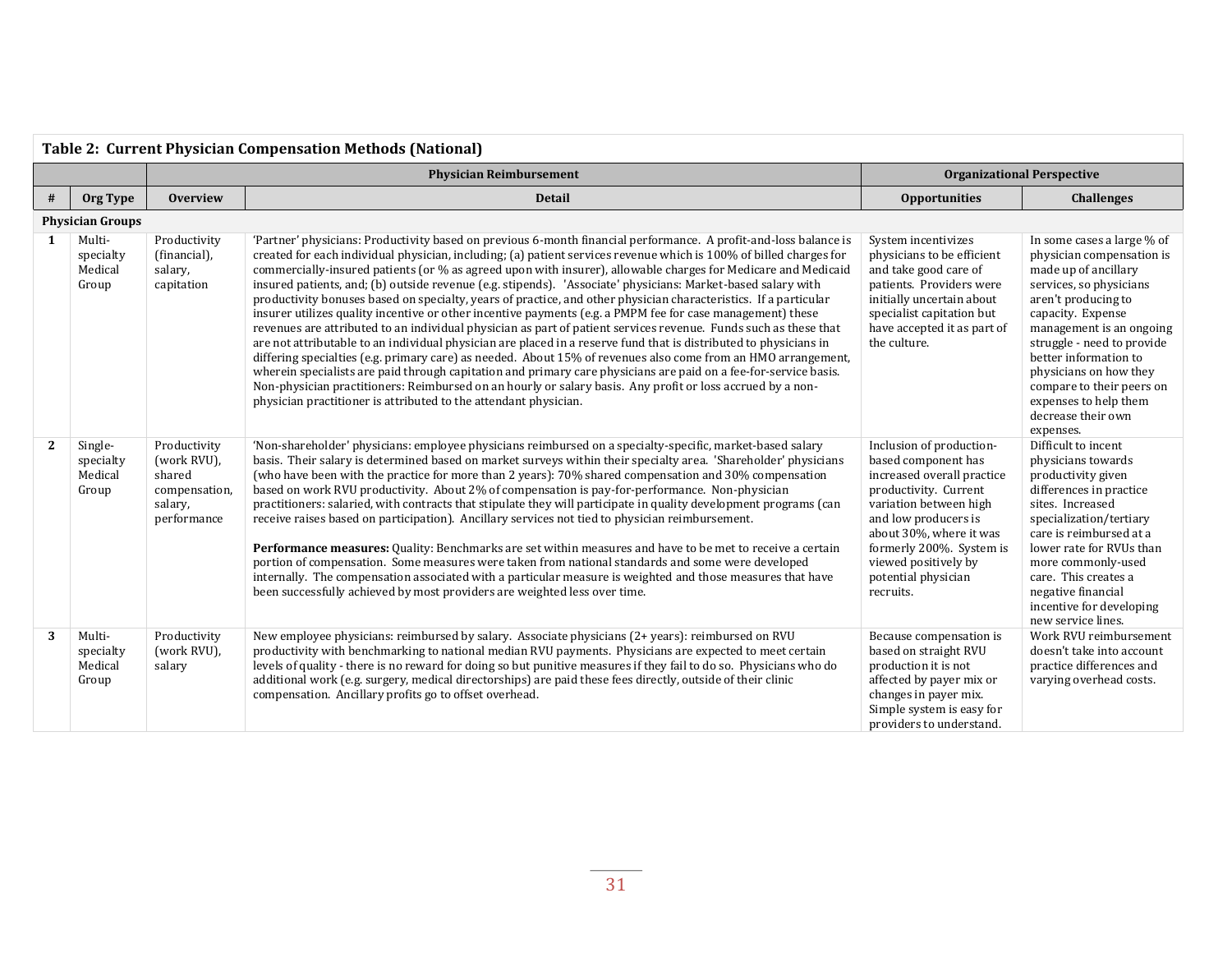|      | <b>Table 2: Current Physician Compensation Methods (National)</b> |                                               |                                                                                                                                                                                                                                                                                                                                                                                                                                                                                                                                                                                                                                                                                                                                                                                                                                                                                                                                                                                                                       |                                                                                                                                                                                                                                                                                    |                                                                                                                                                                                                                                                                                                       |  |  |
|------|-------------------------------------------------------------------|-----------------------------------------------|-----------------------------------------------------------------------------------------------------------------------------------------------------------------------------------------------------------------------------------------------------------------------------------------------------------------------------------------------------------------------------------------------------------------------------------------------------------------------------------------------------------------------------------------------------------------------------------------------------------------------------------------------------------------------------------------------------------------------------------------------------------------------------------------------------------------------------------------------------------------------------------------------------------------------------------------------------------------------------------------------------------------------|------------------------------------------------------------------------------------------------------------------------------------------------------------------------------------------------------------------------------------------------------------------------------------|-------------------------------------------------------------------------------------------------------------------------------------------------------------------------------------------------------------------------------------------------------------------------------------------------------|--|--|
|      |                                                                   |                                               | <b>Physician Reimbursement</b>                                                                                                                                                                                                                                                                                                                                                                                                                                                                                                                                                                                                                                                                                                                                                                                                                                                                                                                                                                                        | <b>Organizational Perspective</b>                                                                                                                                                                                                                                                  |                                                                                                                                                                                                                                                                                                       |  |  |
| $\#$ | Org Type                                                          | <b>Overview</b>                               | <b>Detail</b>                                                                                                                                                                                                                                                                                                                                                                                                                                                                                                                                                                                                                                                                                                                                                                                                                                                                                                                                                                                                         | <b>Opportunities</b>                                                                                                                                                                                                                                                               | <b>Challenges</b>                                                                                                                                                                                                                                                                                     |  |  |
| 4    | Single-<br>specialty<br>Medical<br>Group                          | Productivity<br>(RVU), salary,<br>performance | Physicians currently compensated "on a guarantee". Compensation model that soon will be in effect includes<br>base salary, productivity, and performance bonuses. Base salary is comprised of 50% for taking full call, plus<br>about 25% each for being a full time physician and for allowing the organization to set your schedule and assign<br>you patients. Base salary contributes 40-50% of total reimbursement. The other 50-60% of total<br>reimbursement is a combination of market- and specialty-based work RVU productivity and bonuses for 'good<br>citizenship' and meeting individual physician goals. E&M office visits are compensated at a slightly higher level<br>per-RVU to encourage physicians to bring in more patients. Individual subspecialties will have some control<br>over allocating their resources (through a 'pool') if desired, as long as it is approved by leadership. Non-<br>physician practitioners: salaried. Ancillary services are not tied to physician reimbursement. | Providers have had a<br>positive reaction so far to<br>the proposed plan.                                                                                                                                                                                                          | Worried that it may create<br>too much internal<br>competition between<br>individual physicians and<br>subspecialties because of<br>the focus on personal<br>productivity.                                                                                                                            |  |  |
|      | <b>Integrated Delivery Systems</b>                                |                                               |                                                                                                                                                                                                                                                                                                                                                                                                                                                                                                                                                                                                                                                                                                                                                                                                                                                                                                                                                                                                                       |                                                                                                                                                                                                                                                                                    |                                                                                                                                                                                                                                                                                                       |  |  |
| 5.   | Integrated<br>Delivery<br>System                                  | Salary                                        | Physicians are employed and salaried by the health system. A general compensation range is generated from<br>national averages by care type/specialty. Physicians are paid within that range, with increases in salary for<br>special skills, experience, productivity, and provision of high-quality and/or efficient care. There is no formula<br>for determining salary; it is decided case-by-case based on these and other factors and is revised annually. Upon<br>hiring (or applying) the organization makes clear to physicians that a baseline of quality and service is required,<br>and physicians will be expected to maintain this baseline in order to stay employed. Ancillary services not tied<br>to physician reimbursement.                                                                                                                                                                                                                                                                       | Method allows providers<br>to stay focused on<br>improving quality and<br>delivery of health care.<br>Method reinforces the<br>organizations'<br>commitment to high<br>quality.                                                                                                    | None mentioned.                                                                                                                                                                                                                                                                                       |  |  |
| 6    | Integrated<br>Delivery<br>System                                  | Productivity<br>(RVU), salary                 | Employed physicians: reimbursed by salary, RVU production, or a combination of the two. New hires are<br>reimbursed on the higher of either a salary or RVU basis for the first 2 years. Physicians are paid the median rate<br>(based on national surveys) for RVUs. If the organization is having difficulty recruiting, it may increase the RVU<br>rate past the median, or pay a bonus. Physicians are expected to maintain an RVU rate at the 60th percentile or<br>above the AMGA median for their specialty in their market. A base level of quality of care is expected as outlined<br>in the employment contract, but does not affect compensation. Non-physician practitioners: Reimbursed<br>similarly on a salary or combined salary-RVU system that varies by region. Ancillary services not tied to<br>physician reimbursement.                                                                                                                                                                         | Organization does not see<br>the compensation method<br>as being the main driver of<br>quality - compensation<br>should be used in<br>partnership with<br>management to change<br>physician behavior.<br>Providers are happy with<br>the reimbursement<br>method.                  | RVU system ignores<br>financial issues that exist<br>with caring for<br>government insured or<br>uninsured patients,<br>discounts by commercial<br>payers, and so on. Surveys<br>that provide information<br>on median reimbursement<br>may not accurately reflect<br>the payer mix of the<br>market. |  |  |
| 6    | Integrated<br>Delivery<br>System                                  | Productivity<br>(work RVU),<br>salary         | Employed physicians: Guaranteed base salary plus additional work RVU productivity based reimbursement.<br>New physicians: Base salary (market based, specialty specific). As a new physician's productivity increases over<br>time, base salary is increased to be consistent with the physician's average productivity level. Amount of<br>compensation varies by specialty, but the approach to calculation remains the same. Contractors are paid on a<br>work RVU productivity basis. Ancillary services not tied to physician reimbursement.                                                                                                                                                                                                                                                                                                                                                                                                                                                                     | Using work RVUs as the<br>productivity indicator<br>ensures no disincentives<br>to providers seeing charity<br>care patients, because they<br>get the same credit for<br>seeing any type of patients.<br>Physicians are incented to<br>work hard and are happy<br>with the system. | Productivity based system<br>doesn't reward physicians<br>for outcomes.<br>Organization would like to<br>move toward rewarding<br>outcomes, quality, and<br>patient satisfaction in<br>order to better serve<br>patients, but feels like it<br>can't do this without<br>payers leading the way.       |  |  |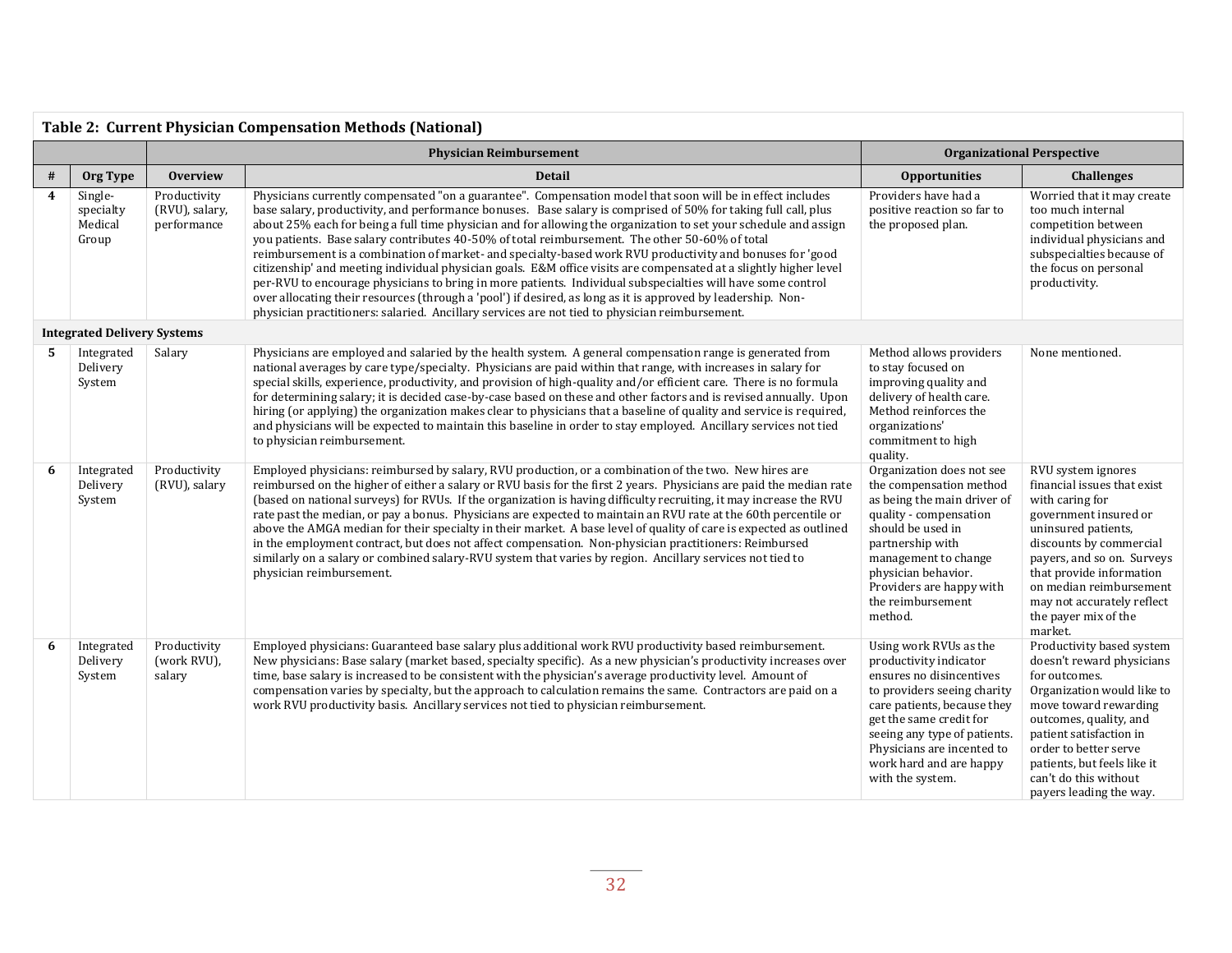| <b>Table 2: Current Physician Compensation Methods (National)</b> |                                  |                                                           |                                                                                                                                                                                                                                                                                                                                                                                                                                                                                                                                                                                                                                                                                                                                                                                                                                                                                                                                                                                                                                                          |                                                                                                                                                                                                                                                           |                                                                                                                                                                                       |  |
|-------------------------------------------------------------------|----------------------------------|-----------------------------------------------------------|----------------------------------------------------------------------------------------------------------------------------------------------------------------------------------------------------------------------------------------------------------------------------------------------------------------------------------------------------------------------------------------------------------------------------------------------------------------------------------------------------------------------------------------------------------------------------------------------------------------------------------------------------------------------------------------------------------------------------------------------------------------------------------------------------------------------------------------------------------------------------------------------------------------------------------------------------------------------------------------------------------------------------------------------------------|-----------------------------------------------------------------------------------------------------------------------------------------------------------------------------------------------------------------------------------------------------------|---------------------------------------------------------------------------------------------------------------------------------------------------------------------------------------|--|
|                                                                   |                                  |                                                           | <b>Physician Reimbursement</b>                                                                                                                                                                                                                                                                                                                                                                                                                                                                                                                                                                                                                                                                                                                                                                                                                                                                                                                                                                                                                           | <b>Organizational Perspective</b>                                                                                                                                                                                                                         |                                                                                                                                                                                       |  |
| #                                                                 | Org Type                         | <b>Overview</b><br><b>Detail</b>                          |                                                                                                                                                                                                                                                                                                                                                                                                                                                                                                                                                                                                                                                                                                                                                                                                                                                                                                                                                                                                                                                          | <b>Opportunities</b>                                                                                                                                                                                                                                      | <b>Challenges</b>                                                                                                                                                                     |  |
| 8                                                                 | Integrated<br>Delivery<br>System | Productivity<br>(work RVU),<br>performance,<br>capitation | Physicians paid differently based on medical group membership and specialty. Medical group 1: Reimbursed by<br>work RVU productivity with multiplier ensuring physicians market based payment for their level of productivity<br>Additional incentive of about \$5,000 annually tied to service and patient satisfaction scores. Ancillary services<br>not tied to physician reimbursement. Medical group 2: 75% RVU productivity, 25% capitation. Revenue from<br>ancillaries is shared evenly across the group. Medical group 3: Pay for Performance, with about \$5,000<br>additional incentive if targets in a clinical integration program are reached. 70% of P4P is based on individual or<br>small practice performance, and 30% is based on the medical group overall performance. Primary care<br>physicians: Capitated reimbursement.<br>Performance measures: Pay-for-performance program tracks outcomes of certain grouped diseases in<br>electronic registry. Those involved with treating the patient are 'accountable' for the results. | The pay-for-performance<br>method improves<br>alignment between<br>multiple specialties to<br>manage chronic conditions<br>and to improve<br>performance through peer<br>pressure. The<br>reimbursement method is<br>generally accepted by<br>physicians. | Capitation for primary<br>care physicians doesn't<br>adequately reimburse for<br>productivity.                                                                                        |  |
| 9                                                                 | Integrated<br>Delivery<br>System | Productivity<br>(RVU), salary                             | Physician reimbursement determined by each medical group or IPA. The system pays each medical group an<br>annually agreed-upon amount which varies based on budgeted professional revenues, patient volume, and<br>performance. Each medical group pays an annualized amount back to the network for use of buildings/utilities,<br>technicians, nurses, and midlevels. Most medical groups pay their physicians based on work RVU productivity<br>(varies by specialty and meets market benchmarks). Most physicians in the groups are hired for the first 2-3<br>years in the group and work on a minimum salary basis. Once they become full medical group members they<br>move to production-based compensation. Non-physician providers: Employed by the system and reimbursed by<br>market value salary. Ancillary services not tied to physician reimbursement.                                                                                                                                                                                   | Not mentioned.                                                                                                                                                                                                                                            | Not mentioned.                                                                                                                                                                        |  |
| 10                                                                | Integrated<br>Delivery<br>System | Productivity<br>$(RVU)$ ,<br>performance                  | Physician reimbursement is 80% market- and specialty- based work RVU productivity and 20% additional<br>incentives. Additional incentives are provided for teaching, research, academic pursuits, involvement in<br>organizational planning and governance, and working on initiatives to increase patient satisfaction and decrease<br>waste. Non-physician providers: Reimbursed on a specialty-specific salary basis.                                                                                                                                                                                                                                                                                                                                                                                                                                                                                                                                                                                                                                 |                                                                                                                                                                                                                                                           | Not mentioned.                                                                                                                                                                        |  |
| 11                                                                | Integrated<br>Delivery<br>System | Productivity<br>(RVU)                                     | Each physician practice is responsible for generating revenue to cover practice-related expenses. Net revenue is<br>then divided among physicians in the practice, typically based on work RVU productivity. Once a physician<br>covers her portion of allocated expenses, she receives the remainder of the RVU based compensation. For<br>specialties that have little control over volume of patients or payer mix, the system supplements their<br>compensation above what they bring in through direct professional revenue. Non-physician providers:<br>Reimbursed by market-based salary. Some are eligible for base salary plus productivity bonus, the same as<br>physicians. Ancillary services not tied to physician reimbursement.                                                                                                                                                                                                                                                                                                           | Adds value for physicians<br>to be part of integrated<br>system. Centralizing<br>administrative operations<br>allows the group to be<br>more cost-effective than<br>private practice.                                                                     | Specialties that have little<br>control over volume of<br>patients or payer mix have<br>difficulty remaining<br>profitable, so the<br>organization subsidizes<br>their reimbursement. |  |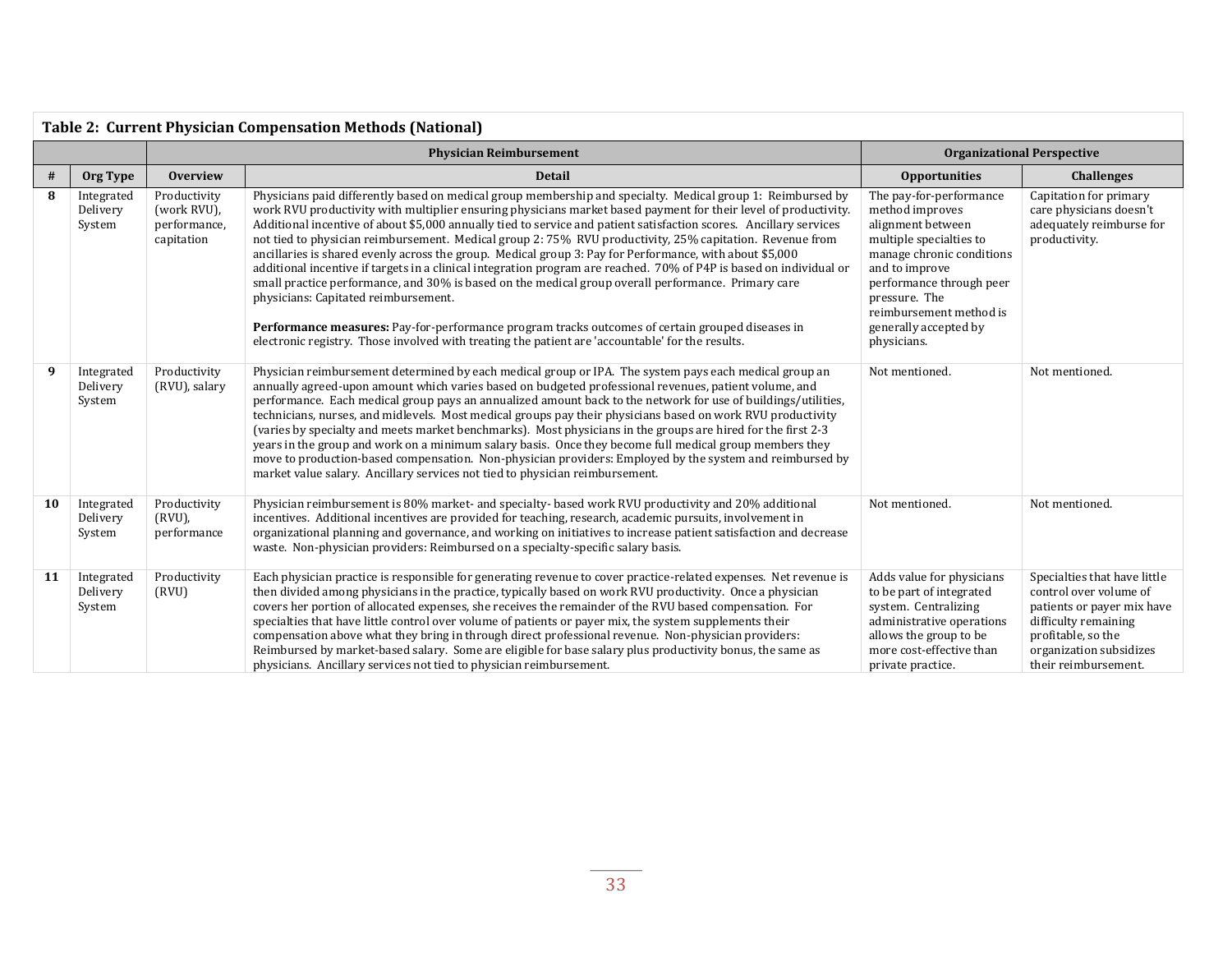| <b>Table 2: Current Physician Compensation Methods (National)</b> |                                  |                        |                                                                                                                                                                                                                                                                                                                                                                                                                                                                                                                                                                                                                                                                                                                                                                                                                                                                                                                                                                                                                                                                                                                                                                                                                                                                                                                                                                                                                                                                                                                                                                                                                                                                                                                                                                                                                                                                                                                                                                                                                                                                                                                                                                                       |                                                                                                                                                                                                                                                                                                                                                                                                                                |                                                                                                                                                                                                                                                                                                                 |  |  |
|-------------------------------------------------------------------|----------------------------------|------------------------|---------------------------------------------------------------------------------------------------------------------------------------------------------------------------------------------------------------------------------------------------------------------------------------------------------------------------------------------------------------------------------------------------------------------------------------------------------------------------------------------------------------------------------------------------------------------------------------------------------------------------------------------------------------------------------------------------------------------------------------------------------------------------------------------------------------------------------------------------------------------------------------------------------------------------------------------------------------------------------------------------------------------------------------------------------------------------------------------------------------------------------------------------------------------------------------------------------------------------------------------------------------------------------------------------------------------------------------------------------------------------------------------------------------------------------------------------------------------------------------------------------------------------------------------------------------------------------------------------------------------------------------------------------------------------------------------------------------------------------------------------------------------------------------------------------------------------------------------------------------------------------------------------------------------------------------------------------------------------------------------------------------------------------------------------------------------------------------------------------------------------------------------------------------------------------------|--------------------------------------------------------------------------------------------------------------------------------------------------------------------------------------------------------------------------------------------------------------------------------------------------------------------------------------------------------------------------------------------------------------------------------|-----------------------------------------------------------------------------------------------------------------------------------------------------------------------------------------------------------------------------------------------------------------------------------------------------------------|--|--|
|                                                                   |                                  |                        | <b>Physician Reimbursement</b>                                                                                                                                                                                                                                                                                                                                                                                                                                                                                                                                                                                                                                                                                                                                                                                                                                                                                                                                                                                                                                                                                                                                                                                                                                                                                                                                                                                                                                                                                                                                                                                                                                                                                                                                                                                                                                                                                                                                                                                                                                                                                                                                                        |                                                                                                                                                                                                                                                                                                                                                                                                                                | <b>Organizational Perspective</b>                                                                                                                                                                                                                                                                               |  |  |
| $\#$                                                              | Org Type                         | <b>Overview</b>        | <b>Detail</b>                                                                                                                                                                                                                                                                                                                                                                                                                                                                                                                                                                                                                                                                                                                                                                                                                                                                                                                                                                                                                                                                                                                                                                                                                                                                                                                                                                                                                                                                                                                                                                                                                                                                                                                                                                                                                                                                                                                                                                                                                                                                                                                                                                         | <b>Opportunities</b>                                                                                                                                                                                                                                                                                                                                                                                                           | <b>Challenges</b>                                                                                                                                                                                                                                                                                               |  |  |
| 12                                                                | Integrated<br>Delivery<br>System | Salary,<br>performance | Specialty-specific salary scale based on market benchmark and adjustments for benefit program. Total<br>compensation, including salary and benefits, is at or better than market average. Each scale has a number of<br>'tenure steps', varying from 3 to 7, which correlate to an increase in salary. Physicians are paid a monthly salary<br>based on hourly work (FTE is 36 hours). Physicians who work below 36 hours receive a prorated salary based<br>on FTE rate. Physicians who work above 36 hours can receive additional compensation through a 'work unit<br>system' that pays additional base compensation, as defined by specialty-specific scales, for additional hours<br>worked. Additional incentive compensation is paid at the end of the year if quality and service targets are met<br>(4-6% of total compensation). Incentives are the same dollar value across specialties, but vary between 'senior<br>status' physicians, normal physicians, and administrative staff physicians, and vary based on FTE status. The<br>contracting health plan pays an overall bonus to the organization for meeting targets, which the organization<br>then distributes. Ancillary services are not tied to physician reimbursement. Non-physician providers are<br>compensated directly through the contracting health plan.<br>Performance measures - Quality and Patient Satisfaction/Service: Incentive compensation paid at the end of<br>the year if quality and service targets are met. Targets are set yearly. Quality is measured using HEDIS measures<br>(including breast cancer, preventive screening, hospital composite, controlling high blood pressure and diabetes,<br>appropriate drug use, etc). Service is measured using patient satisfaction surveys and measures of access to<br>health care.                                                                                                                                                                                                                                                                                                                                                      | Within the organization,<br>physicians can see any<br>other physician's quality<br>performance. This<br>successfully motivates<br>physicians to improve<br>their quality of care.                                                                                                                                                                                                                                              | Not mentioned.                                                                                                                                                                                                                                                                                                  |  |  |
| 13                                                                | Integrated<br>Delivery<br>System | Salary,<br>Performance | Specialty physicians: Total compensation combines market- and specialty-based salary (80%) and performance<br>incentives (20%). No relationship between ancillary services and physician compensation. Primary care<br>physicians: Base salary plus performance incentive. 90% of base salary is RVU productivity and 10% is panel<br>size. Base salary is determined by historical productivity plus primary care panel size. Historical productivity<br>sets the next year's base productivity calculation. Scorecard/performance incentive is a set amount, about<br>\$25,000. Primary care does not have a productivity/RVU bonus. Non-physician practitioners: Base salary plus<br>5% bonus opportunity linked to the scorecard of supervising physician.<br>Performance measures - Organization uses a 'balanced scorecard' which is developed for every clinic,<br>department, section, and physician. The scorecard is used to determine 20% (for specialists) 10% (for primary<br>care) or 5% (for midlevels) of base salary incentive payment. Scorecards include elements of quality of care,<br>patient experience/satisfaction, efficiency and cost of care (decreasing supply chain utilization, avoidable<br>admissions), research and education, and productivity (by work RVUs). They also include links to care<br>utilization and implementation of medical homes. Each physician has an individual productivity target based<br>on time allocation between clinical, teaching, research, and administration. Regardless of specialty, for each RVU<br>above the individual target, a physician receives a bonus of \$35. Productivity/RVU conversion factor is the same<br>for all physicians, regardless of specialty. Total compensation per RVU does vary across specialty, because RVU<br>bonus is a part of the balanced scorecard bonus, which is based on a percentage of specialty-specific salary. To<br>get a productivity bonus, physician has to meet a threshold on the balanced scorecard of at least 65%. If a<br>physician has a significant productivity bonus for a few years running, base salary is adjusted to raise<br>productivity target. | Organization is positive<br>about core structure and<br>approach, which focuses<br>on 'the full balance' of care<br>including quality,<br>efficiency, cost of care,<br>patient satisfaction, and<br>teamwork. It took awhile<br>for physicians to get used<br>to the idea of goals and<br>objectives, and the<br>imperfections of<br>measurement. Now<br>physicians are reacting<br>positively to the<br>reimbursement method. | The organization is<br>experiencing challenges<br>with electronic databases<br>and attribution of a patient<br>to one primary care<br>physician's panel. It didn't<br>know the extent to which<br>this would be a problem<br>and is now trying to better<br>manage flux in primary<br>care patient populations. |  |  |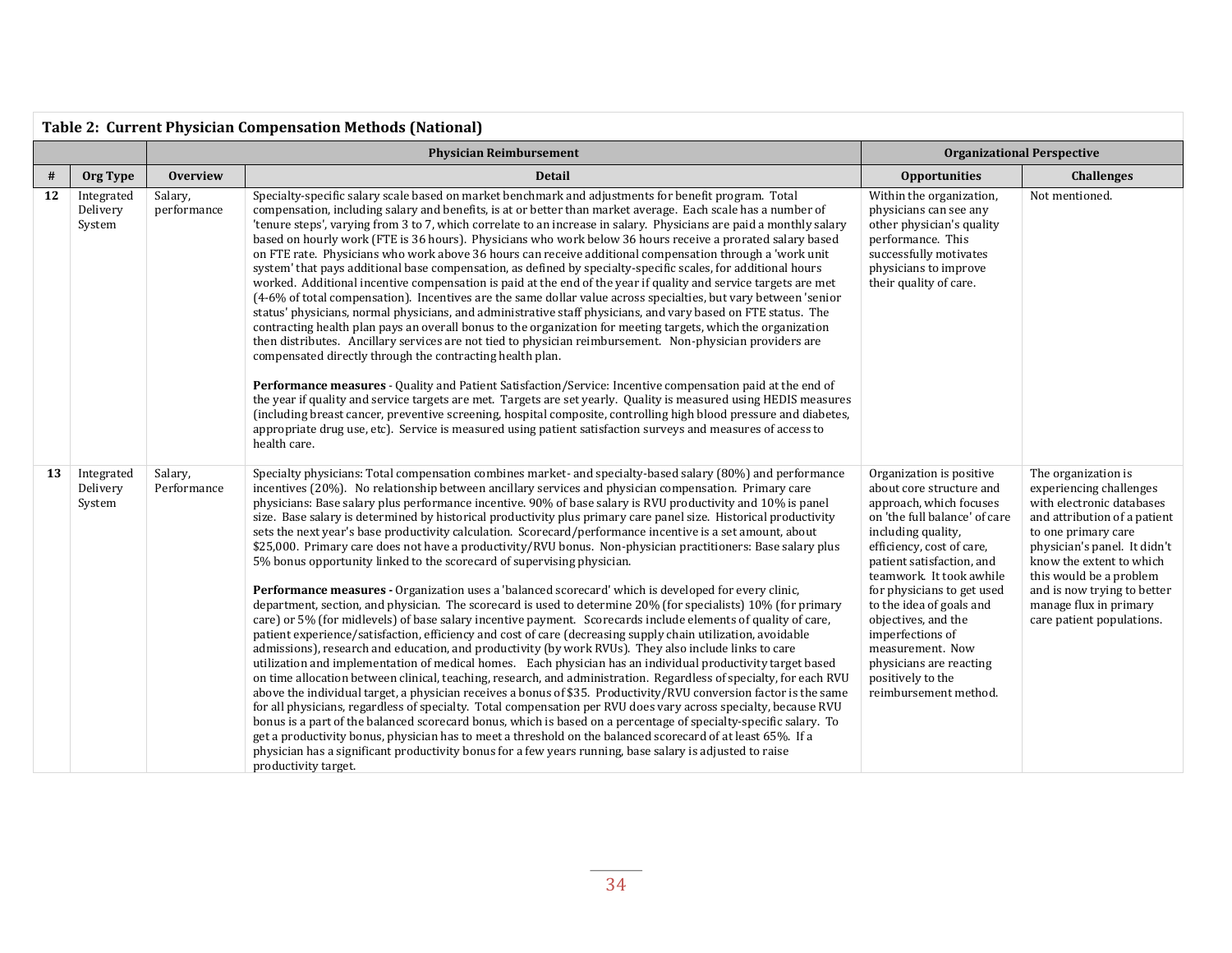| <b>Table 2: Current Physician Compensation Methods (National)</b> |                                  |                                                                        |                                                                                                                                                                                                                                                                                                                                                                                                                                                                                                                                                                                                                                                                                                                                                                                                                                                                                                                                                                                                                                                                                                                                                                                                                                                                                                                                                                  |                                                                                                                                                                                                                                                                                                                                                                                                            |                                                                                                                                                   |  |
|-------------------------------------------------------------------|----------------------------------|------------------------------------------------------------------------|------------------------------------------------------------------------------------------------------------------------------------------------------------------------------------------------------------------------------------------------------------------------------------------------------------------------------------------------------------------------------------------------------------------------------------------------------------------------------------------------------------------------------------------------------------------------------------------------------------------------------------------------------------------------------------------------------------------------------------------------------------------------------------------------------------------------------------------------------------------------------------------------------------------------------------------------------------------------------------------------------------------------------------------------------------------------------------------------------------------------------------------------------------------------------------------------------------------------------------------------------------------------------------------------------------------------------------------------------------------|------------------------------------------------------------------------------------------------------------------------------------------------------------------------------------------------------------------------------------------------------------------------------------------------------------------------------------------------------------------------------------------------------------|---------------------------------------------------------------------------------------------------------------------------------------------------|--|
|                                                                   |                                  |                                                                        | <b>Organizational Perspective</b>                                                                                                                                                                                                                                                                                                                                                                                                                                                                                                                                                                                                                                                                                                                                                                                                                                                                                                                                                                                                                                                                                                                                                                                                                                                                                                                                |                                                                                                                                                                                                                                                                                                                                                                                                            |                                                                                                                                                   |  |
| #                                                                 | Org Type                         | <b>Overview</b>                                                        | <b>Detail</b>                                                                                                                                                                                                                                                                                                                                                                                                                                                                                                                                                                                                                                                                                                                                                                                                                                                                                                                                                                                                                                                                                                                                                                                                                                                                                                                                                    | <b>Opportunities</b>                                                                                                                                                                                                                                                                                                                                                                                       | <b>Challenges</b>                                                                                                                                 |  |
| 14                                                                | Integrated<br>Delivery<br>System | Productivity<br>(RVU, pooled)<br>Performance                           | Work RVUs are tracked for each individual physician. A specialty-based conversion factor is applied to the RVUs<br>by a consulting organization (based on salary surveys). After conversion, the total pool of RVU-based<br>compensation is given to each department for that departments' individual physicians. Departments then decide<br>how to distribute that pool. In some cases it is 100% individual productivity, and in others it is 50% individual<br>productivity and 50% shared across the board. Physicians can receive an individual bonus payment based on<br>elements of finance, quality as measured by patient satisfaction, and citizenship (participation in department<br>meetings, quality improvement initiatives, etc.)<br>Performance measures - Board of directors sets patient satisfaction targets yearly. If these are met, physicians<br>and employees receive bonus payments. If not, the physician does not receive the bonus (all or none measure).                                                                                                                                                                                                                                                                                                                                                                           | Patient satisfaction bonus<br>has been helpful in<br>creating a culture of<br>cooperation within the<br>organization. Retaining<br>some element of RVU<br>based pay allows the<br>organization to reward<br>providers for doing extra<br>work and allows it to<br>provide flexible schedules<br>that providers appreciate.<br>Method allows physicians<br>to be flexible in number of<br>hours/FTE worked. | Not mentioned.                                                                                                                                    |  |
| 15                                                                | Integrated<br>Delivery<br>System | Productivity<br>(work RVU<br>and financial).<br>salary,<br>performance | 5 different reimbursement models based on former independent physician group models. 1. Pediatrics:<br>guaranteed compensation, must meet productivity and quality standards. 2. Multi-specialty: revenue minus<br>expenses. 3. Multi-specialty: work RVU based productivity. 4. Main medical group: Must fulfill criteria for<br>quality, patient satisfaction, contribution to the group, productivity (hours per week dedicated to patient care),<br>and work RVU productivity (must meet national mean of work RVUs). Once a physician reaches the national<br>mean for work RVUs (the 87th percentile), any additional RVUs earned are paid at decremental reimbursement<br>rates. Model does not apply to physicians spending 20% or more of their time on research or administration.<br>These physicians are reimbursed based on national norms. Performance measures - Quality, Patient Satisfaction,<br>Group Contribution, Productivity: Physicians are not reimbursed directly based on these measures but are<br>expected to meet measures to remain in the physician group. Physicians who do not meet minimum standards<br>are given 3 quarters to improve their performance before they are asked to leave. Measures are often<br>department-specific. Quality measures are drawn from measures used in national pay-for-performance<br>methods. | Method allows physicians<br>to focus on care quality,<br>patient satisfaction, and<br>research rather than just<br>producing. Method<br>creates a more meaningful<br>work environment and 'an<br>extraordinary place to be<br>cared for'.                                                                                                                                                                  | Varying cultures and<br>histories of physicians and<br>newly-integrated<br>physician groups makes<br>changing reimbursement<br>methods difficult. |  |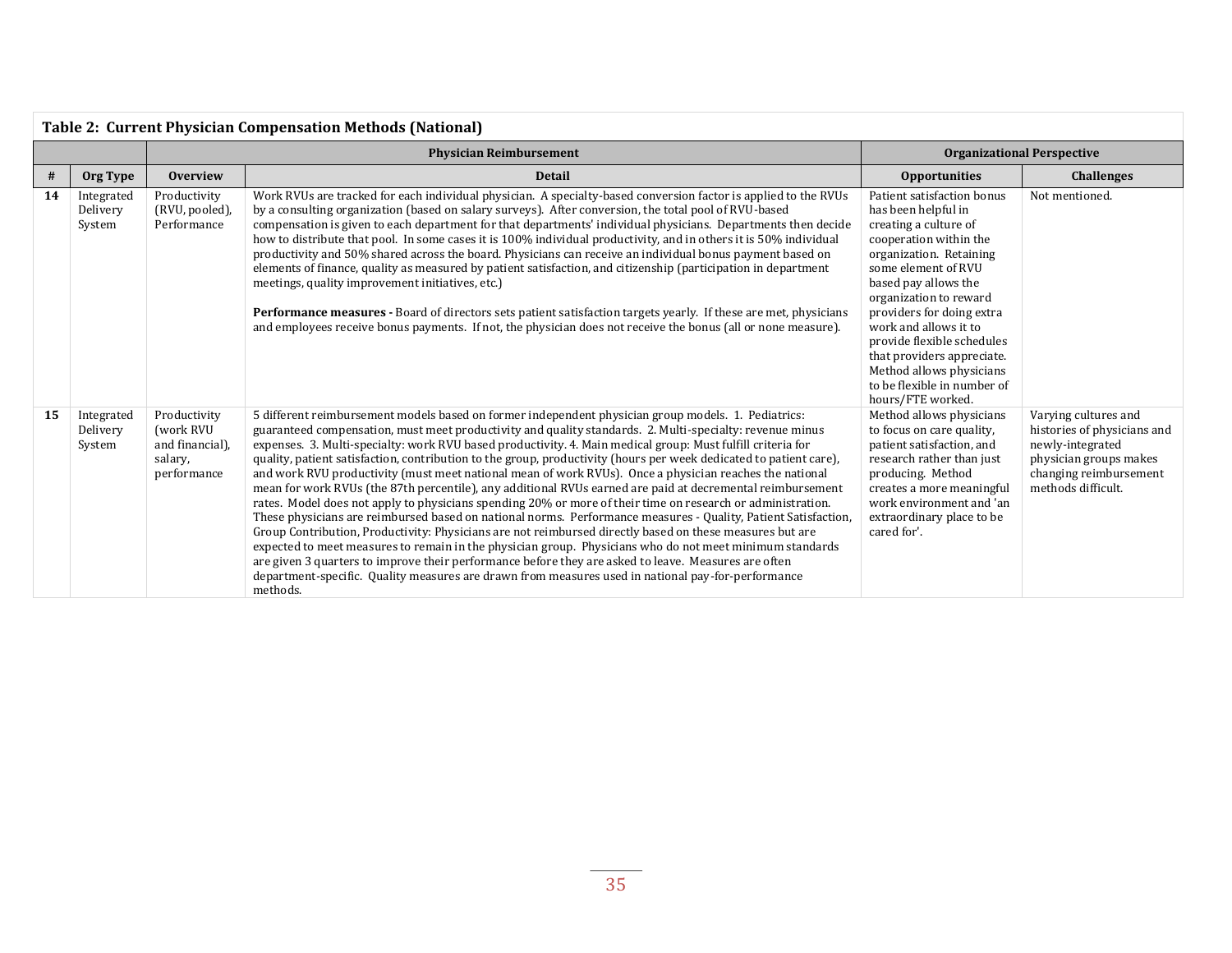| <b>Table 3: Changing Physician Compensation Methods (National)</b> |                                    |                                                                                                                                                                                                                                                                                                                                                                                     |                                                                                                                                                                                                                                                                                                                                                                                                                                                                                                                                                                                                                      |  |
|--------------------------------------------------------------------|------------------------------------|-------------------------------------------------------------------------------------------------------------------------------------------------------------------------------------------------------------------------------------------------------------------------------------------------------------------------------------------------------------------------------------|----------------------------------------------------------------------------------------------------------------------------------------------------------------------------------------------------------------------------------------------------------------------------------------------------------------------------------------------------------------------------------------------------------------------------------------------------------------------------------------------------------------------------------------------------------------------------------------------------------------------|--|
| #                                                                  | Org Type                           | <b>Changing Reimbursement Methods</b>                                                                                                                                                                                                                                                                                                                                               | <b>Challenges and Reactions to New Method</b>                                                                                                                                                                                                                                                                                                                                                                                                                                                                                                                                                                        |  |
|                                                                    | <b>Physician Groups</b>            |                                                                                                                                                                                                                                                                                                                                                                                     |                                                                                                                                                                                                                                                                                                                                                                                                                                                                                                                                                                                                                      |  |
| 1                                                                  | Multi-specialty<br>Medical Group   | No recent or planned changes.                                                                                                                                                                                                                                                                                                                                                       | N/A                                                                                                                                                                                                                                                                                                                                                                                                                                                                                                                                                                                                                  |  |
| 2                                                                  | Single-specialty<br>Medical Group  | No recent or planned changes.                                                                                                                                                                                                                                                                                                                                                       | N/A                                                                                                                                                                                                                                                                                                                                                                                                                                                                                                                                                                                                                  |  |
| 3                                                                  | Multi-specialty<br>Medical Group   | No recent or planned changes.                                                                                                                                                                                                                                                                                                                                                       | N/A                                                                                                                                                                                                                                                                                                                                                                                                                                                                                                                                                                                                                  |  |
| 4                                                                  | Single-specialty<br>Medical Group  | In the process of implementing a reimbursement method (Table 2) which is a hybrid of<br>productivity, salary, and performance.                                                                                                                                                                                                                                                      | Providers have had a positive reaction so far to the proposed plan.                                                                                                                                                                                                                                                                                                                                                                                                                                                                                                                                                  |  |
|                                                                    | <b>Integrated Delivery Systems</b> |                                                                                                                                                                                                                                                                                                                                                                                     |                                                                                                                                                                                                                                                                                                                                                                                                                                                                                                                                                                                                                      |  |
| 5.                                                                 | Integrated<br>Delivery System      | Will change to a method that supports moving toward ACO preparedness and managing population<br>health. New method will look at overall efficiency and quality in determining salaries annually.<br>This method is currently in discussion and preliminary stages of financial and compensation<br>planning at the department level.                                                | Not mentioned.                                                                                                                                                                                                                                                                                                                                                                                                                                                                                                                                                                                                       |  |
|                                                                    | Integrated<br>Delivery System      | No recent or planned changes.                                                                                                                                                                                                                                                                                                                                                       | N/A                                                                                                                                                                                                                                                                                                                                                                                                                                                                                                                                                                                                                  |  |
|                                                                    | Integrated<br>Delivery System      | Plans change to a method that moves toward improving and managing population health. It will be<br>a 'pay-for-outcomes' model which supports a transition towards bundled payments and incentives<br>for reducing costs, avoiding preventable readmissions, using evidence-based practice and<br>improving patient satisfaction. This method is currently in discussion.            | Not mentioned.                                                                                                                                                                                                                                                                                                                                                                                                                                                                                                                                                                                                       |  |
| 8                                                                  | Integrated<br>Delivery System      | Plans change to a method that encourages primary care physicians to provide more coordinated<br>care. This method would move primary care physicians currently in HMO capitation from current<br>capitated status to fee-for-service care, reimbursing physicians for extra services given to patients<br>where a capitated model does not. This method is currently in discussion. | Not mentioned.                                                                                                                                                                                                                                                                                                                                                                                                                                                                                                                                                                                                       |  |
| 9                                                                  | Integrated<br>Delivery System      | Will change to a method that supports a value-based and team-based approach to compensation.<br>New method will be a hybrid of production and salary models which include incentives around<br>patient satisfaction and efficiency of care. This method is currently in discussion and is being<br>implemented variably across medical groups in the system.                        | Physicians have some mistrust of quality measures and methods of attribution<br>and sampling, but they do want to 'do the right thing'. Challenges in development<br>and implementation include finding accurate and trusted quality metrics<br>developing infrastructure to collect, analyze, and report on quality data. The EHR<br>currently in use does not support these data needs. Physician acceptance of a new<br>method seems to be driven by practice culture, where older medical groups with<br>consistent internal culture are more amenable to change than younger, less well-<br>established groups. |  |
| 10                                                                 | Integrated<br>Delivery System      | No recent or planned changes.                                                                                                                                                                                                                                                                                                                                                       | N/A                                                                                                                                                                                                                                                                                                                                                                                                                                                                                                                                                                                                                  |  |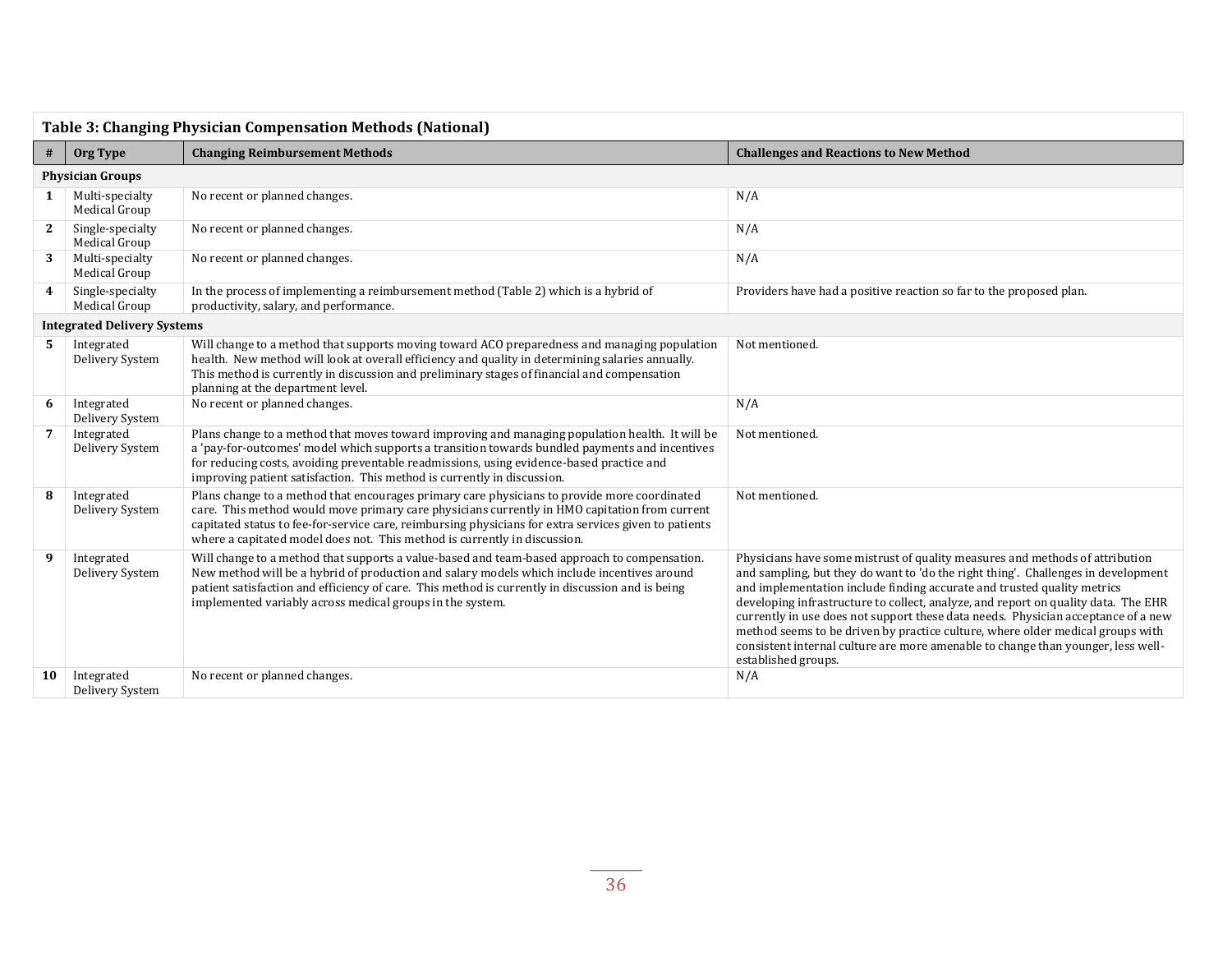|    | <b>Table 3: Changing Physician Compensation Methods (National)</b> |                                                                                                                                                                                                                                                                                                                                                                                                                                                                                                                                                                                                                                                                                                                                                                                                                                                                                                                                                                                                                                                                                                                                                                                                                                                                                                                                                                    |                                                                                                                                                                                                                                                                                                                                                                                                                                                                                                                                                                                         |  |  |  |  |
|----|--------------------------------------------------------------------|--------------------------------------------------------------------------------------------------------------------------------------------------------------------------------------------------------------------------------------------------------------------------------------------------------------------------------------------------------------------------------------------------------------------------------------------------------------------------------------------------------------------------------------------------------------------------------------------------------------------------------------------------------------------------------------------------------------------------------------------------------------------------------------------------------------------------------------------------------------------------------------------------------------------------------------------------------------------------------------------------------------------------------------------------------------------------------------------------------------------------------------------------------------------------------------------------------------------------------------------------------------------------------------------------------------------------------------------------------------------|-----------------------------------------------------------------------------------------------------------------------------------------------------------------------------------------------------------------------------------------------------------------------------------------------------------------------------------------------------------------------------------------------------------------------------------------------------------------------------------------------------------------------------------------------------------------------------------------|--|--|--|--|
| #  | Org Type                                                           | <b>Changing Reimbursement Methods</b>                                                                                                                                                                                                                                                                                                                                                                                                                                                                                                                                                                                                                                                                                                                                                                                                                                                                                                                                                                                                                                                                                                                                                                                                                                                                                                                              | <b>Challenges and Reactions to New Method</b>                                                                                                                                                                                                                                                                                                                                                                                                                                                                                                                                           |  |  |  |  |
| 11 | Integrated<br>Delivery System                                      | Will change to a method which includes 3 components; salary, productivity, and performance.<br>Salary: Specialty-specific base salary which is market competitive based on national surveys. To<br>earn base salary the physician needs to be productive within a specialty-specific range of work<br>RVUs. Productivity: If a physician produces above the upper limit of the designated RVU range, will<br>earn additional compensation for those RVUs. If produces below the lower limit of the range, base<br>salary would be adjusted downward. Performance: Incentives including 4 categories of goals:<br>individual responsibility/accountability (including patient experience measures, specialty-specific<br>clinical quality; system alignment (participation in system-wide initiatives, including medical<br>home, chronic disease management, and advanced care planning initiatives); and financial<br>stewardship (physicians know budget targets, and work to manage expenses and provide adequate<br>levels of serves to meet budget targets). Incentive is based on a percentage of base salary and is<br>currently set at 10% but will grow over time. Non-physician practitioners will be paid in the same<br>way as physicians. The model is currently being piloted with some specialties, and will be fully<br>implemented in early 2012. | Reimbursement method has been well received, and refocuses physicians on<br>"taking care of patients and doing the best possible job" which physicians respond<br>positively to. A challenge is to mitigate the impact of the new plan on high-<br>production physicians in the medical group. The goal is to narrow the gap<br>between low and high producers, without disincentivizing being a high producer.                                                                                                                                                                         |  |  |  |  |
| 12 | Integrated<br>Delivery System                                      | Will change to a method to reward physicians who welcome larger patient panels and who provide<br>high levels of quality and service. This method will include a standard annual salary base plus<br>additional available reimbursement based on balanced scorecard reports. The balanced scorecard<br>includes measures of productivity (work RVUs, 55% of scorecard reimbursement), service (access<br>and patient satisfaction, 15% of scorecard reimbursement), and quality (HEDIS measures 30% of<br>scorecard reimbursement). For areas where data collection on work RVUs is difficult a set<br>allotment per shift of 'virtual RVUs' was produced. Total RVUs (work + virtual) are reported at 12-<br>month rolling average for an individual. Scorecard reimbursement is attributed to individual<br>physicians except in a few departments (e.g. pathology) who receive group scorecard<br>reimbursement. Physicians who do well on the scorecard receive up to 120% of normal FTE salary.<br>This method is currently in implementation in primary care, allergy, ophthalmology, and<br>optometry specialties. Other departments will start being paid for scorecard results starting in<br>mid-2011.                                                                                                                                                   | Some physicians are enthusiastic about the new direction, others see it as a<br>complete reversal of organizational philosophy which may no longer be a match<br>for how they want in practice. Lower performing physicians understand that they<br>have higher-performing peers, even though their base compensation was not<br>affected. The organization has seen some improvement in terms of service. It<br>would like to have made the scorecard a bigger element of total compensation, but<br>doesn't feel it currently has the overall revenue and economic strength to do so. |  |  |  |  |
| 13 | Integrated<br>Delivery System                                      | Organization is in the process of implementing a reimbursement method as described in Table 2,<br>which is a hybrid of salary and performance.                                                                                                                                                                                                                                                                                                                                                                                                                                                                                                                                                                                                                                                                                                                                                                                                                                                                                                                                                                                                                                                                                                                                                                                                                     | Not mentioned.                                                                                                                                                                                                                                                                                                                                                                                                                                                                                                                                                                          |  |  |  |  |
| 14 | Integrated<br>Delivery System                                      | No recent or planned changes.                                                                                                                                                                                                                                                                                                                                                                                                                                                                                                                                                                                                                                                                                                                                                                                                                                                                                                                                                                                                                                                                                                                                                                                                                                                                                                                                      | N/A                                                                                                                                                                                                                                                                                                                                                                                                                                                                                                                                                                                     |  |  |  |  |
| 15 | Integrated<br>Delivery System                                      | Organization is in the process of converting all reimbursement methods to main reimbursement<br>method. In this method physicians must fulfill criteria for quality, patient satisfaction, contribution<br>to the group, productivity (hours per week dedicated to patient care), and work RVU productivity<br>(must meet national mean of work RVUs). Once a physician reaches the national mean for work<br>RVUs, any additional RVUs earned are paid at decremental reimbursement rates. Model does not<br>apply to physicians spending 20% or more of their time on research or administration. These<br>physicians are reimbursed based on national norms. Performance measures - Quality, Patient<br>Satisfaction, Group Contribution, Productivity: Physicians are not reimbursed directly based on<br>these measures but are expected to meet measures to remain in the physician group. Physicians<br>are given 3 quarters to improve their performance before they are asked to leave. Measures are<br>often department-specific. Quality measures are drawn from measures used in national pay-for-<br>performance methods.                                                                                                                                                                                                                             | Varying cultures and histories of physicians and newly-integrated physician<br>groups makes changing reimbursement methods difficult.                                                                                                                                                                                                                                                                                                                                                                                                                                                   |  |  |  |  |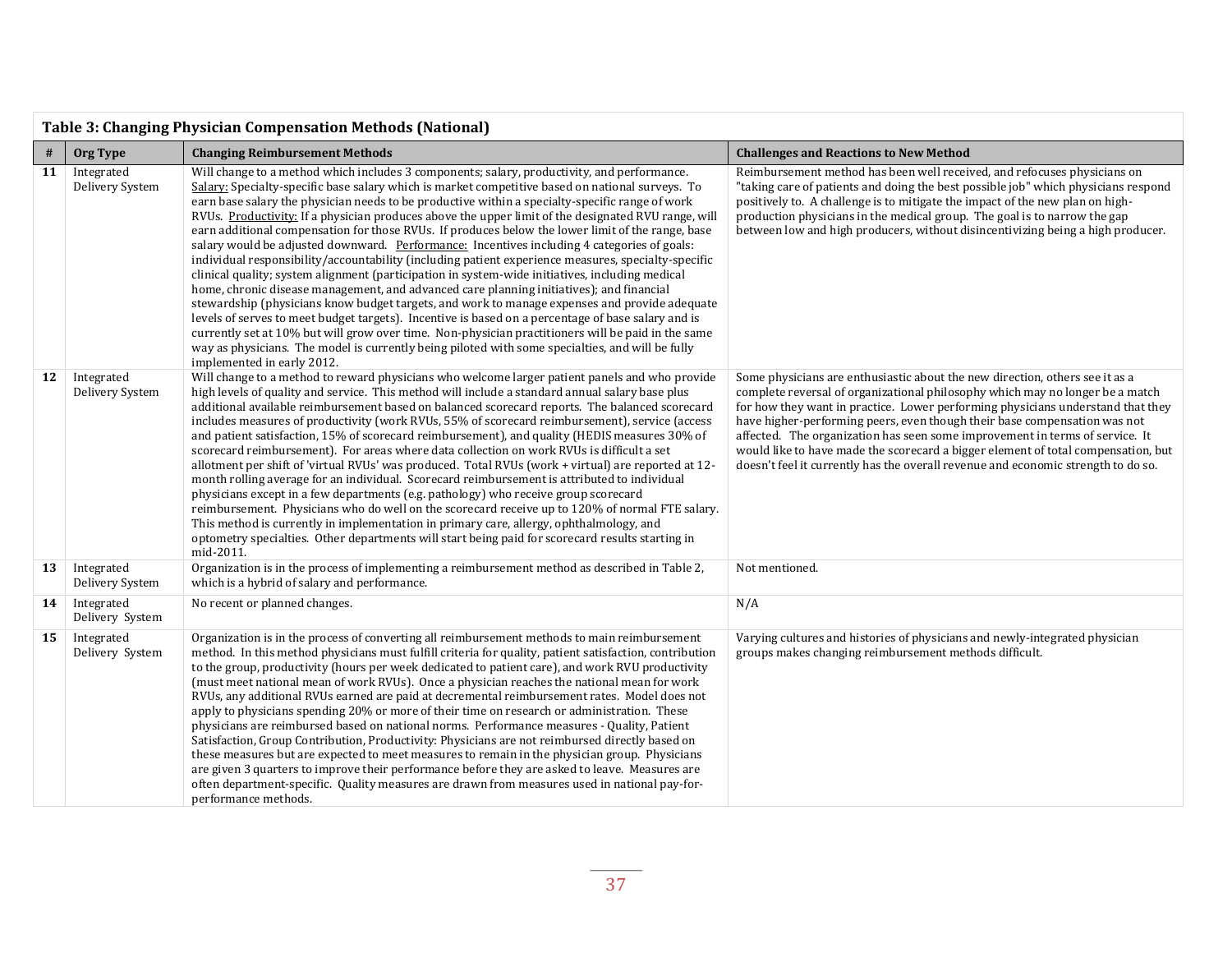|                         | Table 4: Innovative Health Plan/Provider Payment Arrangements (National) |                                                            |                                                                                                                                                                                                                                                                                                                                                                                                                                                                                                                                                                                                                                                                                                                                                                                                                                                                                                                                                                                                                                                                                                                                |  |  |  |
|-------------------------|--------------------------------------------------------------------------|------------------------------------------------------------|--------------------------------------------------------------------------------------------------------------------------------------------------------------------------------------------------------------------------------------------------------------------------------------------------------------------------------------------------------------------------------------------------------------------------------------------------------------------------------------------------------------------------------------------------------------------------------------------------------------------------------------------------------------------------------------------------------------------------------------------------------------------------------------------------------------------------------------------------------------------------------------------------------------------------------------------------------------------------------------------------------------------------------------------------------------------------------------------------------------------------------|--|--|--|
|                         |                                                                          | <b>Innovative Health Insurance Plan Payment</b>            |                                                                                                                                                                                                                                                                                                                                                                                                                                                                                                                                                                                                                                                                                                                                                                                                                                                                                                                                                                                                                                                                                                                                |  |  |  |
| $\#$                    | Org Type                                                                 | <b>Overview</b>                                            | <b>Detail</b>                                                                                                                                                                                                                                                                                                                                                                                                                                                                                                                                                                                                                                                                                                                                                                                                                                                                                                                                                                                                                                                                                                                  |  |  |  |
|                         | <b>Physician Groups</b>                                                  |                                                            |                                                                                                                                                                                                                                                                                                                                                                                                                                                                                                                                                                                                                                                                                                                                                                                                                                                                                                                                                                                                                                                                                                                                |  |  |  |
| 1                       | Multi-specialty<br>Medical Group                                         | Case<br>management,<br>Performance<br>bonus,<br>Capitation | Government Insurers: Medicaid pays on FFS basis, with the addition of a small PMPM payment to primary care physicians for case management<br>services. Physicians are also eligible for bonuses annually based on overall panel performance. The organization passes these bonus payments<br>directly on to the physician.<br>Commercial Insurers: Organization functions as franchise of a health insurance plan which covers approximately 1/4 of the health plan's<br>members in an HMO arrangement. 1/2 of the members covered in the HMO are full risk - the health plan receives the member premium, takes<br>a percentage for administration, and makes 90% of the gross premium available to the organization to care for the members. Within this<br>arrangement a partner hospital is paid an inpatient capitation based on the percentage of the gross premium, outpatient services are FFS with a<br>not-to-exceed cap by service, primary care is FFS, specialists are capitated, and pharmacy, home care, reinsurance, and DME are paid as needed.<br>Out-of-network hospitals are paid on a per diem cap basis. |  |  |  |
| 2                       | Single-specialty<br>Medical Group                                        | AC <sub>O</sub>                                            | Commercial Insurers: Organization is involved in developing an ACO concept with 2 integrated health care systems in the market, utilizing a<br>shared savings model. Payers have made commitments to agree to a payment methodology that would pay 50% of any savings the ACO can<br>generate back to the ACO. Initial phase of pilot will be fee-for-service with financial rewards for achieving quality targets.                                                                                                                                                                                                                                                                                                                                                                                                                                                                                                                                                                                                                                                                                                            |  |  |  |
| 3                       | Multi-specialty<br>Medical Group                                         |                                                            | None.                                                                                                                                                                                                                                                                                                                                                                                                                                                                                                                                                                                                                                                                                                                                                                                                                                                                                                                                                                                                                                                                                                                          |  |  |  |
| $\overline{\mathbf{4}}$ | Single-specialty<br>Medical Group                                        | AC <sub>O</sub>                                            | Commercial Insurers: Organization is participating in a commercially-paid ACO delivery model with a primary care physician group. The ACO<br>covers about 10,000 members in a capitated model. It is also working on developing a similar model with another payer.                                                                                                                                                                                                                                                                                                                                                                                                                                                                                                                                                                                                                                                                                                                                                                                                                                                            |  |  |  |
|                         | <b>Integrated Delivery Systems</b>                                       |                                                            |                                                                                                                                                                                                                                                                                                                                                                                                                                                                                                                                                                                                                                                                                                                                                                                                                                                                                                                                                                                                                                                                                                                                |  |  |  |
| 5.                      | <b>Integrated Delivery</b><br>System                                     |                                                            | None.                                                                                                                                                                                                                                                                                                                                                                                                                                                                                                                                                                                                                                                                                                                                                                                                                                                                                                                                                                                                                                                                                                                          |  |  |  |
| 6                       | <b>Integrated Delivery</b><br>System                                     | Performance<br>bonus,<br>Shared<br>savings                 | Commercial Insurers: Under an agreement with a major payer organization can earn up to \$5 million over two years for meeting quality<br>targets. It is participating in gainsharing for Medicare Advantage with another payer. Both types of payment accrue to the organization and not<br>directly to providers.                                                                                                                                                                                                                                                                                                                                                                                                                                                                                                                                                                                                                                                                                                                                                                                                             |  |  |  |
| 7                       | <b>Integrated Delivery</b><br>System                                     | Shared<br>savings                                          | Commercial Insurers: Organization conducted a pilot with a payer including shared savings for moving patients from brand name to generic<br>drugs and pay-for-performance incentives.                                                                                                                                                                                                                                                                                                                                                                                                                                                                                                                                                                                                                                                                                                                                                                                                                                                                                                                                          |  |  |  |
| 8                       | <b>Integrated Delivery</b><br>System                                     | AC <sub>O</sub><br>(capitation,<br>shared<br>savings)      | Commercial Insurers: Organization is developing a 3-year shared savings pilot with a large health insurer that will allow it to focus on<br>developing infrastructure for ACO-like population-based service. The contract will include risk-adjusted global capitation for HMO patients<br>(20% of business with this payer) and shared savings for attributable PPO patients (80% of business with this payer). For the PPO patients, the<br>organization still will be paid on FFS basis, but will receive shared savings. Shared savings will be based on the organization's performance<br>relative to the rest of the market. It will receive any savings under market cost. In the first year of the contract any shared savings will be used<br>by the organization for investments in infrastructure to develop medical homes and case management. In later years, the organization plans to<br>distribute shared savings compensation quarterly to physicians.                                                                                                                                                        |  |  |  |
| 9                       | <b>Integrated Delivery</b><br>System                                     | Performance<br>bonus, Risk<br>sharing                      | Government Insurers: The state payer conducts a P4P initiative which provides an incentive for groups to perform highly on patient<br>satisfaction and other quality measures. Any incentive received in this way is passed through the system to the medical group, and the medical<br>group decides how to distribute the funds among physicians.<br>Commercial Insurers: Organization participates in some managed care arrangements which include risk sharing for physicians or shared<br>between hospitals and physicians.                                                                                                                                                                                                                                                                                                                                                                                                                                                                                                                                                                                               |  |  |  |
| 10                      | <b>Integrated Delivery</b><br>System                                     |                                                            | None.                                                                                                                                                                                                                                                                                                                                                                                                                                                                                                                                                                                                                                                                                                                                                                                                                                                                                                                                                                                                                                                                                                                          |  |  |  |
| 11                      | <b>Integrated Delivery</b><br>System                                     | Pay for<br>performance                                     | Commercial Insurers: 2 of the organization's payers have a pay-for-performance incentive. Payment amounts to less than 3% of total revenues<br>from those plans.                                                                                                                                                                                                                                                                                                                                                                                                                                                                                                                                                                                                                                                                                                                                                                                                                                                                                                                                                               |  |  |  |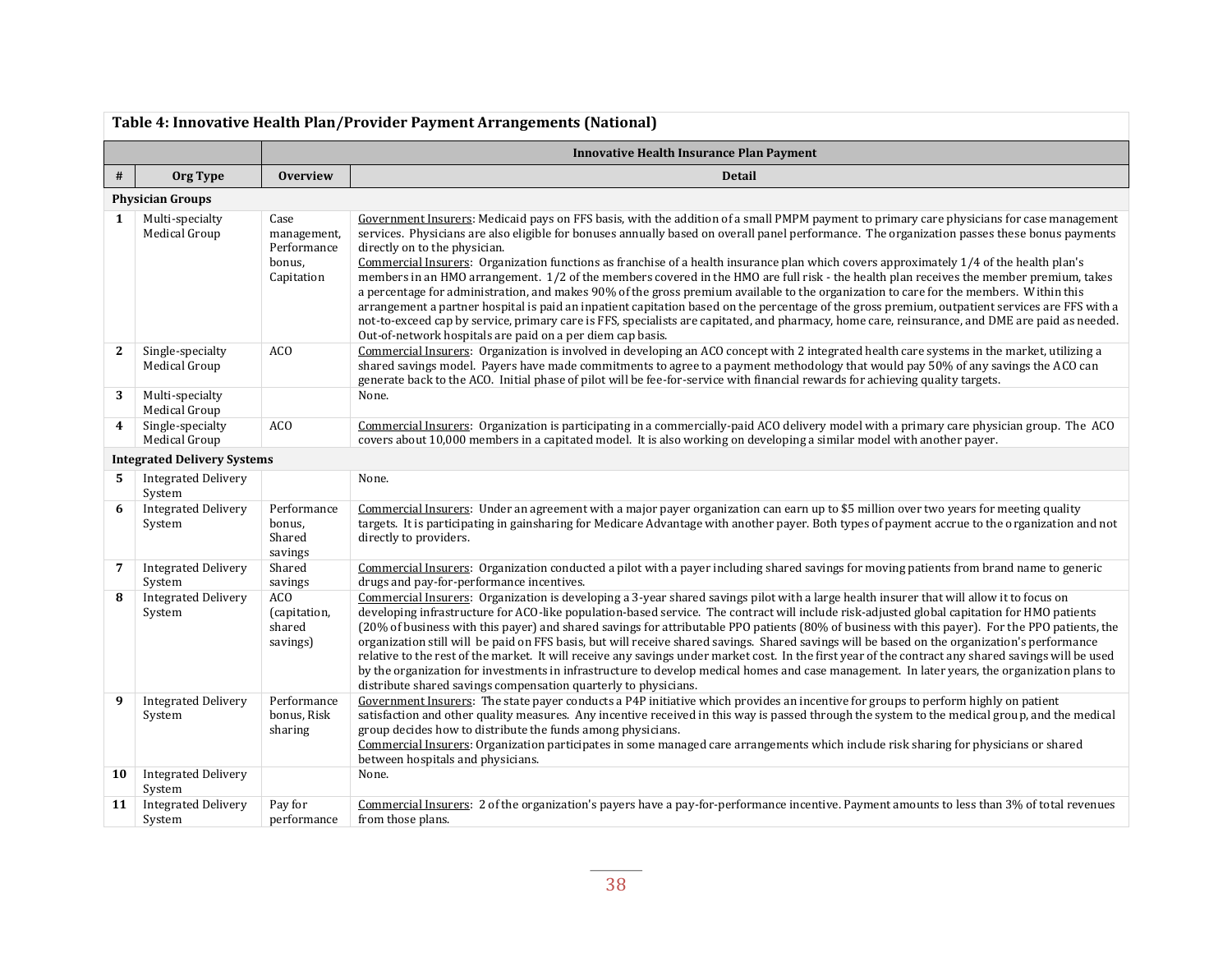|    | Table 4: Innovative Health Plan/Provider Payment Arrangements (National) |                                              |                                                                                                                                                                                                                                                                                                                                                                                                                                                                                                                                                                                                                                                        |  |  |
|----|--------------------------------------------------------------------------|----------------------------------------------|--------------------------------------------------------------------------------------------------------------------------------------------------------------------------------------------------------------------------------------------------------------------------------------------------------------------------------------------------------------------------------------------------------------------------------------------------------------------------------------------------------------------------------------------------------------------------------------------------------------------------------------------------------|--|--|
|    |                                                                          |                                              | <b>Innovative Health Insurance Plan Payment</b>                                                                                                                                                                                                                                                                                                                                                                                                                                                                                                                                                                                                        |  |  |
| #  | Org Type                                                                 | <b>Overview</b>                              | Detail                                                                                                                                                                                                                                                                                                                                                                                                                                                                                                                                                                                                                                                 |  |  |
| 12 | <b>Integrated Delivery</b><br>System                                     | Capitation                                   | Commercial Insurers: Organization contracts with a single payer, and is paid a capitated amount to provide professional services for that plan's<br>members. In some cases, it contracts with an outside group to provide the services, but is always at risk for providing the service.                                                                                                                                                                                                                                                                                                                                                               |  |  |
| 13 | <b>Integrated Delivery</b><br>System                                     | ACO, Pay for<br>performance                  | Commercial Insurers: The organization is participating in an ACO pilot program. It would like to continue treating patients this way, but there<br>is not sufficient financial support for the organization to implement a full ACO on its own. The organization is hoping to soon develop a 'single<br>payer partnership' with a small commercial insurer, where value-based payment would occur for all insured populations (Medicare, Medicaid,<br>and commercial).                                                                                                                                                                                 |  |  |
| 14 | <b>Integrated Delivery</b><br>System                                     | Medical<br>home, ACO<br>(shared)<br>savings) | Government Insurers: Participating in state medical home effort spurred by state health reform, which pays PMPM for care coordination.<br>Commercial Insurers: in discussion with a major commercial payer to develop an ACO-type contract based on shared savings for total cost of<br>care. Targets would be established for improvement of total cost of care, and any savings associated with this improvement would be shared<br>by the payer and the health care organization. Because any reward will be received at the system level, under this contract the organization<br>will likely continue its current physician reimbursement method. |  |  |
| 15 | <b>Integrated Delivery</b><br>System                                     | Medical<br>home                              | Commercial Insurers: Organization is paid by the major insurer in the state for certified medical home services. Fee schedule payment is<br>increased for medical home services.                                                                                                                                                                                                                                                                                                                                                                                                                                                                       |  |  |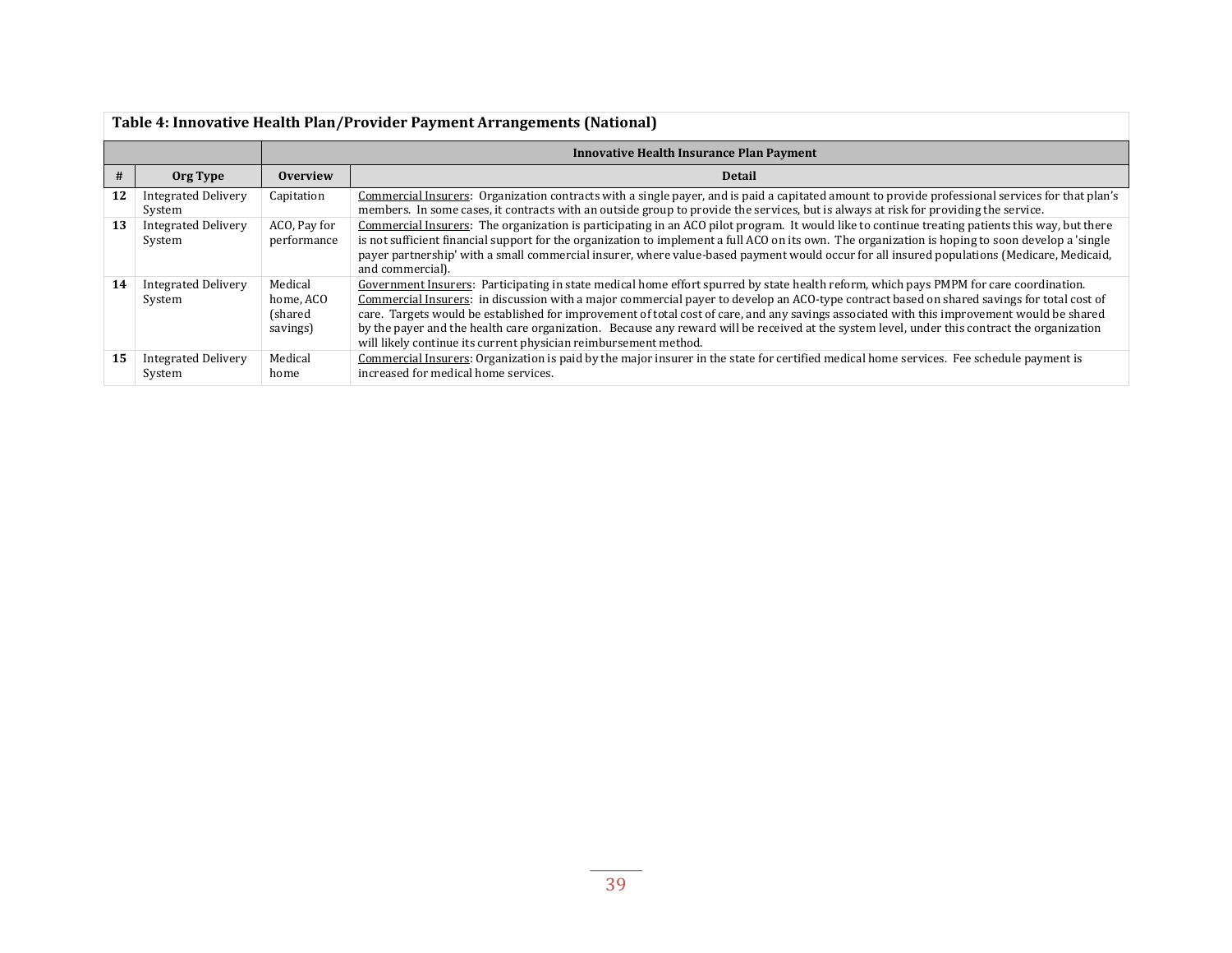|    | Table 5: Provider Organization Views on Accountable Care Organizations (National) |                                                                                                                                                                                                                                                                                                                                                                                      |                                                                                                                                                                                                                                                                                                                                                                                                                                                                                                                                                                                                 |  |  |  |  |
|----|-----------------------------------------------------------------------------------|--------------------------------------------------------------------------------------------------------------------------------------------------------------------------------------------------------------------------------------------------------------------------------------------------------------------------------------------------------------------------------------|-------------------------------------------------------------------------------------------------------------------------------------------------------------------------------------------------------------------------------------------------------------------------------------------------------------------------------------------------------------------------------------------------------------------------------------------------------------------------------------------------------------------------------------------------------------------------------------------------|--|--|--|--|
| #  | Org Type                                                                          | <b>Organizational Preparedness for ACO</b>                                                                                                                                                                                                                                                                                                                                           | <b>Additional Comments</b>                                                                                                                                                                                                                                                                                                                                                                                                                                                                                                                                                                      |  |  |  |  |
|    | <b>Physician Groups</b>                                                           |                                                                                                                                                                                                                                                                                                                                                                                      |                                                                                                                                                                                                                                                                                                                                                                                                                                                                                                                                                                                                 |  |  |  |  |
| 1  | Multi-<br>specialty<br>Medical<br>Group                                           | Organization feels well situated to take on risk based on its history in HMO<br>arrangements. Organization would prefer to act as an ACO for less complicated<br>populations. It would also require that there be sufficient population<br>membership in the ACO to be able to accept risk, and that it would be able to<br>control the movement of members in order to manage care. | Organization predicts that smaller hospitals and specialty groups will be pushed out<br>of participating by larger, more well-connected networks that already have more<br>infrastructure and networks in place for ACO-type care delivery.                                                                                                                                                                                                                                                                                                                                                     |  |  |  |  |
| 2  | Single-<br>specialty<br>Medical<br>Group                                          | Organization is prepared to participate in bundled payment arrangements. It<br>thinks that ACO contracts will need to be based on identifiable carve-outs (e.g. a<br>specific chronic disease).                                                                                                                                                                                      | Organization thinks that an ACO model would rely on patient compliance, but has<br>seen no mechanism that would compel a patient to comply.                                                                                                                                                                                                                                                                                                                                                                                                                                                     |  |  |  |  |
| 3  | Multi-<br>specialty<br>Medical<br>Group                                           | Organization would need to change its reimbursement method away from RVU-<br>based productivity in the event of participating in any risk contracts or ACO-<br>type arrangements.                                                                                                                                                                                                    | None.                                                                                                                                                                                                                                                                                                                                                                                                                                                                                                                                                                                           |  |  |  |  |
| 4  | Single-<br>specialty<br>Medical<br>Group                                          | Organization is preparing to operate under any new payment mechanisms, and<br>is working on an ACO pilot and evaluating bundled payment options in<br>anticipation of ACO implementation.                                                                                                                                                                                            | Organization believes that payment models which pay physicians and hospitals<br>together should be used, and that payment should drive health care system<br>integration.                                                                                                                                                                                                                                                                                                                                                                                                                       |  |  |  |  |
|    | <b>Integrated Delivery Systems</b>                                                |                                                                                                                                                                                                                                                                                                                                                                                      |                                                                                                                                                                                                                                                                                                                                                                                                                                                                                                                                                                                                 |  |  |  |  |
| 5. | Integrated<br>Delivery<br>System                                                  | Organization is prepared to be competitive in a bundled payment environment<br>based on an established integrated system network and strong physician<br>leadership. It thinks that its current physician reimbursement plan can be<br>applied to ACO-type arrangements.                                                                                                             | Organization thinks that the health system needs to move towards paying for<br>outcomes and population health.                                                                                                                                                                                                                                                                                                                                                                                                                                                                                  |  |  |  |  |
| 6  | Integrated<br>Delivery<br>System                                                  | The organization is ready to decrease focus on productivity and increase focus<br>on population health.                                                                                                                                                                                                                                                                              | None.                                                                                                                                                                                                                                                                                                                                                                                                                                                                                                                                                                                           |  |  |  |  |
| 7  | Integrated<br>Delivery<br>System                                                  | The organization would be interested in participating in or developing an ACO<br>and feels ACOs will be useful for increasing incentives for population health<br>improvement.                                                                                                                                                                                                       | Organization thinks that health care business should be split into 3 segments to be<br>paid in differing ways. 1. Diagnostic services; paid FFS. 2. Interventional (e.g.<br>surgery); paid a capitated fee for conducting the service and all related care. 3.<br>Disease management; paid a PMPM global payment with incentives for health<br>outcomes and quality and infrastructure/care coordination payment.                                                                                                                                                                               |  |  |  |  |
| 8  | Integrated<br>Delivery<br>System                                                  | Organization is working on developing small-scale ACO arrangements in order<br>to prepare for larger-scale ACO implementation following health care reform.                                                                                                                                                                                                                          | Organization thinks that ACO strategies spearheaded by governmental payers will<br>drive commercial payers, which creates the potential to change the market to focus<br>on managing a population and delivering value. ACOs also will encourage currently<br>independent physicians to join larger health systems in order to remain financially<br>viable. Hospitals will be challenged to deal with what will become excess capacity<br>under ACO arrangements.                                                                                                                              |  |  |  |  |
| 9  | Integrated<br>Delivery<br>System                                                  | Not mentioned                                                                                                                                                                                                                                                                                                                                                                        | Any type of ACO, bundled, risk-sharing, or global payments need to be aligned with<br>market changes by geographic region, and need to be standard across at least<br>Medicare parts A and B. ACO regulations will need to construct appropriate cost,<br>risk, and value-based adjustments to ensure that high quality groups are not<br>penalized. ACO-type arrangements will need to accurately pay for population<br>management to keep health care organizations financially viable. Organizations<br>with primarily FFS payment will have a difficult time transitioning to risk sharing. |  |  |  |  |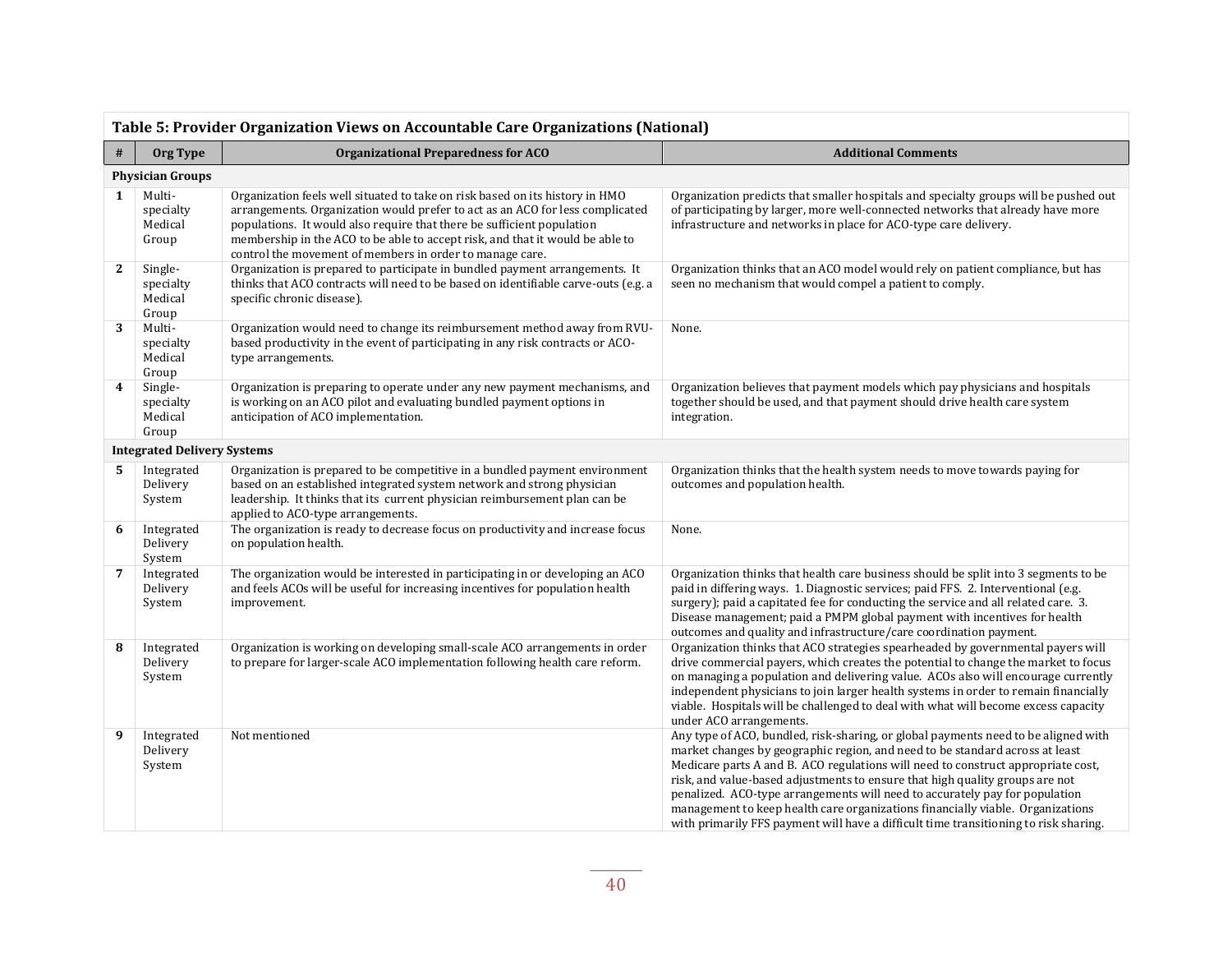|    | Table 5: Provider Organization Views on Accountable Care Organizations (National) |                                                                                                                                                                                                                                                                                                                                                                                                                                                                      |                                                                                                                                                                                                                                                                               |  |  |  |
|----|-----------------------------------------------------------------------------------|----------------------------------------------------------------------------------------------------------------------------------------------------------------------------------------------------------------------------------------------------------------------------------------------------------------------------------------------------------------------------------------------------------------------------------------------------------------------|-------------------------------------------------------------------------------------------------------------------------------------------------------------------------------------------------------------------------------------------------------------------------------|--|--|--|
| #  | Org Type                                                                          | <b>Organizational Preparedness for ACO</b>                                                                                                                                                                                                                                                                                                                                                                                                                           | <b>Additional Comments</b>                                                                                                                                                                                                                                                    |  |  |  |
| 10 | Integrated<br>Delivery<br>System                                                  | Organization is currently prepared to take on risk because it is a well-<br>integrated system. It considers itself to be an unofficial ACO, and is interested<br>in developing formal ACO capacity as soon as possible. The organization feels<br>that their current focus on reducing costs and improving efficiency is penalized<br>under current payment arrangements, and would be better aligned to ACO-type<br>arrangements.                                   | Organization believes that ACOs are what health care organizations should be -<br>accountable to patients, and constantly working to provide better-quality, lower-<br>cost, more patient-centered care.                                                                      |  |  |  |
| 11 | Integrated<br>Delivery<br>System                                                  | Since ACOs are still undefined, organization is focusing on alignment between<br>physician community and the broader organization, as well as clinical<br>integration and improving patient experience and care quality in a cost<br>effective way. Internal initiatives include medical home, chronic disease<br>management, and advanced care planning initiatives to build on opportunities<br>to provide better care/improve quality of life and minimize costs. | Organization believes that a movement towards payment for performance is a good<br>idea.                                                                                                                                                                                      |  |  |  |
| 12 | Integrated<br>Delivery<br>System                                                  | None.                                                                                                                                                                                                                                                                                                                                                                                                                                                                | None.                                                                                                                                                                                                                                                                         |  |  |  |
| 13 | Integrated<br>Delivery<br>System                                                  | The organization's current physician reimbursement method will work in a<br>more risk-based care model, because it balances base and at-risk bonus<br>reimbursement, and it has increased clinical and fiscal integration as a group<br>and as a system. Organization is prepared and positioned to implement an ACO<br>like arrangement, but cannot successfully do so until more payers are focused<br>on paying for improved value.                               | Any approach to value purchasing in health care will require clinical and fiscal<br>integration amongst doctors and between doctors and hospitals. Value-based<br>purchasing or ACO arrangements will contribute to improvement in health care<br>system.                     |  |  |  |
| 14 | Integrated<br>Delivery<br>System                                                  | Organization is well prepared to start accepting more risk because they have<br>established relationships that span the continuum of care. This established<br>network is more able to take care of patients globally and reduce inpatient cost<br>of care. Organization anticipates accepting more financial risk from payers in<br>the future.                                                                                                                     | Any model that would evolve into an ACO would involve increased use of physician<br>extenders/midlevels to provide care coordination and similar services. Risk<br>sharing/total cost of care payment may be the best model to align incentives to<br>reduce global spending. |  |  |  |
| 15 | Integrated<br>Delivery<br>System                                                  | Organization is working towards being able to offer bundled payments to<br>health plans.                                                                                                                                                                                                                                                                                                                                                                             | None.                                                                                                                                                                                                                                                                         |  |  |  |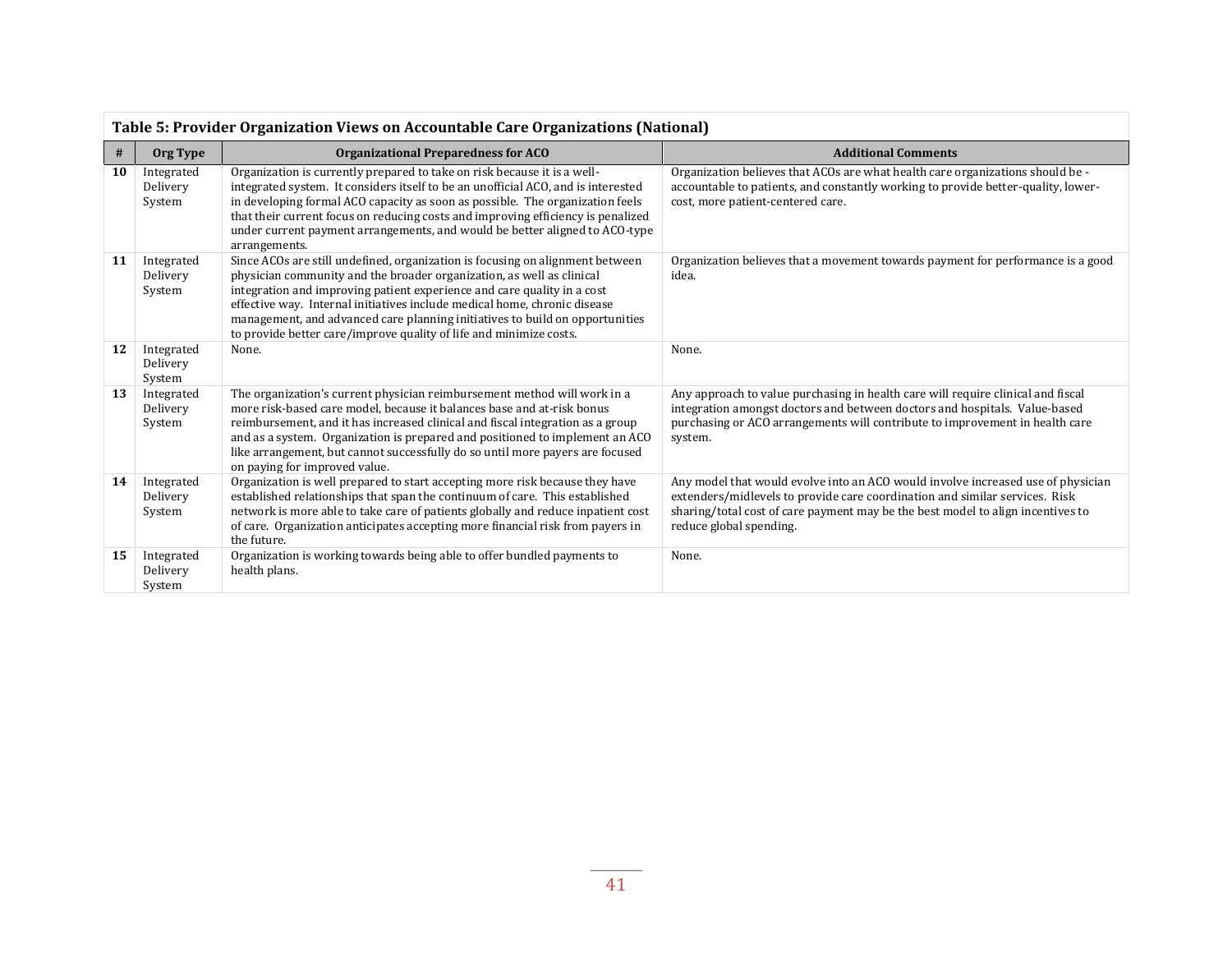| <b>Table 6: Physician Compensation Methods (Market)</b> |                                    |                                          |                                                                                                                                                                                                                                                                                                                                                                                                                                                                                                                                                                                                                                                                                                                                                                                                                                                                              |                                                                                                                                        |                                                                                                                                                                                                                                                                                                                                                                                              |
|---------------------------------------------------------|------------------------------------|------------------------------------------|------------------------------------------------------------------------------------------------------------------------------------------------------------------------------------------------------------------------------------------------------------------------------------------------------------------------------------------------------------------------------------------------------------------------------------------------------------------------------------------------------------------------------------------------------------------------------------------------------------------------------------------------------------------------------------------------------------------------------------------------------------------------------------------------------------------------------------------------------------------------------|----------------------------------------------------------------------------------------------------------------------------------------|----------------------------------------------------------------------------------------------------------------------------------------------------------------------------------------------------------------------------------------------------------------------------------------------------------------------------------------------------------------------------------------------|
|                                                         |                                    | <b>Provider Payment to Physicians</b>    |                                                                                                                                                                                                                                                                                                                                                                                                                                                                                                                                                                                                                                                                                                                                                                                                                                                                              | <b>Organizational Perspective</b>                                                                                                      |                                                                                                                                                                                                                                                                                                                                                                                              |
| #                                                       | Org Type                           | <b>Detail</b>                            | <b>Overview</b>                                                                                                                                                                                                                                                                                                                                                                                                                                                                                                                                                                                                                                                                                                                                                                                                                                                              | <b>Opportunities</b>                                                                                                                   | <b>Challenges</b>                                                                                                                                                                                                                                                                                                                                                                            |
|                                                         | <b>Integrated Delivery Systems</b> |                                          |                                                                                                                                                                                                                                                                                                                                                                                                                                                                                                                                                                                                                                                                                                                                                                                                                                                                              |                                                                                                                                        |                                                                                                                                                                                                                                                                                                                                                                                              |
| 1                                                       | Integrated<br>Delivery<br>System   | Productivity<br>(RVU),<br>Performance    | Physicians: 94% RVU-based productivity. Use regional market surveys to<br>determine rates per work RVU, plus variation by specialty and local marketplace<br>adjustments in a few specialties (e.g. GI, oncology, and rheumatology). 3%<br>incentive for meeting access goals, 3% for educational activities. Payment is not<br>connected to ancillary services. Contracted physicians paid for "fair market value<br>of services". ER physicians receive some incentives around outpatient<br>experience and quality. Non-physician practitioners: Reimbursed by specialty: in<br>primary care and behavioral health, primarily RVU productivity based; in<br>specialty care, primarily salary based.                                                                                                                                                                       | None mentioned.                                                                                                                        | To succeed in shared savings<br>approach, the organization<br>must (1) synchronize payment<br>model with shared savings<br>approach; (2) deepen primary<br>care/medical home model to<br>create a "disciplined approach<br>to risk application linked with<br>case management"; (3)<br>synchronize physician<br>compensation, particularly<br>primary care, with shared<br>savings approach. |
| $\mathbf{2}$                                            | Integrated<br>Delivery<br>System   | Productivity<br>(RVU),<br>Performance    | For outpatient/primary care: 94% of total comp is based on productivity as<br>measured by specialty-specific work RVU. A 6% pay for performance bonus is<br>added. For hospitalists and emergency room physicians there are 3 components<br>to total compensation: base salary, productivity (based on specialty-specific work<br>RVU), and 6% pay for performance. Other specialists are paid 100% productivity<br>based on specialty-specific work RVUs. Organization uses national surveys to be<br>sure RVUs are rewarded appropriately at market level.<br>Performance: Pay for performance measurement includes: clinical quality<br>(outcomes measures including MNCM), patient experience (patient surveys),<br>employee engagement (employee surveys), and operating efficiency. Individual<br>measures are specialty-specific. P4P goals are set at a group level. | Pay for performance<br>incentive has improved<br>quality of care in the<br>organization and patient<br>satisfaction and<br>engagement. | Organization has an ongoing<br>debate about whether it works<br>better to reward high quality<br>financially or to expect it as a<br>level of professionalism and<br>improve it through<br>performance management.                                                                                                                                                                           |
| 3                                                       | Integrated<br>Delivery<br>System   | Productivity<br>$(RVU)$ ,<br>Performance | Production based on RVU. Opportunity for additional compensation of up to<br>\$15,000 per physician for meeting quality targets and financial targets<br>(depending on specialty this is 5-10% of total compensation).<br>Performance: Quality measures differ by payer, but include MNCM measures<br>and payer-specific outcome measures.                                                                                                                                                                                                                                                                                                                                                                                                                                                                                                                                   | None mentioned.                                                                                                                        | None mentioned.                                                                                                                                                                                                                                                                                                                                                                              |
| 4                                                       | Integrated<br>Delivery<br>System   | Productivity<br>(RVU),<br>Performance    | Production based on work RVU at market median. Supplementary quality and<br>service payments. Midlevels are paid either on salary or production basis.                                                                                                                                                                                                                                                                                                                                                                                                                                                                                                                                                                                                                                                                                                                       | None mentioned.                                                                                                                        | This model will not work well<br>in a population health<br>management focused system.                                                                                                                                                                                                                                                                                                        |
| 5                                                       | Integrated<br>Delivery<br>System   | Productivity<br>(RVU)                    | Production based on work RVU at market median. Pool of RVU-based<br>reimbursement distributed to departments, which distribute those dollars at<br>their discretion. Some departments distribute evenly among physicians, some<br>base distribution on the amount of call physicians take, and some also distribute<br>based on rudimentary performance measures and/or performance review from<br>department chief. Ancillary services are not tied to physician reimbursement.                                                                                                                                                                                                                                                                                                                                                                                             | Physicians believe the<br>current method is fair.                                                                                      | None mentioned.                                                                                                                                                                                                                                                                                                                                                                              |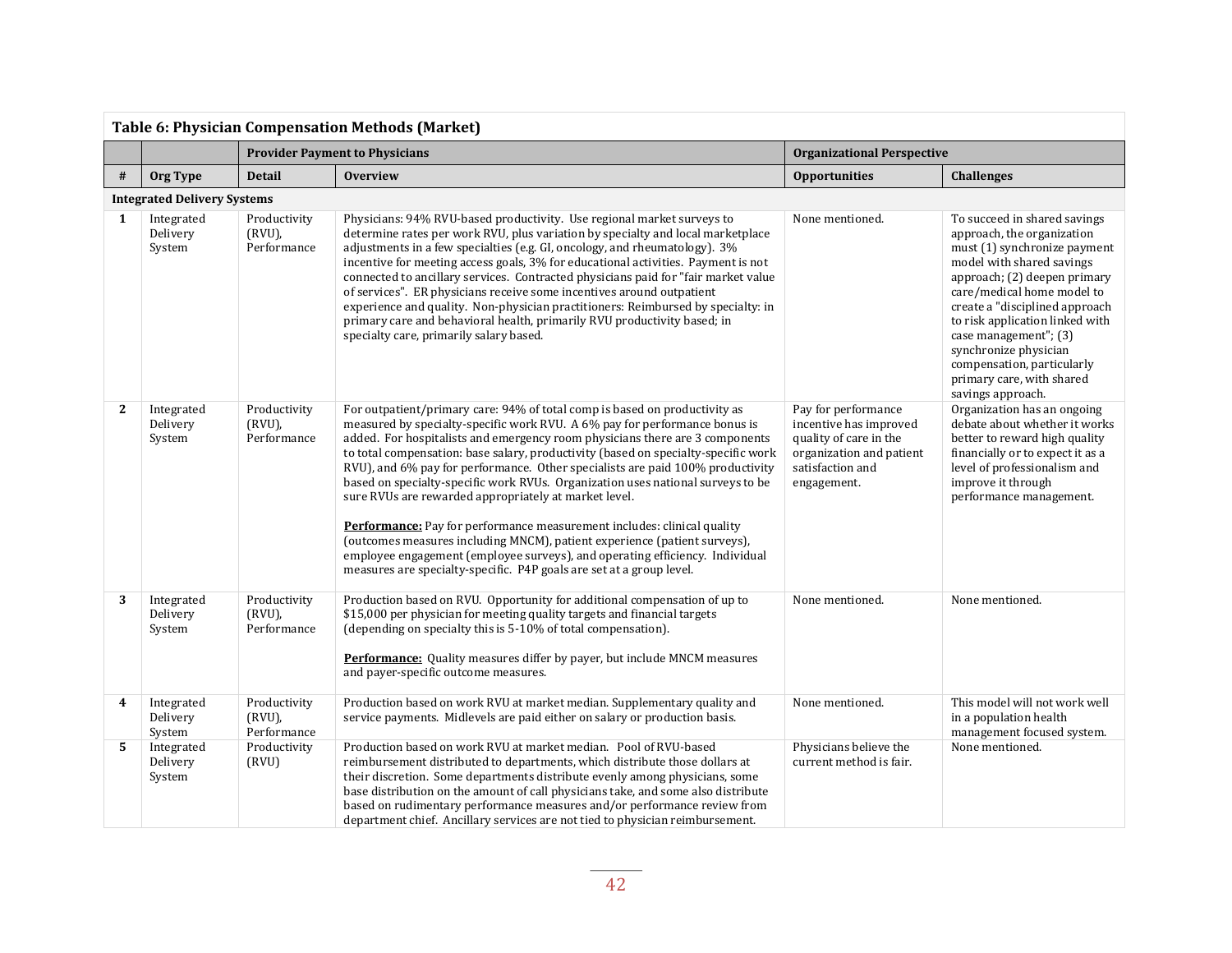| <b>Table 6: Physician Compensation Methods (Market)</b> |                                                          |                                          |                                                                                                                                                                                                                                                                                                                                          |                                                                                                                                                                          |                                                                                                                                                                                                                                                                                                                                                                                                                                                                   |
|---------------------------------------------------------|----------------------------------------------------------|------------------------------------------|------------------------------------------------------------------------------------------------------------------------------------------------------------------------------------------------------------------------------------------------------------------------------------------------------------------------------------------|--------------------------------------------------------------------------------------------------------------------------------------------------------------------------|-------------------------------------------------------------------------------------------------------------------------------------------------------------------------------------------------------------------------------------------------------------------------------------------------------------------------------------------------------------------------------------------------------------------------------------------------------------------|
|                                                         |                                                          |                                          | <b>Provider Payment to Physicians</b>                                                                                                                                                                                                                                                                                                    | <b>Organizational Perspective</b>                                                                                                                                        |                                                                                                                                                                                                                                                                                                                                                                                                                                                                   |
| #                                                       | Org Type                                                 | <b>Detail</b>                            | <b>Overview</b>                                                                                                                                                                                                                                                                                                                          | <b>Opportunities</b>                                                                                                                                                     | <b>Challenges</b>                                                                                                                                                                                                                                                                                                                                                                                                                                                 |
|                                                         | <b>Health Insurance Plans</b>                            |                                          |                                                                                                                                                                                                                                                                                                                                          |                                                                                                                                                                          |                                                                                                                                                                                                                                                                                                                                                                                                                                                                   |
| 6                                                       | Health<br>Insurance Plan<br>(Insurance)<br>and Delivery) | Productivity<br>$(RVU)$ ,<br>Performance | Physicians: Combination of productivity-based payment and outcomes-based<br>payment. Non-physician practitioners: Reimbursed on salary basis.<br><b>Performance:</b> Quality measures (MNCM and HEDIS quality measures, in<br>addition to self-developed quality measures), patient experience (patient<br>surveys), total cost of care. | Physician reimbursement<br>and provider<br>compensation methods<br>support 'Triple Aim'<br>outcomes of improved<br>quality and patient<br>experience and lower<br>costs. | Quality measures aren't as<br>well-developed for specialty<br>care as they are for primary<br>care, which is a challenge.<br>Want to continue rewarding<br>for productivity, however the<br>organization feels that RVUs<br>and RBRVS undervalue<br>primary care and overvalue<br>specialty services. Difficult to<br>balance aligning payment<br>levels for specialty and<br>primary care and still remain<br>competitive in the marketplace<br>for recruitment. |
| 7                                                       | Health<br>Insurance Plan                                 | N/A                                      | N/A                                                                                                                                                                                                                                                                                                                                      | N/A                                                                                                                                                                      | N/A                                                                                                                                                                                                                                                                                                                                                                                                                                                               |
| 8                                                       | Health<br>Insurance Plan                                 | N/A                                      | N/A                                                                                                                                                                                                                                                                                                                                      | N/A                                                                                                                                                                      | N/A                                                                                                                                                                                                                                                                                                                                                                                                                                                               |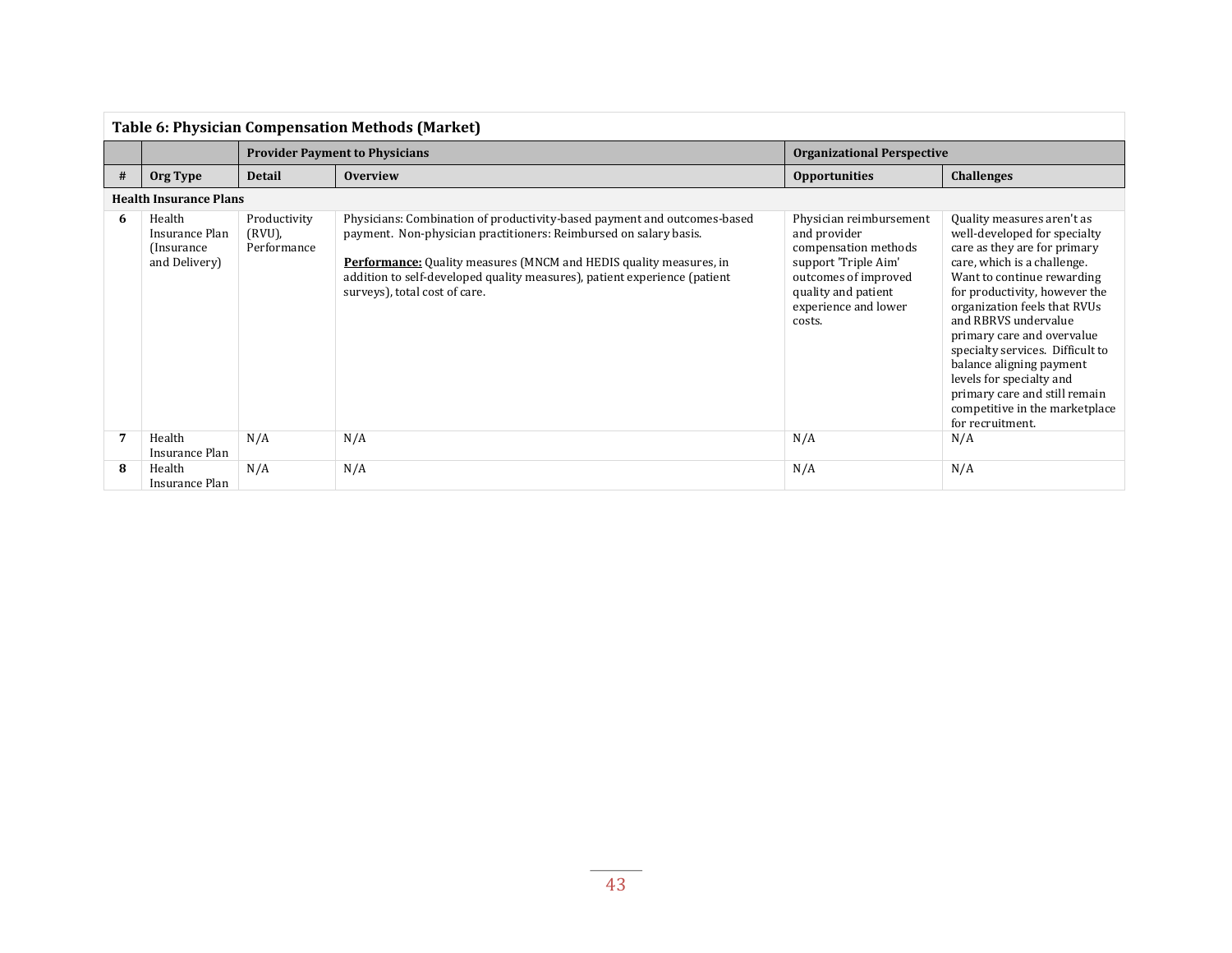| Table 7: Changing Physician Compensation and Methods (Market) |                                                          |                                                                                                                                                                                                                                                                                                                                                                                                                                                                                                                                                                                                                                                                                                                                                                                                                                                                                                                                                                                                                                                                                                    |                                                                                                                                                                                                                                                                                                                                                                                                                                                                 |  |  |  |  |  |
|---------------------------------------------------------------|----------------------------------------------------------|----------------------------------------------------------------------------------------------------------------------------------------------------------------------------------------------------------------------------------------------------------------------------------------------------------------------------------------------------------------------------------------------------------------------------------------------------------------------------------------------------------------------------------------------------------------------------------------------------------------------------------------------------------------------------------------------------------------------------------------------------------------------------------------------------------------------------------------------------------------------------------------------------------------------------------------------------------------------------------------------------------------------------------------------------------------------------------------------------|-----------------------------------------------------------------------------------------------------------------------------------------------------------------------------------------------------------------------------------------------------------------------------------------------------------------------------------------------------------------------------------------------------------------------------------------------------------------|--|--|--|--|--|
| $\#$                                                          | Org Type                                                 | <b>Changing Reimbursement Methods</b><br><b>Challenges and Reactions to New Method</b>                                                                                                                                                                                                                                                                                                                                                                                                                                                                                                                                                                                                                                                                                                                                                                                                                                                                                                                                                                                                             |                                                                                                                                                                                                                                                                                                                                                                                                                                                                 |  |  |  |  |  |
|                                                               | <b>Integrated Delivery Systems</b>                       |                                                                                                                                                                                                                                                                                                                                                                                                                                                                                                                                                                                                                                                                                                                                                                                                                                                                                                                                                                                                                                                                                                    |                                                                                                                                                                                                                                                                                                                                                                                                                                                                 |  |  |  |  |  |
| $\mathbf{1}$                                                  | Integrated<br>Delivery<br>System                         | Current method will change to one focused on reducing the total cost of care by improving quality.<br>The method will redefine productivity for primary care based on risk adjusted panel size. It will<br>include larger physician payment incentives around quality, patient experience, cost/resource use,<br>and citizenship. Primary care will be the only service line that has a significant increase in its total<br>compensation. For specialists, payment will continue to be RVU based but will be 80-85% RVU<br>based and 15% based on rewards for quality, cost/resource use, and patient experience. This<br>method will be implemented in early 2012.                                                                                                                                                                                                                                                                                                                                                                                                                               | Not mentioned.                                                                                                                                                                                                                                                                                                                                                                                                                                                  |  |  |  |  |  |
| $\mathbf{2}$                                                  | Integrated<br>Delivery<br>System                         | Recently expanded outpatient/primary care payment method (94% RVU, 6% pay for performance)<br>to employed hospital-based physicians.                                                                                                                                                                                                                                                                                                                                                                                                                                                                                                                                                                                                                                                                                                                                                                                                                                                                                                                                                               | N/A                                                                                                                                                                                                                                                                                                                                                                                                                                                             |  |  |  |  |  |
| 3                                                             | Integrated<br>Delivery<br>System                         | Current method will change to focus on population management, team-based care, and improved<br>outcomes, and align with shared savings arrangements with payers. The method will pay primary<br>care physicians based on quality outcomes, patient experience, total cost of care for patient panel,<br>increase in panel size and panel management. Salaries will be guaranteed for a certain period of<br>time to allow physicians to adjust and develop needed capabilities. Estimated increase in total<br>compensation per physician through the new model is 4%, to just above market median<br>compensation. Shared Savings: a portion of shared savings goes to reimburse the providers<br>enrolled in the program. Do not yet know what criteria will be used to distribute funds. Each<br>practice will receive some portion of the pool and decide how to distribute it to physicians.<br>Distribution probably will be 60% to primary care and 40% to specialists. This reimbursement<br>method is being piloted, and if successful will be used for employed primary care physicians. | In the pilot, costs of care within clinics are going up, but total<br>costs of care are decreasing. Physicians are excited about<br>the new approach. Physicians engaged quickly with the idea<br>of providing care to produce better value for the patient.<br>The organization is not seeing dramatic shifts in production.<br>Instead, the locus of production is changing from the<br>individual physician to the team.                                     |  |  |  |  |  |
| 4                                                             | Integrated<br>Delivery<br>System                         | Current method may change to align with population management approaches that payers are<br>beginning to focus on. New methods may change from RVU productivity to panel-size based<br>reimbursement for primary care physicians, and may build in process measures. Methods are<br>currently under discussion.                                                                                                                                                                                                                                                                                                                                                                                                                                                                                                                                                                                                                                                                                                                                                                                    | Organization doesn't want to move too fast on changes to<br>reimbursement because it may lose credibility with<br>physicians. Organization is still working through how to<br>reorganize care operationally to focus on care teams and<br>care management. It doesn't want to finalize a<br>reimbursement plan until it knows how the new care system<br>will function. New system will require data entry, tracking,<br>and analysis systems not yet in place. |  |  |  |  |  |
| 5                                                             | Integrated<br>Delivery<br>System                         | Current method may change to focus on global production targets and improve incentives for<br>providing high quality care and increasing patient satisfaction. New methods may include global<br>production targets, incentives for high quality care, patient satisfaction, care management, and<br>avoiding unnecessary costs. Methods also will move current incentives from department level to<br>individual physician level. Methods are currently under discussion.                                                                                                                                                                                                                                                                                                                                                                                                                                                                                                                                                                                                                         | Organization needs to develop performance tracking and<br>reporting systems to support this type of reimbursement.<br>New reimbursement methods and management of physician<br>performance will require greater infrastructure and cost<br>than in the past.                                                                                                                                                                                                    |  |  |  |  |  |
| <b>Health Insurance Plans</b>                                 |                                                          |                                                                                                                                                                                                                                                                                                                                                                                                                                                                                                                                                                                                                                                                                                                                                                                                                                                                                                                                                                                                                                                                                                    |                                                                                                                                                                                                                                                                                                                                                                                                                                                                 |  |  |  |  |  |
| 6                                                             | Health<br>Insurance Plan<br>(Insurance)<br>and Delivery) | Current method may change to reimbursement with a greater focus on outcomes. The method<br>would increase the % that contracted and employed providers are paid based on quality,<br>satisfaction, and efficiency measures. Method is currently under discussion.                                                                                                                                                                                                                                                                                                                                                                                                                                                                                                                                                                                                                                                                                                                                                                                                                                  | Not mentioned.                                                                                                                                                                                                                                                                                                                                                                                                                                                  |  |  |  |  |  |
| $\overline{7}$                                                | Health<br>Insurance Plan                                 | N/A                                                                                                                                                                                                                                                                                                                                                                                                                                                                                                                                                                                                                                                                                                                                                                                                                                                                                                                                                                                                                                                                                                | N/A                                                                                                                                                                                                                                                                                                                                                                                                                                                             |  |  |  |  |  |
| 8                                                             | Health<br>Insurance Plan                                 | N/A                                                                                                                                                                                                                                                                                                                                                                                                                                                                                                                                                                                                                                                                                                                                                                                                                                                                                                                                                                                                                                                                                                | N/A                                                                                                                                                                                                                                                                                                                                                                                                                                                             |  |  |  |  |  |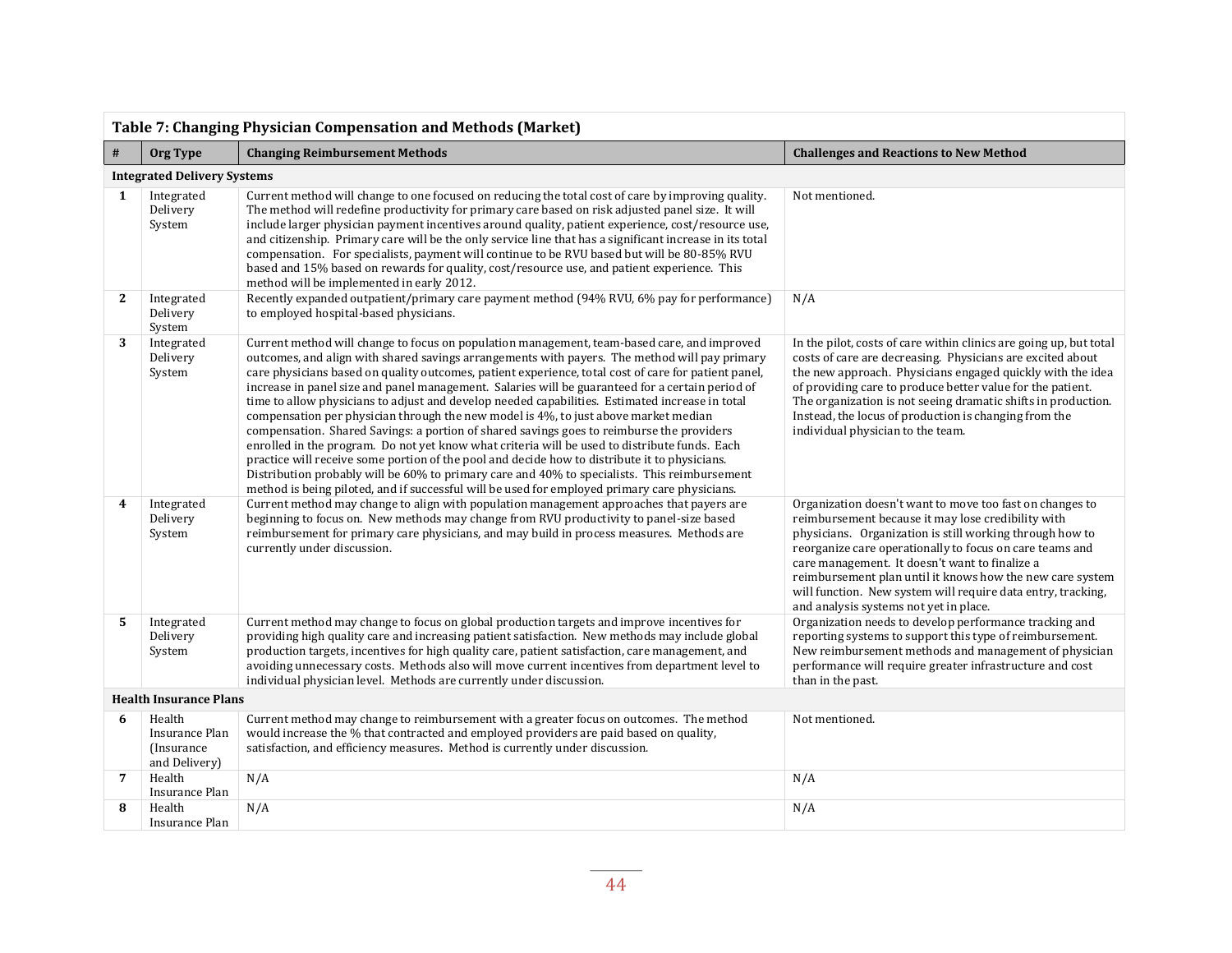| Table 8: New Health Plan/Provider Organization Payment Arrangements (Market) |                                                          |                                                                |                                                                                                                                                                                                                                                                                                                                                                                                                                                                                                                                                                                                                                                                                          |                                                                                                          |                                                                                                                                                                                                                                                                                                                                                             |
|------------------------------------------------------------------------------|----------------------------------------------------------|----------------------------------------------------------------|------------------------------------------------------------------------------------------------------------------------------------------------------------------------------------------------------------------------------------------------------------------------------------------------------------------------------------------------------------------------------------------------------------------------------------------------------------------------------------------------------------------------------------------------------------------------------------------------------------------------------------------------------------------------------------------|----------------------------------------------------------------------------------------------------------|-------------------------------------------------------------------------------------------------------------------------------------------------------------------------------------------------------------------------------------------------------------------------------------------------------------------------------------------------------------|
|                                                                              |                                                          | <b>Description</b>                                             |                                                                                                                                                                                                                                                                                                                                                                                                                                                                                                                                                                                                                                                                                          | <b>Organizational Perspective</b>                                                                        |                                                                                                                                                                                                                                                                                                                                                             |
| #                                                                            | Org Type                                                 | <b>Detail</b>                                                  | <b>Overview</b>                                                                                                                                                                                                                                                                                                                                                                                                                                                                                                                                                                                                                                                                          | <b>Opportunities</b>                                                                                     | <b>Challenges</b>                                                                                                                                                                                                                                                                                                                                           |
|                                                                              | <b>Integrated Delivery Systems</b>                       |                                                                |                                                                                                                                                                                                                                                                                                                                                                                                                                                                                                                                                                                                                                                                                          |                                                                                                          |                                                                                                                                                                                                                                                                                                                                                             |
| 1                                                                            | Integrated<br>Delivery<br>System                         | Shared<br>savings, Global<br>payment, ACO                      | Working on developing shared savings arrangements with commercial insurance<br>carriers. Planned experiments vary by health plan. One is PMPM global payment,<br>one is shared savings based on organizational rate of change compared to<br>marketplace rate of change, and one is shared savings based on current<br>organizational rate of change compared to previous. Currently have the equivalent<br>of an ACO model with one insurer, which includes about 4,000 patients.                                                                                                                                                                                                       | None mentioned.                                                                                          | To succeed, the organization<br>must (1) synchronize payment<br>model with shared savings<br>approach; (2) deepen primary<br>care/medical home model to<br>create a "disciplined approach to<br>risk application linked with case<br>management"; (3) synchronize<br>physician compensation,<br>particularly primary care, with<br>shared savings approach. |
| $\mathbf{2}$                                                                 | Integrated<br>Delivery<br>System                         | Total cost of<br>care, Shared<br>savings                       | Organization is currently in 3 total cost of care contracts with 3 of the major private<br>payers in the market and is working on gathering and analyzing the data needed to<br>direct the effort, as well as working on how to tackle the overall approach. Contracts<br>include a decrease in fee-for-service rate over time, where the difference is pooled<br>and paid to the organization if it meets clinical outcomes and cost of care goals. Also<br>includes shared savings/gainsharing arrangements.                                                                                                                                                                           | None mentioned.                                                                                          | None mentioned.                                                                                                                                                                                                                                                                                                                                             |
| 3                                                                            | Integrated<br>Delivery<br>System                         | Shared savings                                                 | Organization has worked with all its commercial payers to be paid based on a shared<br>savings method, which also includes payment for clinical outcomes. Fee for service<br>payment to the organization is increasing at a lesser rate (2-4% increase per year<br>rather than 6-7% increase per year) in exchange for the opportunities for additional<br>compensation. The organization is exposed to no downside risk other than this.<br>Decreases in total cost of care are benchmarked against market total cost and the<br>organization's historical total cost. Patients are attributed to providers if a provider<br>has 50% or more of the patients their visits for the year. | Shared savings<br>payment is aligned<br>with system<br>redesign to focus on<br>population-based<br>care. | When the system was redesigned<br>with a population-based focus,<br>the outside payment needed to<br>be aligned with this.<br>Organization undertook<br>conversations with payers to<br>develop shared savings contracts<br>to support it.                                                                                                                  |
| $\overline{\mathbf{4}}$                                                      | Integrated<br>Delivery<br>System                         | N/A                                                            | No innovative/pilot methods in use.                                                                                                                                                                                                                                                                                                                                                                                                                                                                                                                                                                                                                                                      | N/A                                                                                                      | N/A                                                                                                                                                                                                                                                                                                                                                         |
| 5                                                                            | Integrated<br>Delivery<br>System                         | Productivity,<br>Performance                                   | Organization has contract with its main payer to provide service to patients<br>(hospital, specialty, and primary care) and manage clinics. The payer currently pays<br>the organization based on productivity, with some incentives at the department or<br>practice level for accurate coding, closing encounters, and quality of care in<br>ambulatory care. Organization must meet targets for these to be paid. These are<br>paid to the department and do not yet figure directly into physician reimbursement.                                                                                                                                                                    | None mentioned.                                                                                          | None mentioned.                                                                                                                                                                                                                                                                                                                                             |
|                                                                              | <b>Health Insurance Plans</b>                            |                                                                |                                                                                                                                                                                                                                                                                                                                                                                                                                                                                                                                                                                                                                                                                          |                                                                                                          |                                                                                                                                                                                                                                                                                                                                                             |
| 6                                                                            | Health<br>Insurance Plan<br>(Insurance)<br>and Delivery) | Productivity<br>$(RVU)$ ,<br>Performance.<br>Shared<br>Savings | Productivity and Performance: For health plan contracted providers (varies by<br>individual contract), 95% of payment is based on RBRVS productivity. 5% uses<br>withholds and bonuses to compensate physicians based on internally-measured<br>quality, experience, and cost-effectiveness outcomes. Began using this approach 13<br>years ago in primary care. The approach was extended to specialists 10 years ago.<br>Shared Savings: Organization creates a total cost of care target which includes all                                                                                                                                                                           | Physician<br>reimbursement and<br>provider<br>compensation<br>methods support<br>'Triple Aim'            | Quality measures aren't as well-<br>developed for specialty care as<br>they are for primary care, which<br>is a challenge. Want to continue<br>rewarding for productivity,<br>however the organization feels                                                                                                                                                |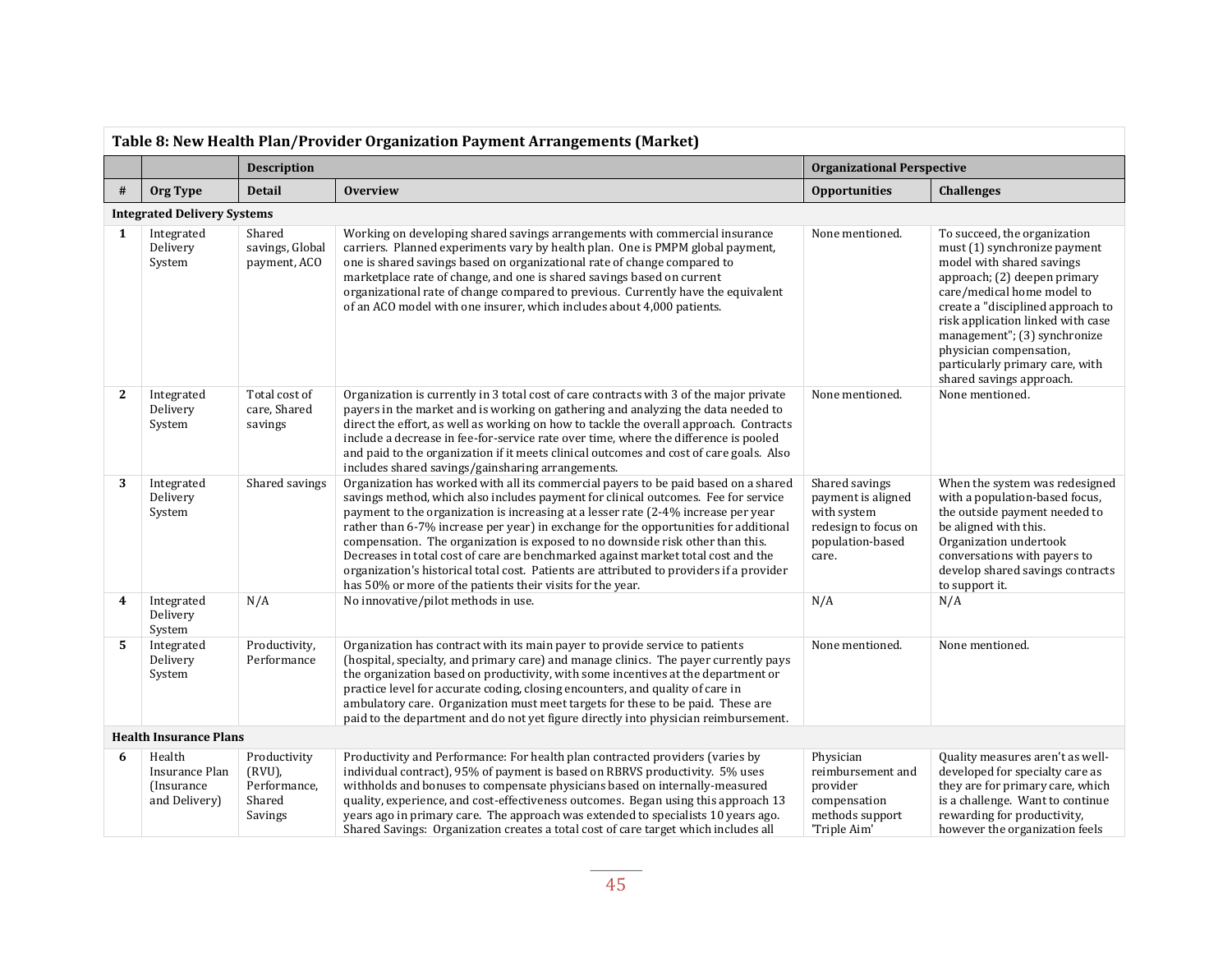|   | Table 8: New Health Plan/Provider Organization Payment Arrangements (Market) |                                                                                       |                                                                                                                                                                                                                                                                                                                                                                                                                                                                                                                                                                                                                                                                                                                                                                                                                                                                                                                                                                                                                                                                                                                                                                                                                                                                                                                                                                                                                                                                                                                                                                                                                                                                                                                                                                                                                                                                                                                                                                                                                                                                                                                                                                                                                                                                                                                                                                                                                                                                                                                                                                                            |                                                                                                                                                                                                                                                                                                                   |                                                                                                                                                                                                                                                                                                                                                                                                                                                                                       |  |
|---|------------------------------------------------------------------------------|---------------------------------------------------------------------------------------|--------------------------------------------------------------------------------------------------------------------------------------------------------------------------------------------------------------------------------------------------------------------------------------------------------------------------------------------------------------------------------------------------------------------------------------------------------------------------------------------------------------------------------------------------------------------------------------------------------------------------------------------------------------------------------------------------------------------------------------------------------------------------------------------------------------------------------------------------------------------------------------------------------------------------------------------------------------------------------------------------------------------------------------------------------------------------------------------------------------------------------------------------------------------------------------------------------------------------------------------------------------------------------------------------------------------------------------------------------------------------------------------------------------------------------------------------------------------------------------------------------------------------------------------------------------------------------------------------------------------------------------------------------------------------------------------------------------------------------------------------------------------------------------------------------------------------------------------------------------------------------------------------------------------------------------------------------------------------------------------------------------------------------------------------------------------------------------------------------------------------------------------------------------------------------------------------------------------------------------------------------------------------------------------------------------------------------------------------------------------------------------------------------------------------------------------------------------------------------------------------------------------------------------------------------------------------------------------|-------------------------------------------------------------------------------------------------------------------------------------------------------------------------------------------------------------------------------------------------------------------------------------------------------------------|---------------------------------------------------------------------------------------------------------------------------------------------------------------------------------------------------------------------------------------------------------------------------------------------------------------------------------------------------------------------------------------------------------------------------------------------------------------------------------------|--|
|   |                                                                              | <b>Description</b>                                                                    | <b>Organizational Perspective</b>                                                                                                                                                                                                                                                                                                                                                                                                                                                                                                                                                                                                                                                                                                                                                                                                                                                                                                                                                                                                                                                                                                                                                                                                                                                                                                                                                                                                                                                                                                                                                                                                                                                                                                                                                                                                                                                                                                                                                                                                                                                                                                                                                                                                                                                                                                                                                                                                                                                                                                                                                          |                                                                                                                                                                                                                                                                                                                   |                                                                                                                                                                                                                                                                                                                                                                                                                                                                                       |  |
| # | Org Type                                                                     | <b>Detail</b>                                                                         | <b>Overview</b>                                                                                                                                                                                                                                                                                                                                                                                                                                                                                                                                                                                                                                                                                                                                                                                                                                                                                                                                                                                                                                                                                                                                                                                                                                                                                                                                                                                                                                                                                                                                                                                                                                                                                                                                                                                                                                                                                                                                                                                                                                                                                                                                                                                                                                                                                                                                                                                                                                                                                                                                                                            | <b>Opportunities</b>                                                                                                                                                                                                                                                                                              | <b>Challenges</b>                                                                                                                                                                                                                                                                                                                                                                                                                                                                     |  |
|   |                                                                              |                                                                                       | services on a PMPM basis for a population (including hospital physician, ancillary,<br>and pharmacy services) and is risk-adjusted. If contracted providers beat the target,<br>the savings are shared with them. Depending on the individual contract, some<br>contracted providers share only upside risk, and some share upside and downside<br>risk. Performance: Quality measures (MNCM and HEDIS quality measures, in<br>addition to self-developed quality measures), patient experience (patient surveys),<br>total cost of care. Health plan provides public reporting on relative quality,<br>satisfaction, and cost-effectiveness measures to members, trying to create "financial"<br>incentives for members to choose higher performing providers" by pointing out that<br>they will have lower co-pays and deductibles with high-performance providers.                                                                                                                                                                                                                                                                                                                                                                                                                                                                                                                                                                                                                                                                                                                                                                                                                                                                                                                                                                                                                                                                                                                                                                                                                                                                                                                                                                                                                                                                                                                                                                                                                                                                                                                      | outcomes of<br>improved quality<br>and patient<br>experience and<br>lowered costs.                                                                                                                                                                                                                                | that RVUs and RBRVS<br>undervalue primary care and<br>overvalue specialty services.<br>Difficult to balance aligning<br>payment levels for specialty and<br>primary care and still remain<br>competitive in the marketplace<br>for recruitment.                                                                                                                                                                                                                                       |  |
| 7 | Health<br>Insurance Plan                                                     | Productivity<br>(RVU),<br>Performance,<br>Pilot (Medical<br>Homes, Shared<br>Savings) | The majority of provider payment is productivity based, using work RVUs for<br>primary and specialty care providers and DRGs for hospitals. Payment schedules<br>vary by type of health care provider/system. Providers negotiate with the plan to<br>determine their conversion factors. Depending on the organization and specific<br>contract between the plan and organization, a certain % of payment may be tied to<br>P4P, Medical Homes, or Total Cost of Care. Pay-for-performance: P4P program for<br>primary care providers was implemented 9 years ago and is being drawn down as<br>the plan focuses on other kinds of contracts. At its peak, 5-7% of their<br>reimbursement was P4P, and it is currently 1-2%. This was a bonus on top of<br>normal payment. Medical Homes: Began paying for medical homes 4 years ago.<br>Payments are negotiated with the contracting provider group based on PMPM<br>historical costs to the plan for disease management services and needs of provider<br>group. Providers are paid using a range of approaches, from a PMPM fee to a 6-<br>month per member fee to conduct care management and medical home services.<br>About 80% of physicians working with the health plan participate. Medical home<br>reimbursement is 5-10% of their total compensation. Total Cost of Care/Shared<br>Savings: Total cost of care approaches are designed in negotiations between plan<br>and individual health care providers. Plan and providers go through mutual data<br>examination and modeling of expected total cost of care. An agreed upon total cost<br>of care is determined for a period (year). Provider then receives up to 50% of the<br>savings generated from undercutting the expected total cost. Providers have to also<br>meet quality and satisfaction measures to get the shared savings reimbursement.<br>Reimbursement is from 3-10% of total reimbursement to these providers. Currently<br>providers only have upside risk. Evolution of the model is occurring fairly constantly<br>as providers learn more about what they can do and how, and renegotiate contracts<br>accordingly. Organizations with such contracts range from large integrated systems<br>to small (15-person) provider groups. Attribution is claims-based, where a certain<br>% of visits must be to one provider for the member to be attributed to that practice.<br>Attribution method is revised and re-tested over time to ensure continued validity.<br>Performance: Organization uses MNCM and internally-developed quality measures. | Total Cost of<br>Care/Shared<br>Savings: Plan wasn't<br>sure that health care<br>organizations would<br>be able to lower cost<br>of care and meet<br>quality targets.<br>However providers<br>have earned 50-<br>100% of the<br>available shared<br>savings reward in<br>the first 2 years of<br>the arrangement. | Total Cost of Care/Shared<br>Savings: This approach may be<br>viewed as very similar to the<br>failed HMO approach. The plan<br>is trying to ensure that this is a<br>different approach by separating<br>'insurance risk' from 'provider<br>risk'. 'Insurance risk' is still held<br>by the plan, and is risk for 'acts of<br>god' or anything outside of<br>provider control. 'Provider risk'<br>is risk the providers assume for<br>providing appropriate care and<br>utilization. |  |
| 8 | Health<br>Insurance Plan                                                     | Productivity,<br>Performance,<br>Shared savings                                       | Current Methods: 2 contracting modes, standard and negotiated. Of total dollars<br>spent, 62% goes to integrated health systems, 38% to smaller groups. Standard<br>contracts are made with small physician groups, and use a standard fee schedule.<br>Standard fee schedule is based on market fee levels/community norms, existing                                                                                                                                                                                                                                                                                                                                                                                                                                                                                                                                                                                                                                                                                                                                                                                                                                                                                                                                                                                                                                                                                                                                                                                                                                                                                                                                                                                                                                                                                                                                                                                                                                                                                                                                                                                                                                                                                                                                                                                                                                                                                                                                                                                                                                                      | Providers like<br>seeing good<br>comparative data<br>about their                                                                                                                                                                                                                                                  | Current percentage of pay for<br>performance used is not enough<br>to change provider behavior.<br>Organization needs to continue                                                                                                                                                                                                                                                                                                                                                     |  |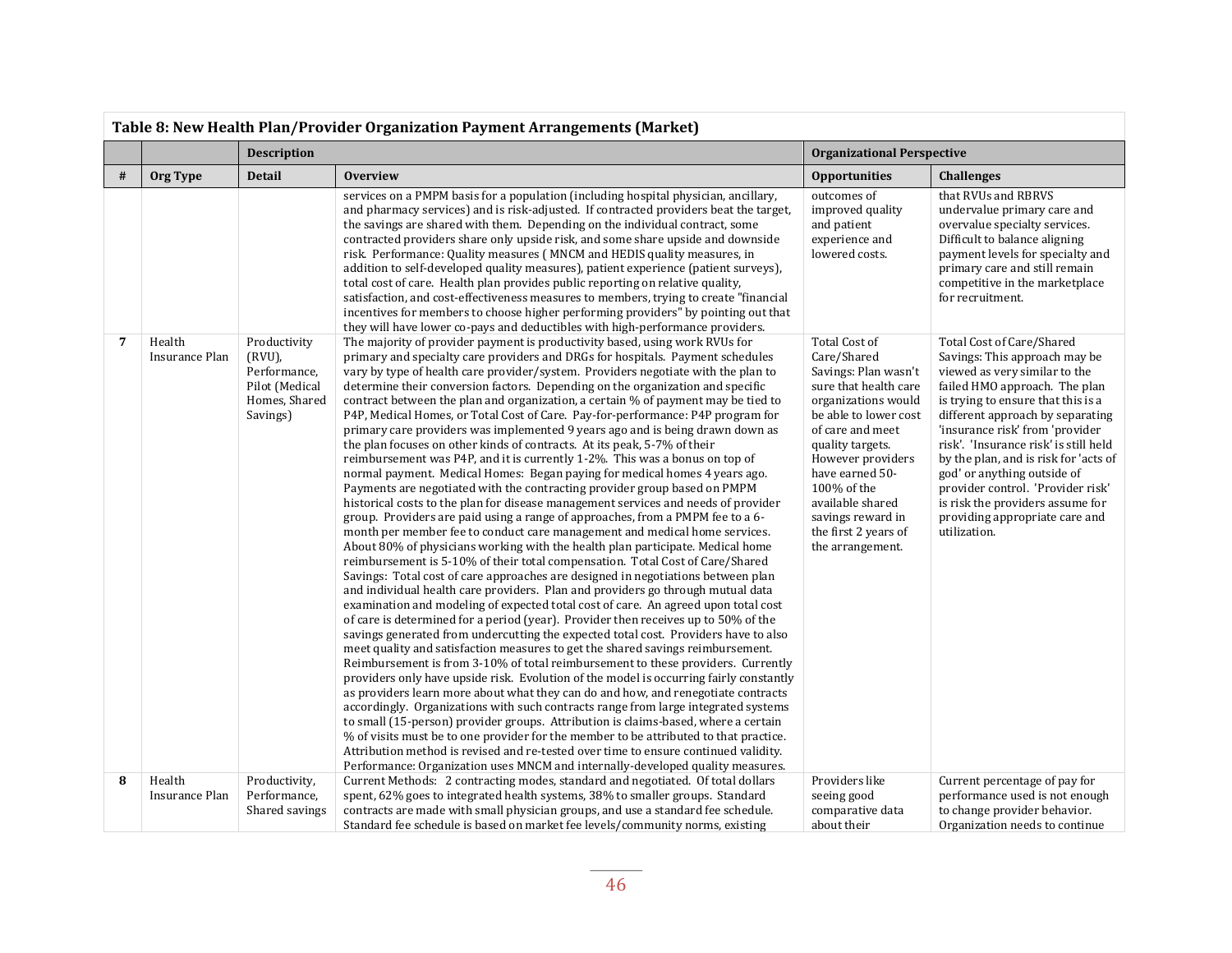|   | Table 8: New Health Plan/Provider Organization Payment Arrangements (Market) |                    |                                                                                                                                                                                                                                                                                                                                                                                                                                                                                                                                                                                                                                                                                                                                                                                                                                                                                                                                                                                                                                                                                                                                                                                                                                                                                                                                                                                                                                                                                                                                                                                                                                                                                       |                                                                                                                                      |                                                                                                              |  |  |
|---|------------------------------------------------------------------------------|--------------------|---------------------------------------------------------------------------------------------------------------------------------------------------------------------------------------------------------------------------------------------------------------------------------------------------------------------------------------------------------------------------------------------------------------------------------------------------------------------------------------------------------------------------------------------------------------------------------------------------------------------------------------------------------------------------------------------------------------------------------------------------------------------------------------------------------------------------------------------------------------------------------------------------------------------------------------------------------------------------------------------------------------------------------------------------------------------------------------------------------------------------------------------------------------------------------------------------------------------------------------------------------------------------------------------------------------------------------------------------------------------------------------------------------------------------------------------------------------------------------------------------------------------------------------------------------------------------------------------------------------------------------------------------------------------------------------|--------------------------------------------------------------------------------------------------------------------------------------|--------------------------------------------------------------------------------------------------------------|--|--|
|   |                                                                              | <b>Description</b> |                                                                                                                                                                                                                                                                                                                                                                                                                                                                                                                                                                                                                                                                                                                                                                                                                                                                                                                                                                                                                                                                                                                                                                                                                                                                                                                                                                                                                                                                                                                                                                                                                                                                                       | <b>Organizational Perspective</b>                                                                                                    |                                                                                                              |  |  |
| # | Org Type                                                                     | <b>Detail</b>      | <b>Overview</b>                                                                                                                                                                                                                                                                                                                                                                                                                                                                                                                                                                                                                                                                                                                                                                                                                                                                                                                                                                                                                                                                                                                                                                                                                                                                                                                                                                                                                                                                                                                                                                                                                                                                       | <b>Opportunities</b>                                                                                                                 | <b>Challenges</b>                                                                                            |  |  |
|   |                                                                              |                    | payment level, and discount level. Negotiated contracts are made with integrated<br>care systems. Negotiated overall rate of increase is based on market fee<br>levels/community norms, existing payment level, and discount level. Contracts<br>average 1-2 years in length. May include small pay-for-performance payment. Use<br>Medicaid and Medicare fee schedules when setting payment for government<br>programs, and internally derived fee schedules for commercial programs. New<br>Methods: 3-year contracts. 3 elements: 1. Standard fee schedule with a decreased<br>rate of guaranteed increase in fees over time. 2. Quality incentives where care<br>system must meet or exceed a benchmark to receive payment. 3. Total cost of care: if<br>total cost of care per attributed patient decreases over time, care system can receive<br>payment. Proportion of payment for each element changes over time so that<br>payment for fee schedule decreases while payment for decreases in total cost of care<br>increases. For total cost of care, attribution is retrospective, based on 51% or more<br>of E&M services, and patients will be attributed yearly. Risk-adjusted total cost of<br>care is calculated for Minnesota patients, and care system's non-risk-adjusted total<br>cost must be below this threshold. One contract uses a combination of community<br>benchmarking and benchmarking based on past total cost within the health system.<br>May build in incentives specific to the provider organization. Currently includes only<br>commercially insured population. Organization began first such contract in 2010<br>and will begin more in 2011. | performance which<br>they cannot get<br>themselves.<br>Providers are eager<br>to start moving<br>toward ACO types of<br>contracting. | to build and refine analytic<br>capabilities for measurement<br>and reporting to support ACO<br>contracting. |  |  |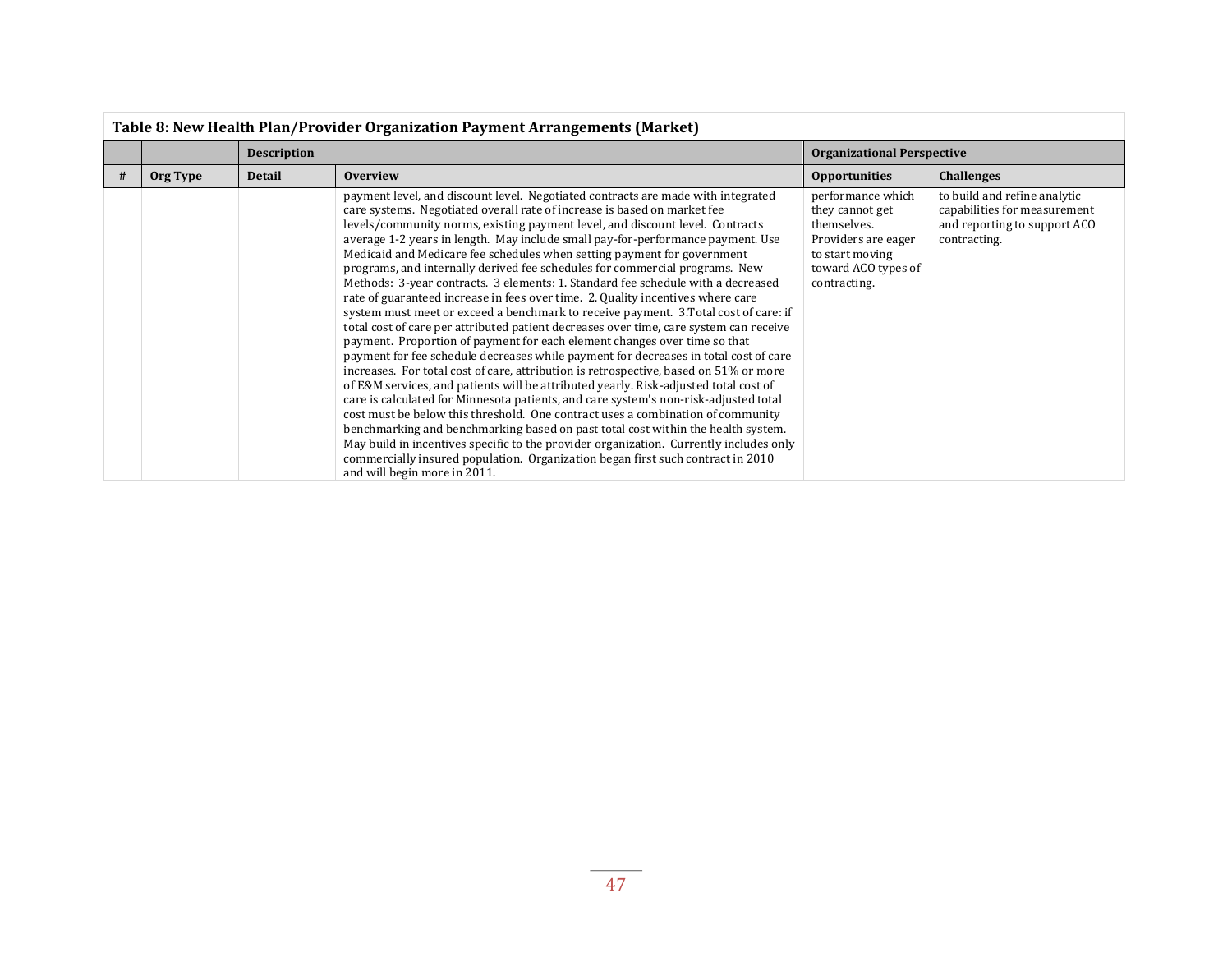| Table 9: Views on Accountable Care Organizations (Market) |                                                          |                                                                                                                                                                                                                                                                                                                                                                                               |                                                                                                                                                                                                                                                                     |  |  |  |  |  |
|-----------------------------------------------------------|----------------------------------------------------------|-----------------------------------------------------------------------------------------------------------------------------------------------------------------------------------------------------------------------------------------------------------------------------------------------------------------------------------------------------------------------------------------------|---------------------------------------------------------------------------------------------------------------------------------------------------------------------------------------------------------------------------------------------------------------------|--|--|--|--|--|
| $\#$                                                      | Org Type                                                 | <b>Organizational Preparedness for ACO</b>                                                                                                                                                                                                                                                                                                                                                    | <b>Additional Comments</b>                                                                                                                                                                                                                                          |  |  |  |  |  |
|                                                           | <b>Integrated Delivery Systems</b>                       |                                                                                                                                                                                                                                                                                                                                                                                               |                                                                                                                                                                                                                                                                     |  |  |  |  |  |
| 1                                                         | Integrated<br>Delivery<br>System                         | Organization is actively moving towards developing ACO capabilities, with a goal of being ready for<br>ACOs and/or global payment in 3 years.                                                                                                                                                                                                                                                 | Organization thinks that improved risk adjustment and<br>attribution approaches are needed in a move towards ACOs.<br>Organization also needs a 'critical mass' of payers to pay for<br>total cost in order to move to ACO arrangements.                            |  |  |  |  |  |
| $\mathbf{2}$                                              | Integrated<br>Delivery<br>System                         | Organization is beginning to think about how it would operate in 'an ACO world'. It is not sure if it<br>currently has structure or patient population necessary to absorb risk. It also doesn't know which<br>other organizations to affiliate with in order to develop a larger network. It would not want to<br>partner with financially fragile organizations in a risk-sharing scenario. | None.                                                                                                                                                                                                                                                               |  |  |  |  |  |
| 3                                                         | Integrated<br>Delivery<br>System                         | Organization is working on developing ACO networks and capabilities, and sees a shared savings<br>payment approach as a step towards developing these capabilities, with a goal of being able to take<br>on risk in 2-3 years.                                                                                                                                                                | None.                                                                                                                                                                                                                                                               |  |  |  |  |  |
| 4                                                         | Integrated<br>Delivery<br>System                         | Organization has no specific plans for ACO development. It is monitoring other's projects to learn<br>from their approaches to ACO.                                                                                                                                                                                                                                                           | None.                                                                                                                                                                                                                                                               |  |  |  |  |  |
| 5                                                         | Integrated<br>Delivery<br>System                         | Organization is working on projects and policy development to support vulnerable populations<br>they serve during the development of ACOs.                                                                                                                                                                                                                                                    | None.                                                                                                                                                                                                                                                               |  |  |  |  |  |
|                                                           | <b>Health Plan</b>                                       |                                                                                                                                                                                                                                                                                                                                                                                               |                                                                                                                                                                                                                                                                     |  |  |  |  |  |
| 6                                                         | Health<br>Insurance Plan<br>(Insurance)<br>and Delivery) | Organization feels well prepared for ACO arrangements due to current organizational alignment<br>between delivery and payment.                                                                                                                                                                                                                                                                | Market is fairly consolidated already, but ACO development<br>will likely drive more consolidation as smaller provider<br>groups align with larger systems.                                                                                                         |  |  |  |  |  |
| 7                                                         | Health<br><b>Insurance Plan</b>                          | Organization is moving toward total cost of care approaches as a means of providing more efficient<br>care while retaining high quality. Organization sees this as preparation for ACOs.                                                                                                                                                                                                      | As ACOs begin to develop, provider organizations are living<br>in 2 different payment worlds, where the majority of<br>reimbursement is still FFS but some is quality and efficiency<br>based. Providers are taking a financial risk by becoming<br>more efficient. |  |  |  |  |  |
| 8                                                         | Health<br>Insurance Plan                                 | Organization would like to move past lower-level reform efforts (e.g. medical homes) and toward<br>paying for ACOs.                                                                                                                                                                                                                                                                           | Organization thinks that attribution will work by patients<br>electing to be attributed to a given provider.                                                                                                                                                        |  |  |  |  |  |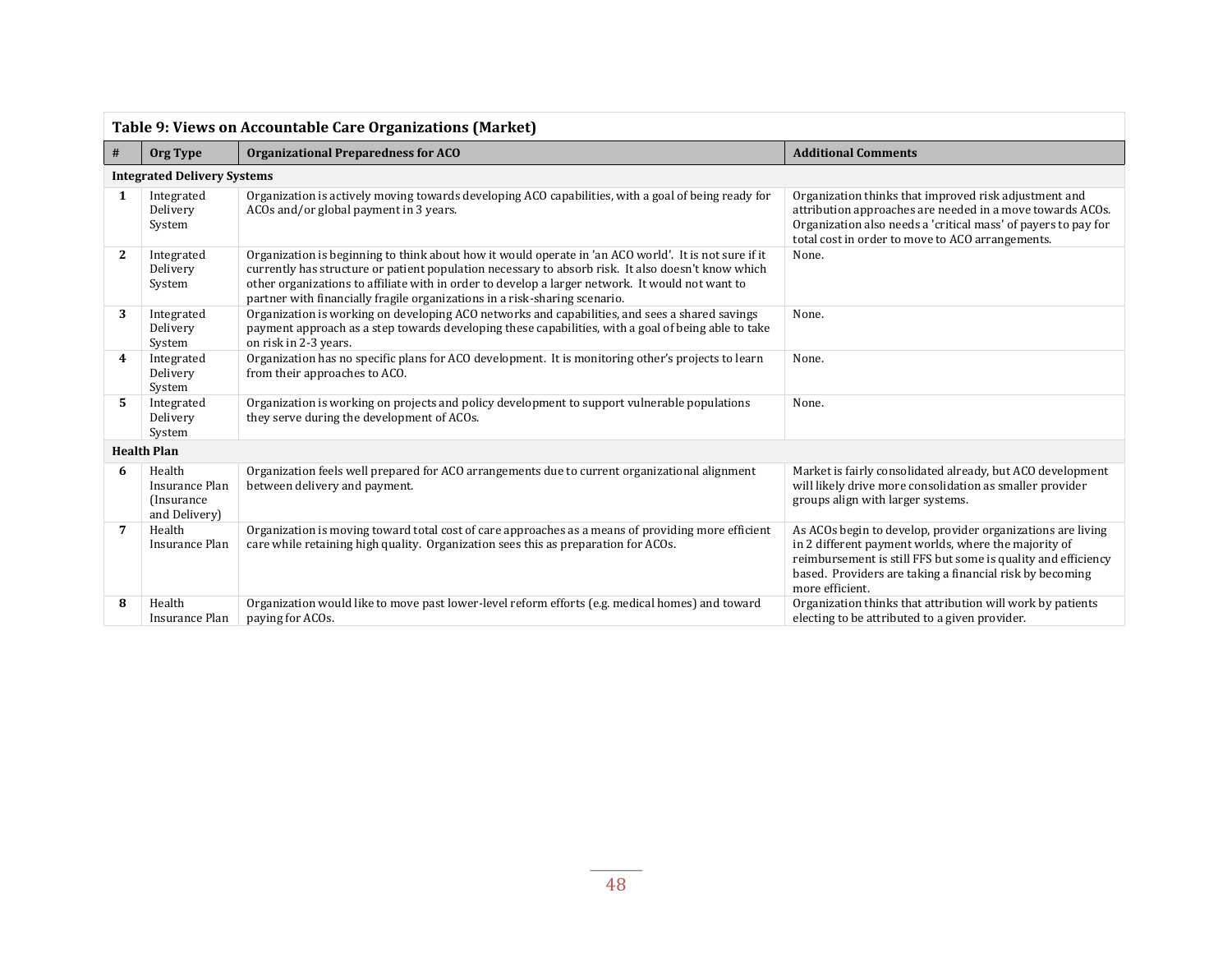#### **APPENDIX A. INTERVIEW PROTOCOL**

#### **I. Organization Background: Organizational Approach to Valuing Physician Services**

- 1. Describe your organization in terms of size, estimate of market share, number of units/ practices, physicians, owned ancillary services, etc.
	- In general, how would you describe your approach to determining physician compensation?
- 2. Tell us what methods your organization uses to determine compensation for physician services? Do these methods vary by specialty? If so, describe differences.
	- In your organization who is involved in determining these methods? What approval process, if any, is there before these methods are used? Are these approaches reviewed on a regular basis? If so, by whom?
	- Tell us about physician employment contracts used by your organization. Do these agreements include clauses that relate to protections from changes in third party payments or are there risk bearing expectations in these contracts? Explain.
	- **-** How do changes in payers' reimbursement strategy affect your organization's physician compensation strategy? Describe. Is it important to your organization that you coordinate compensation plan design with payer reimbursement changes? If a particular contract differentially affects a particular specialty, would that affect compensation for that specialty? Explain.

#### **II. Methods and Data Use**

- 1. In physician compensation planning, for the methods you use that do not rely solely on RVUs or charges, tell us what are the components or elements, e.g., measures of productivity, quality, satisfaction, team performance, etcetera that factor into each.
	- How, why, and when were these methods developed?
	- Are any of the elements of the methods weighted? If yes, how/ on what basis?
	- What are the sources of data you use for the elements that make up these methods? Are these data used for other purposes? If yes, explain.
	- Walk us through how the method works for (ask respondent to select primary care and specialty case examples). Are there exceptions made for specific case situations? If yes, how are decisions about exceptions made?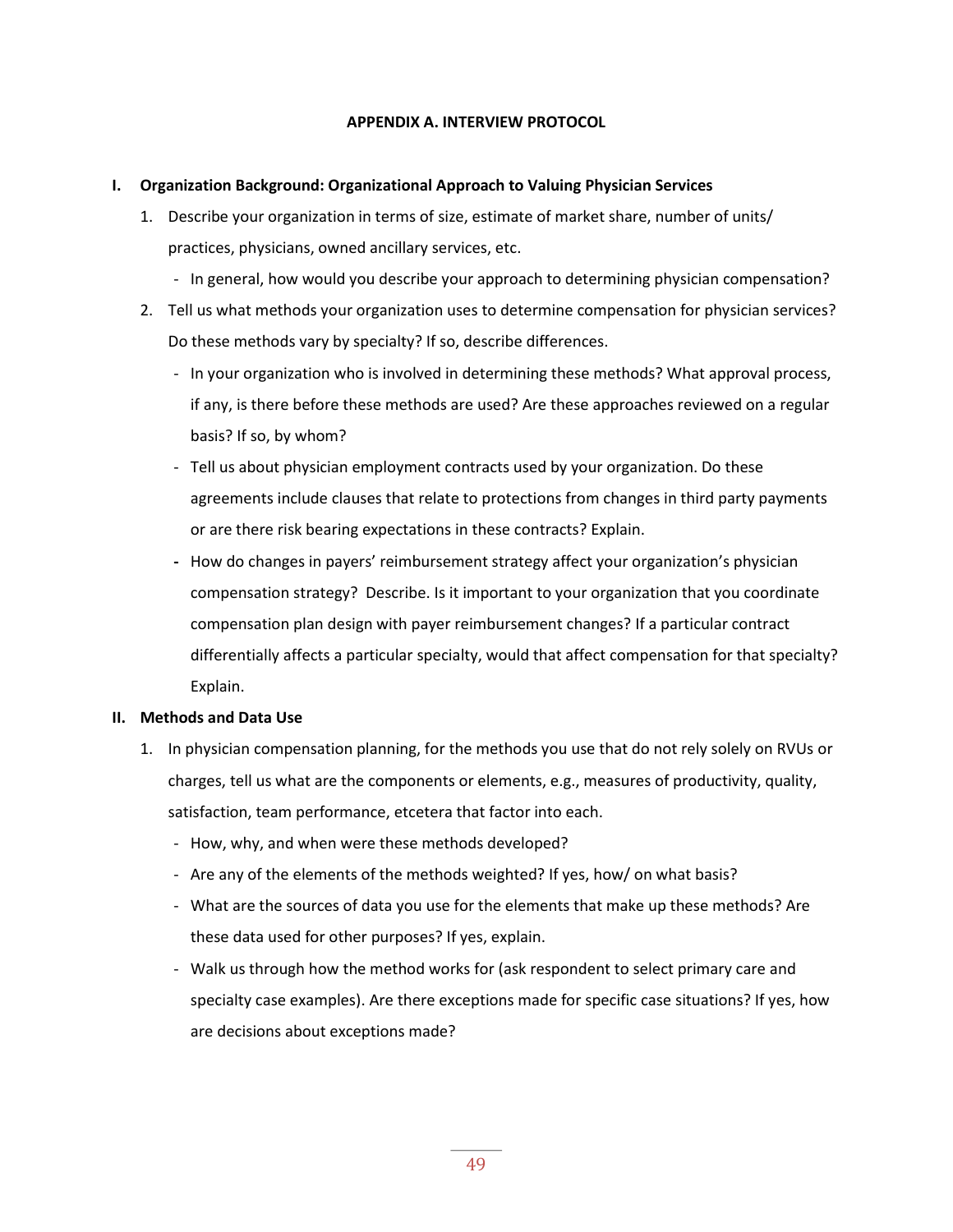- Tell us about the methods you use for compensating non-physician practitioners (e.g., NPs, PAs)? If a medical group: Does the physician compensation plan include margins on ancillary services?
- 2. In your opinion, how well have these methods served your organization's physician compensation plan needs?
	- Have there been any problems or pitfalls to the methods you are using?
	- Will your organization's physician compensation plan for the future require adopting a different strategy? Explain. Different strategy for physician recruitment? Explain.
- 3. What are the advantages of your approach to these compensation methods over a system whereby you would use RVUs or charges? What are the disadvantages?

#### **III. Physician Reaction to Methods in Use**

- 1. In general how have physicians responded to these methods?
	- Are there differences in response by specialty? Other factors?
- 2. To what extent are physicians involved in determining the methods for compensation? In determining what elements the methods use? Data collection and use for these methods? How specific elements are weighted? Other aspects?

# **IV. Market Background: Approaches to Valuing Physician Services and Perceptions of Market Power and Dynamics**

- 1. For the local market your organization operates in, can you provide an overview for how the various players (meaning payers, plans, health systems, and large provider groups) approach determining compensation for physician services, especially those approaches that go beyond solely using RVUs or charges?
	- Have these approaches changed over the last five to ten years? If so, how?
- 2. How are you affected by market trends in the area of physician compensation planning?
	- Have market trends ever caused you to modify your approach to determining physician compensation? If yes, explain.
- 3. Do you see current trends in your market that may drive change in how compensation for physician services is determined?
	- In your opinion, what are the major market forces that drive these decisions in your market?
	- Has the balance of power between insurers and providers, with respect to these market forces, changed in this market? If so, how?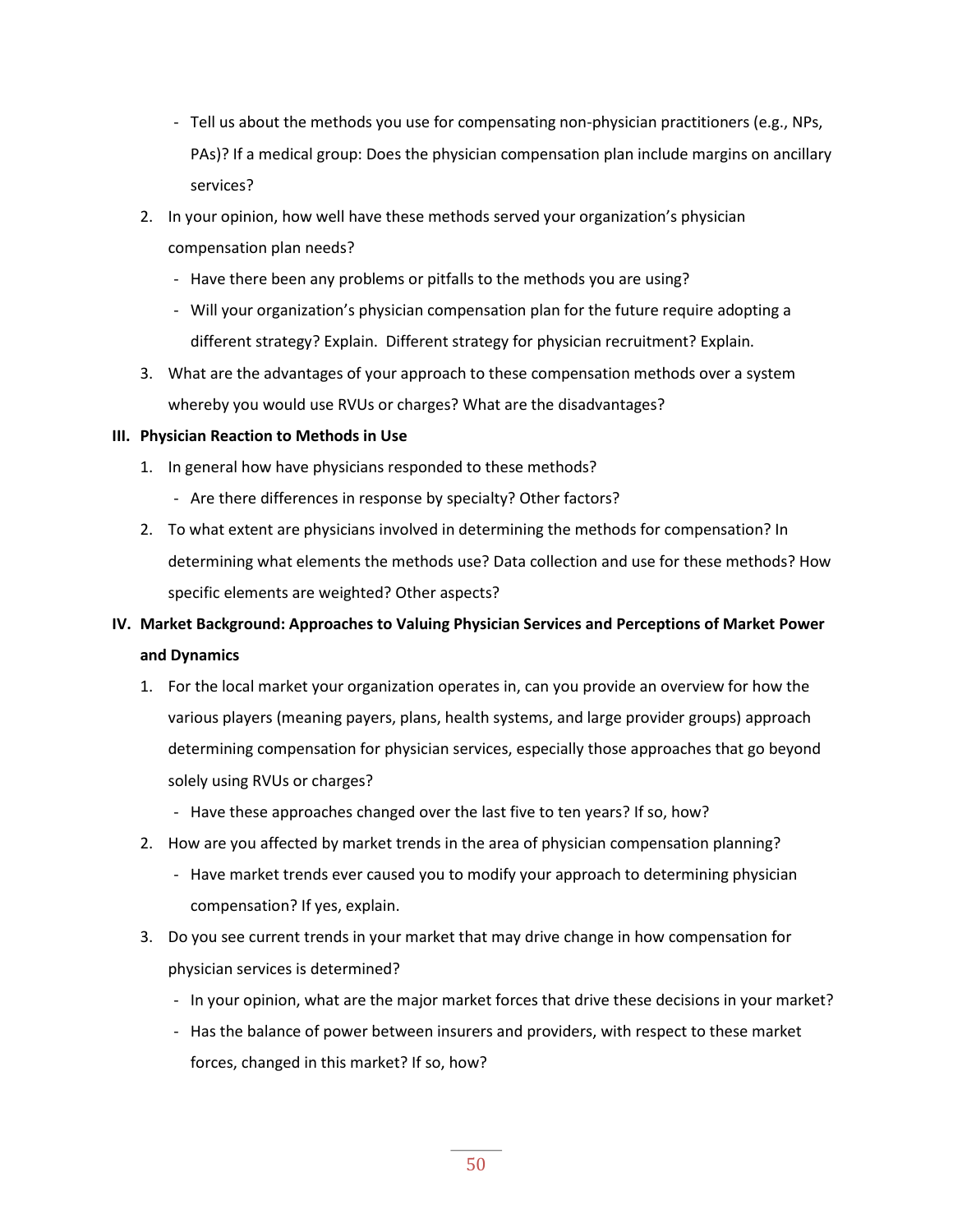- How would you characterize your market in terms of the range of prices for physician services (higher-moderate-lower) than average? What do you base that on?
- In general, in the future what different strategies might you expect payers, plans, health systems, and provider groups to use in this market in developing their approaches to physician compensation?
- How do you think this market compares with others in the country?
- 4. Do you believe that in the future, another third party, such as an ACO, Accountable Care Organization, will play a role between the payer and your organization that affects payment methods for physician services? If so, for which payers? What are the potential implications of these arrangements? What are the pros and cons of these third party arrangements for organizations like yours?

#### **V. Closing**

Is there anything else that comes to mind that we have not asked or anything else you would like to tell us about payment methods for physician compensation?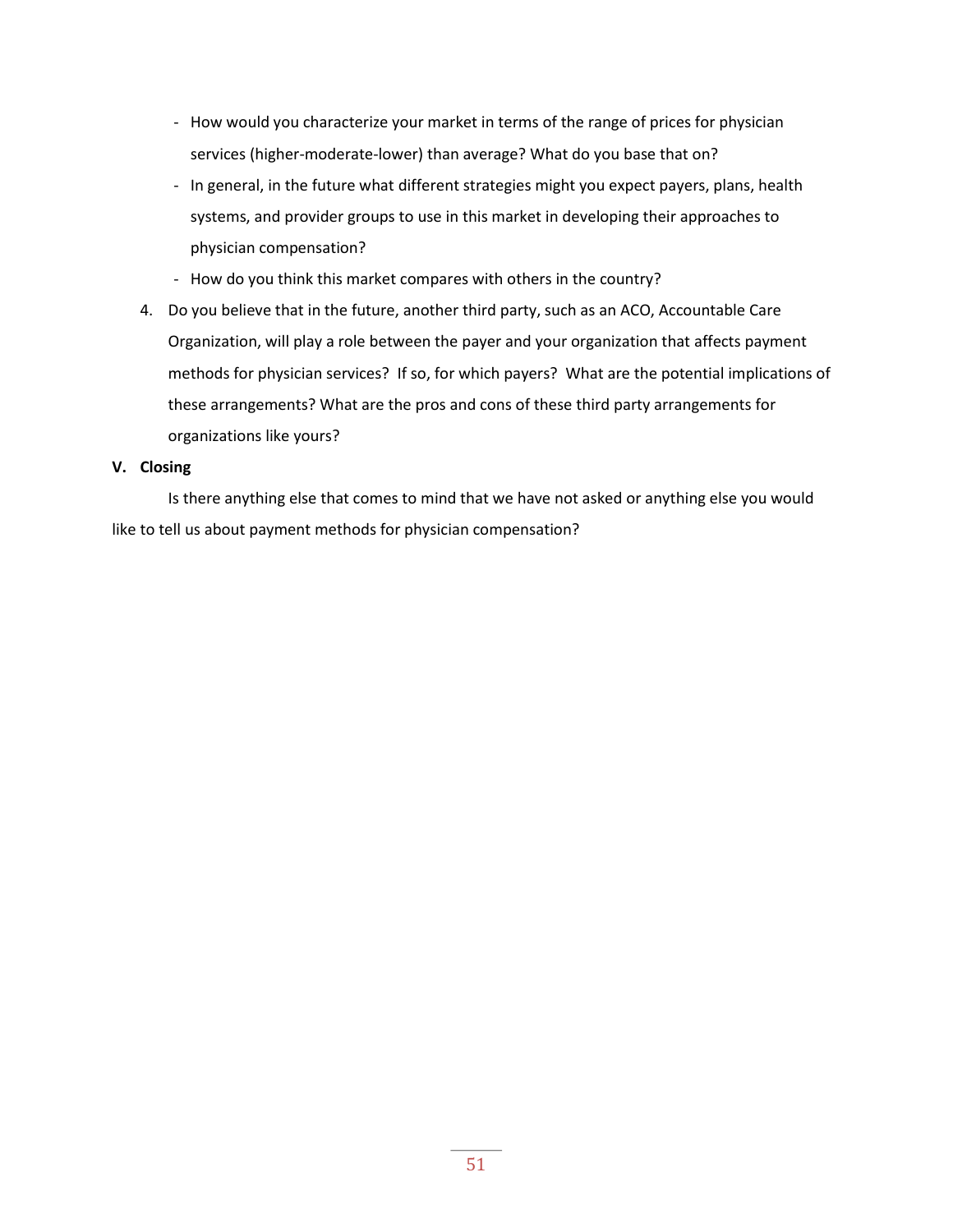#### **APPENDIX B. VHA APPROACH TO VALUING PHYSICIAN SERVICES**

The Medicare Payment Advisory Commission asked the investigators to interview respondents from the United States Veterans Health Administration (VHA) about physician compensation within the VHA system. We interviewed three executives from the Central Office and regional level, the Veterans Integrated Service Network, about budgeting decisions and methods for determining physician compensation. Because the VHA is a unique part of the U.S. health care system, and therefore readily identifiable, we sought and received permission from the VHA to identify it in this report.

#### **VHA Background**

In 2009, according to statistics from the U.S. Department of Veterans Affairs (2010), the VHA "provided health care for nearly 6 million Veterans at more than 1,400 sites throughout the country…VHA employs a staff of 255,000 and maintains affiliations with 107 academic health systems….there are now more than one million ambulatory care encounters each week" in the VHA. In 1995, VHA reorganized its centralized structure and management into 22 (now 21) geographic regional networks called Veterans Integrated Service Networks (VISNs). This structure ensures regional accountability and decision making for daily operations of hospitals, community-based outpatient clinics (CBOCs), nursing homes, and Vet Centers in each of the regions. Many of the decisions concerning resource allocation based on pre-determined budgets and methods for physician compensation are made at the regional level and the facility level within each region.

#### **VHA Physician Compensation Arrangements**

In brief, the process of resource allocation for the VHA begins with an annual formulation of its budget, based for the most part on an actuarial projection model that calculates expected veteran demand for health care services at an area level. The aggregation of these projections ultimately becomes the basis for the VHA's request of the U.S. Congress for appropriations. As one respondent described, "Once Congress appropriates that…we then have to allocate that out to the VISNs." This allocation process is done according to guidelines established in the Veterans Equitable Resource Allocation (VERA) System (U.S. Department of Veterans Affairs, 2010). The VHA employs most of the physicians it needs in its health system and also contracts with physicians in certain specialties which are relatively scarce or which are in short supply in the service area of a given medical facility. It is through VERA that determinations of resource allocation for VISNs are made, including expense budget allowances related to physician compensation methods for employed physicians and financial resources for contract physicians. However, VERA does not provide specific guidance on methods for physician compensation determination. These decisions are based on market comparisons, Federal legal limits, HR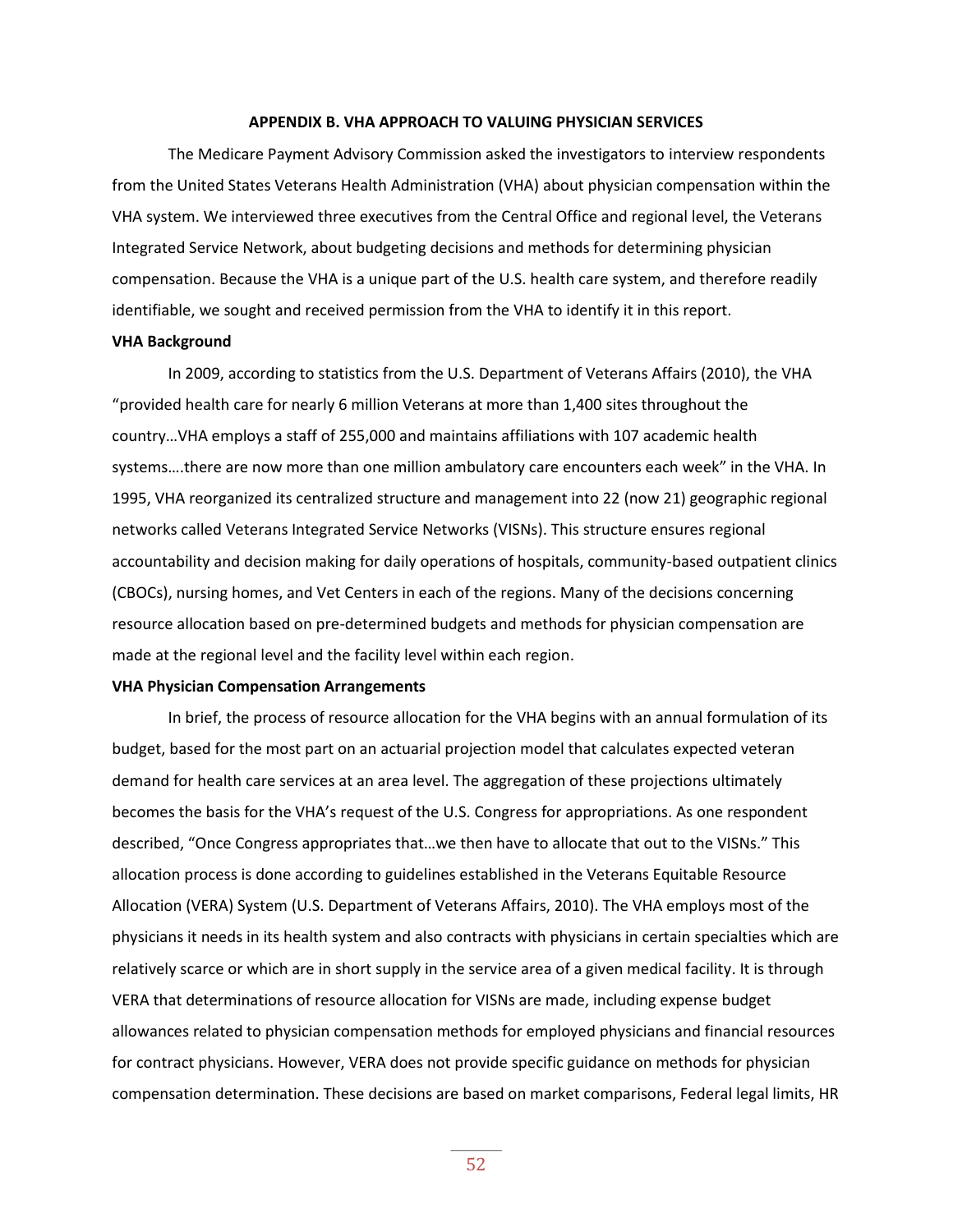compensation and policy, and VISN level local determinants. VERA, in essence, serves as a capitation model for resource allocation for all expenses related to caring for a given population of veterans within a prescribed geographic service area.

At the VISN and facility level, according to a respondent, "The determination for physician and dentist compensation is premised on the three components of total pay: base pay, market pay and performance pay." VISN and facility level recommendations on compensation for individual providers are made by a compensation panel of physicians and dentists. These panels utilize established pay tables to determine an individual physician's or dentist's base and market pay. The pay tables (as established by *Public Law 108-445*) contain minimum and maximum compensation levels for a given specialty/assignment and level of responsibility. The majority of physician pay panel compensation decisions are made at the facility level. VISN level physician pay panels are used less frequently for the recruitment of senior physician positions such as the facility Chief of Staff, or a physician with a VISN level assignment. Both VISN and facility level pay panels recommend physician annual salary to include base plus market pay. A number of benchmarking tools are used to evaluate market pay, including Association of American Medical Colleges (AAMC) survey data, Hospital & Healthcare Compensation Service (HHCS) survey data, Sullivan & Cotter survey data, VA salary comparative data, and others. Performance pay, which is determined by each physician's supervisor, is a small portion of overall physician compensation and is added on to the base plus market pay. For locally-contracted physician services contracts, the medical centers have compensation guidelines to follow, but generally make market based decisions; they are not necessarily mandated to use the CMS fee schedule in their determinations, but they do use that information to assist in competitive market decisions.

#### **Methods Used to Determine Physician Compensation**

In response to our request for information, the VHA provided more detail on the legally defined components for market pay determinations as used by VISNs, which includes the following description of methods:

*Public Law 108-445 delineates the components that must be considered for market pay determination. The pay of VHA physicians and dentists consists of three elements: base and longevity pay, market pay, and performance pay.* 

 *Base Pay. The rate of pay fixed by law or administrative action for the position held by an employee before any deductions and exclusive of additional pay of any kind (e.g., market pay, performance pay, recruitment incentive etc.) as prescribed under 38 U.S.C. 7431.*